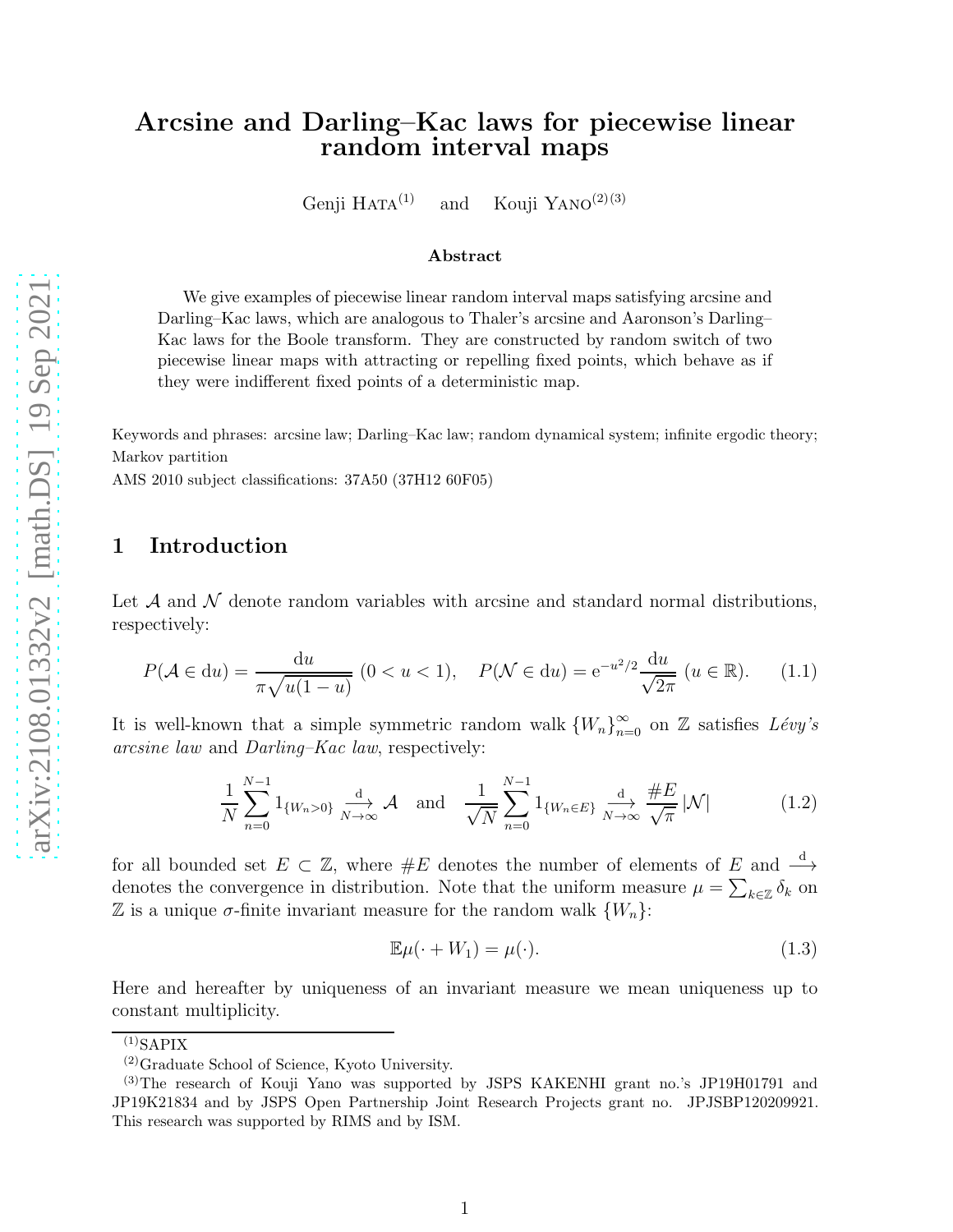Thaler [35] and Aaronson [1] obtained analogous results for the *Boole transform*  $S$ :  $\mathbb{R} \to \mathbb{R}$  defined as  $S(x) = x - 1/x$ . We know that the Lebesgue measure  $\lambda(dx) = dx$  on  $(\mathbb{R}, \mathcal{B}(\mathbb{R}))$ , where  $\mathcal{B}(\cdot)$  denotes the family of all Borel sets, is S-invariant:

$$
\lambda \circ S^{-1} = \lambda. \tag{1.4}
$$

We also know that a  $\lambda$ -a.c.  $\sigma$ -finite S-invariant measure is unique. Thaler's arcsine and Aaronson's Darling–Kac laws can be stated as follows, respectively: For any random initial point  $\Theta$  in  $\mathbb R$  with  $\lambda$ -a.c. density, it holds that

$$
\frac{1}{N} \sum_{n=0}^{N-1} 1_{\{S^n(\Theta) > 0\}} \xrightarrow[N \to \infty]{\text{d}} \mathcal{A} \quad \text{and} \quad \frac{1}{\sqrt{N}} \sum_{n=0}^{N-1} 1_{\{S^n(\Theta) \in E\}} \xrightarrow[N \to \infty]{\text{d}} \frac{\lambda(E)}{\sqrt{\pi}} |\mathcal{N}| \tag{1.5}
$$

for all Borel set E with  $\lambda(E) < \infty$ .

For our purpose we change variables by a diffeomorphism  $\Phi : (0,1) \to \mathbb{R}$  which is defined as  $\Phi(x) = \frac{2x-1}{x(1-x)}$ . The Boole transform is changed into  $T = \Phi^{-1} \circ S \circ \Phi : [0,1] \to$  $[0, 1]$  given as

$$
T(x) = \frac{x(1-x)}{1-x-x^2} \ (0 < x < 1/2), \quad T(x) = 1 - T(1-x) \ (1/2 < x < 1). \tag{1.6}
$$

For  $T$  the points 0 and 1 are *indifferent fixed points*:

$$
[T(0+)=0, T'(0+)=1]
$$
 and  $[T(1-)=1, T'(1-)=1].$  (1.7)

The unique  $\lambda$ -a.c.  $\sigma$ -finite T-invariant measure is given as

$$
\mu(\mathrm{d}x) = \Phi'(x)\mathrm{d}x = \left(\frac{1}{x^2} + \frac{1}{(1-x)^2}\right)\mathrm{d}x \quad \text{on } [0,1].\tag{1.8}
$$

We note that  $\mu$  has infinite mass near 0 and 1 and has finite mass away from 0 and 1. This fact shows that the orbit of  $T$  stays most of time near the indifferent fixed points 0 and 1. Thaler's arcsine and Aaronson's Darling–Kac laws can be restated as follows: For any random initial point  $Θ$  in  $[0, 1]$  with  $λ$ -a.c. density, it holds that

$$
\frac{1}{N} \sum_{n=0}^{N-1} 1_{\{T^n(\Theta) > 1/2\}} \xrightarrow[N \to \infty]{\text{d}} \mathcal{A} \quad \text{and} \quad \frac{1}{\sqrt{N}} \sum_{n=0}^{N-1} 1_{\{T^n(\Theta) \in E\}} \xrightarrow[N \to \infty]{\text{d}} \frac{\mu(E)}{\sqrt{\pi}} |\mathcal{N}| \tag{1.9}
$$

for all Borel set E with  $\mu(E) < \infty$ .

#### Random maps

For two deterministic interval maps  $\tau_1, \tau_2 : [0, 1] \to [0, 1]$  and a constant  $0 < p < 1$ , we consider the random map

$$
T = \begin{cases} \tau_1 & \text{(with probability } p), \\ \tau_2 & \text{(with probability } 1 - p). \end{cases}
$$
 (1.10)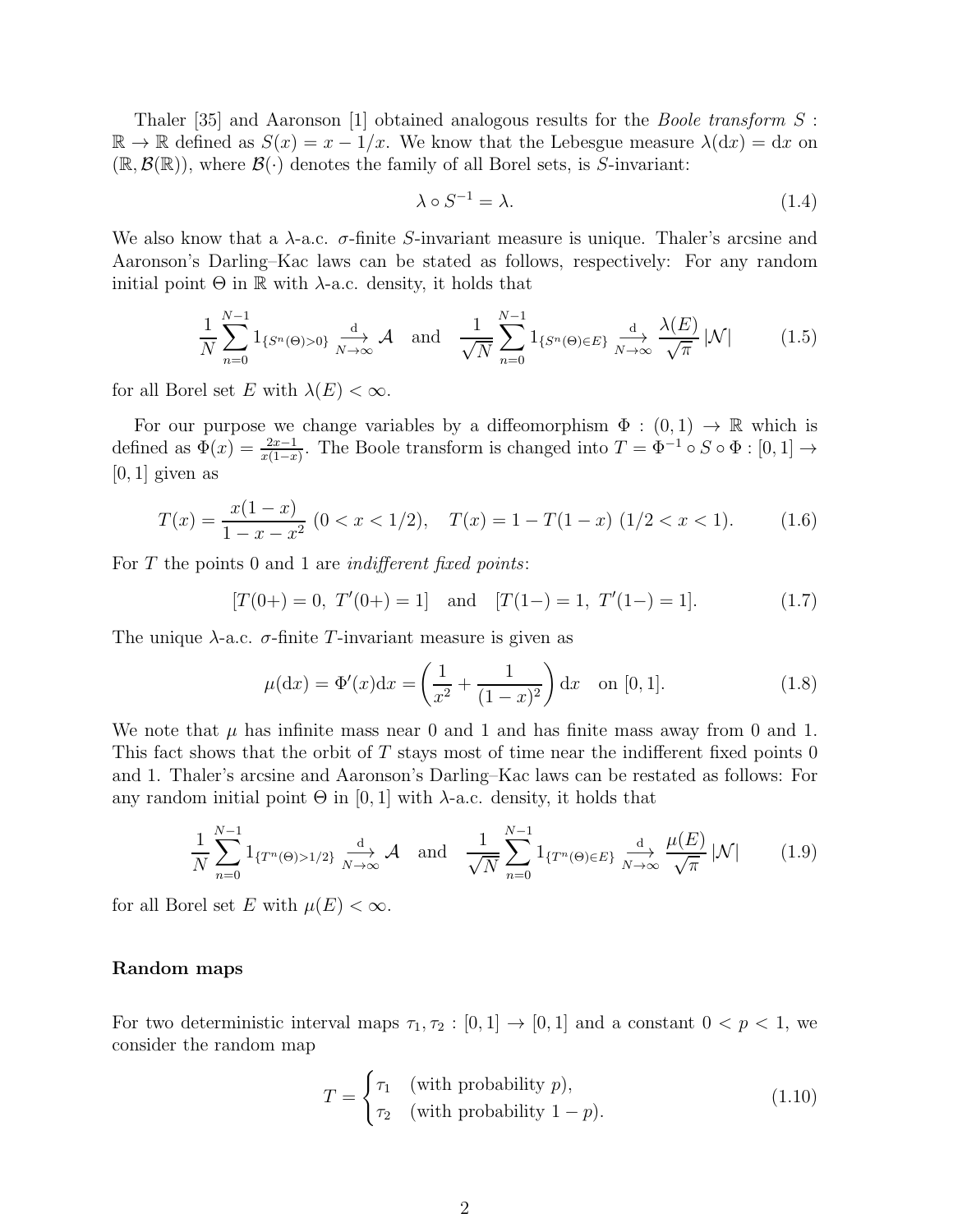A measure  $\mu$  on [0, 1] is called T-invariant if  $\mu$  is not a zero measure and

$$
(\mathbb{E}\mu \circ T^{-1} = ) p\mu \circ \tau_1^{-1} + (1-p)\mu \circ \tau_2^{-1} = \mu. \tag{1.11}
$$

Let  $\{T_n\}_{n=1}^{\infty}$  be an i.i.d. sequence of random maps with  $T_1 \stackrel{d}{=} T$  and we define

$$
T^{(n)} = T_n \circ T_{n-1} \circ \cdots \circ T_1. \tag{1.12}
$$

The resulting random map  $T^{(n)}$  can be regarded as the *n*-fold composition of the random map T. Our aim is to obtain arcsine and Darling–Kac laws for random maps which are analogous to those for the Boole transform.

### Main results: Hata map

Based on Hata [17], we adopt the two deterministic maps

$$
\tau_1(x) = \begin{cases} x/2 & (0 < x < 1/2) \\ 2x - 1 & (1/2 < x < 1) \end{cases}, \quad \tau_2(x) = \begin{cases} 2x & (0 < x < 1/2) \\ (x + 1)/2 & (1/2 < x < 1) \end{cases}.\tag{1.13}
$$

Note that 0 for  $\tau_1$  and 1 for  $\tau_2$  are attracting fixed points:

$$
\pi_{1}(x) \xrightarrow{\pi_{1}(x)} 0, \quad \pi_{2}(x) \xrightarrow{\pi_{2}(x)} 1 \quad \text{for } 0 < x < 1 \text{ except for } 1/2,
$$
\n(1.14)

\nor (1.14)

\nor (1.14)

\nor (1.15)

\nor (1.16)

\nor (1.17)

\nor (1.18)

\nor (1.19)

\nor (1.14)

\nor (1.15)

\nor (1.16)

\nor (1.19)

\nor (1.19)

\nor (1.10)

\nor (1.114)

\nor (1.14)

\nor (1.15)

\nor (1.16)

\nor (1.19)

\nor (1.114)

\nor (1.19)

\nor (1.115)

\nor (1.19)

\nor (1.116)

\nor (1.19)

\nor (1.119)

\nor (1.114)

\nor (1.19)

\nor (1.116)

\nor (1.19)

\nor (1.119)

\nor (1.114)

\nor (1.116)

\nor (1.19)

\nor (1.119)

\nor (1.119)

\nor (1.110)

\nor (1.114)

\nor (1.116)

\nor (1.119)

\nor (1.119)

\nor (1.114)

\nor (1.119)

\nor (1.119)

\nor (1.119)

\nor (1.119)

\nor (1.114)

\nor (1.119)

\nor (1.119)

\nor (1.119)

\nor (1.119)

\nor (1.119)

\nor (1.119)

\nor (1.119)

\nor (1.119)

$$
\tau_1^n(x) \underset{n \to \infty}{\longrightarrow} 0, \quad \tau_2^n(x) \underset{n \to \infty}{\longrightarrow} 1 \quad \text{for } 0 < x < 1 \text{ except for } 1/2,\tag{1.14}
$$

Figure 1:  $\tau_1(x)$  Figure 2:  $\tau_2(x)$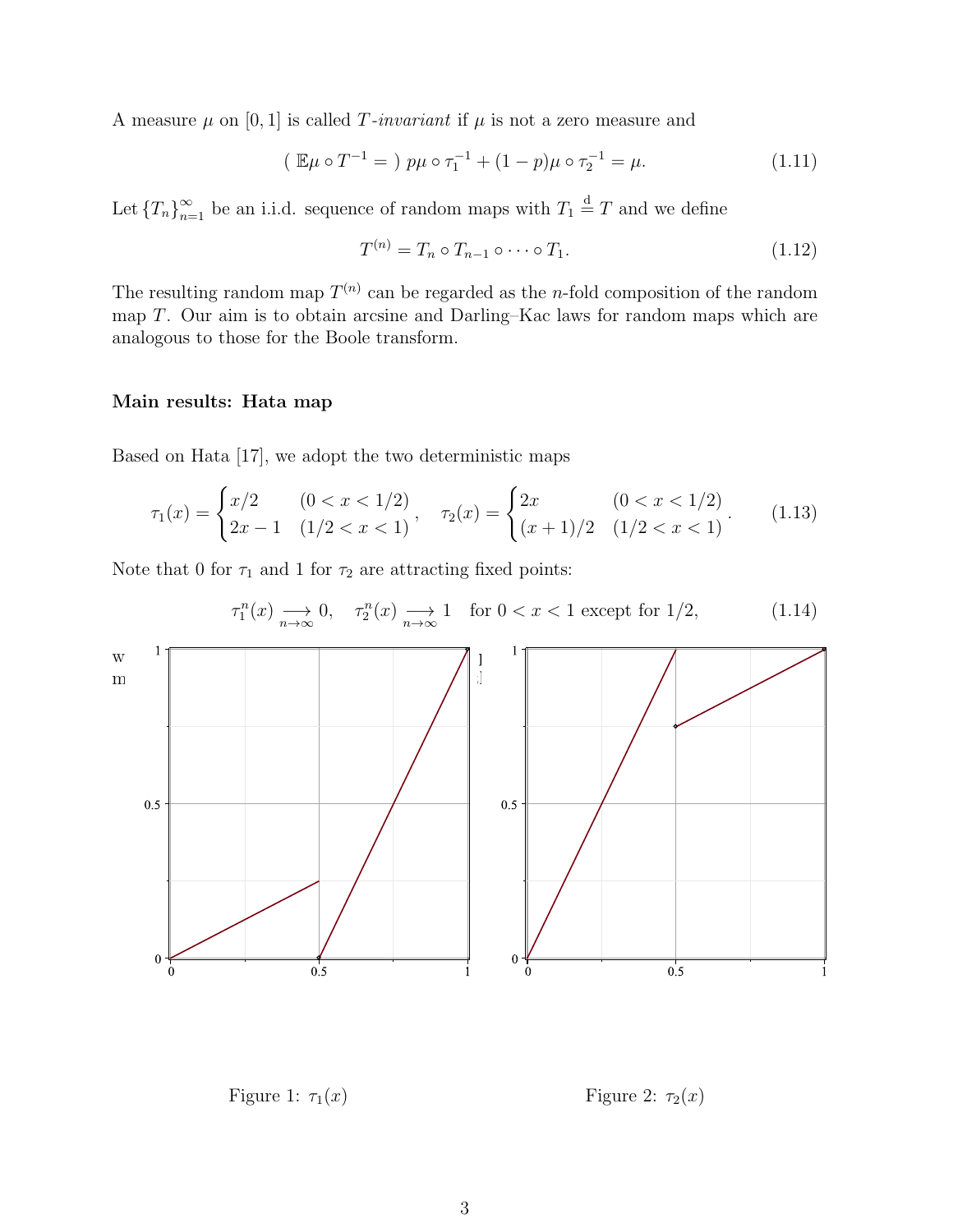in the sense that

$$
[T(0+)=0, \mathbb{E}\log |T'(0+)|=0] \text{ and } [T(1-)=1, \mathbb{E}\log |T'(1-)|=0]. \tag{1.15}
$$

We expect that the attracting and repelling effects are balanced in this case.

We define the  $\lambda$ -partition  $\alpha$  of [0, 1] for the Hata map as  $\alpha = \left\{I_{k}^{-1}\right\}$  $\left\{\frac{k}{k}, I_k^+\right\}_{k=0}^\infty$  with

$$
I_k^- = \left(\frac{1}{2^{k+2}}, \frac{1}{2^{k+1}}\right), \quad I_k^+ = \left(1 - \frac{1}{2^{k+1}}, 1 - \frac{1}{2^{k+2}}\right). \tag{1.16}
$$

Here we say that  $\alpha$  is a  $\lambda$ -partition of [0, 1] if  $\alpha$  is a disjoint family of Borel subsets of [0, 1] such that  $\sum_{s\in\alpha} s = [0,1] \mod \lambda$  and  $0 < \lambda(s) < \infty$  for all  $s \in \alpha$ . Note that we sometimes write  $\sum_{n=1}^{\infty}$  instead of  $\bigcup$  for disjoint union.

**Theorem 1.1.** Regarding the Hata map with  $p = 1/2$ , there exists a unique  $\lambda$ -a.c.  $\sigma$ -finite T-invariant measure. It is given as

$$
\mu(\mathrm{d}x) = \sum_{s \in \alpha} \frac{\rho(s)}{\lambda(s)} 1_s(x) \mathrm{d}x \tag{1.17}
$$

with

$$
\rho(I_k^-) = \rho(I_k^+) = (2^{k+1} - 1) \cdot 2^{-k-2}, \quad k = 0, 1, 2, \dots
$$
\n(1.18)

Consequently,  $\mu$  has infinite mass near 0 and 1 and has finite mass away from 0 and 1.

Theorem 1.1 will be slightly generalized and proved in Theorem 5.1.

This result shows that the indifferent-like fixed points 0 and 1 for the random map T behave as if they were indifferent fixed points of a deterministic map. We now state our arcsine and Darling–Kac laws.

**Theorem 1.2.** Regarding the Hata map with  $p = 1/2$ , for any random initial point  $\Theta$  in [0, 1] with  $\lambda$ -a.c. density which is independent of the random maps  $\{T_n\}$ , it holds that

$$
\frac{1}{N} \sum_{n=0}^{N-1} 1_{\{T^{(n)}(\Theta) > 1/2\}} \xrightarrow[N \to \infty]{\text{d}} \mathcal{A}, \quad \text{and} \quad \frac{1}{\sqrt{N}} \sum_{n=0}^{N-1} 1_{\{T^{(n)}(\Theta) \in E\}} \xrightarrow[N \to \infty]{\text{d}} \frac{\mu(E)}{\sqrt{\pi}} |\mathcal{N}| \tag{1.19}
$$

for all Borel set E with  $\mu(E) < \infty$ , where by  $\stackrel{d}{\longrightarrow}$  we mean the convergence in distribution on the extended probability space.

The proof of Theorem 1.2 will be divided into the following steps:

- (i) We show irreducible recurrence of the Markov chain on the  $\lambda$ -partition.
- (ii) We modify the  $\lambda$ -partition to be a Markov partition for the skew-product.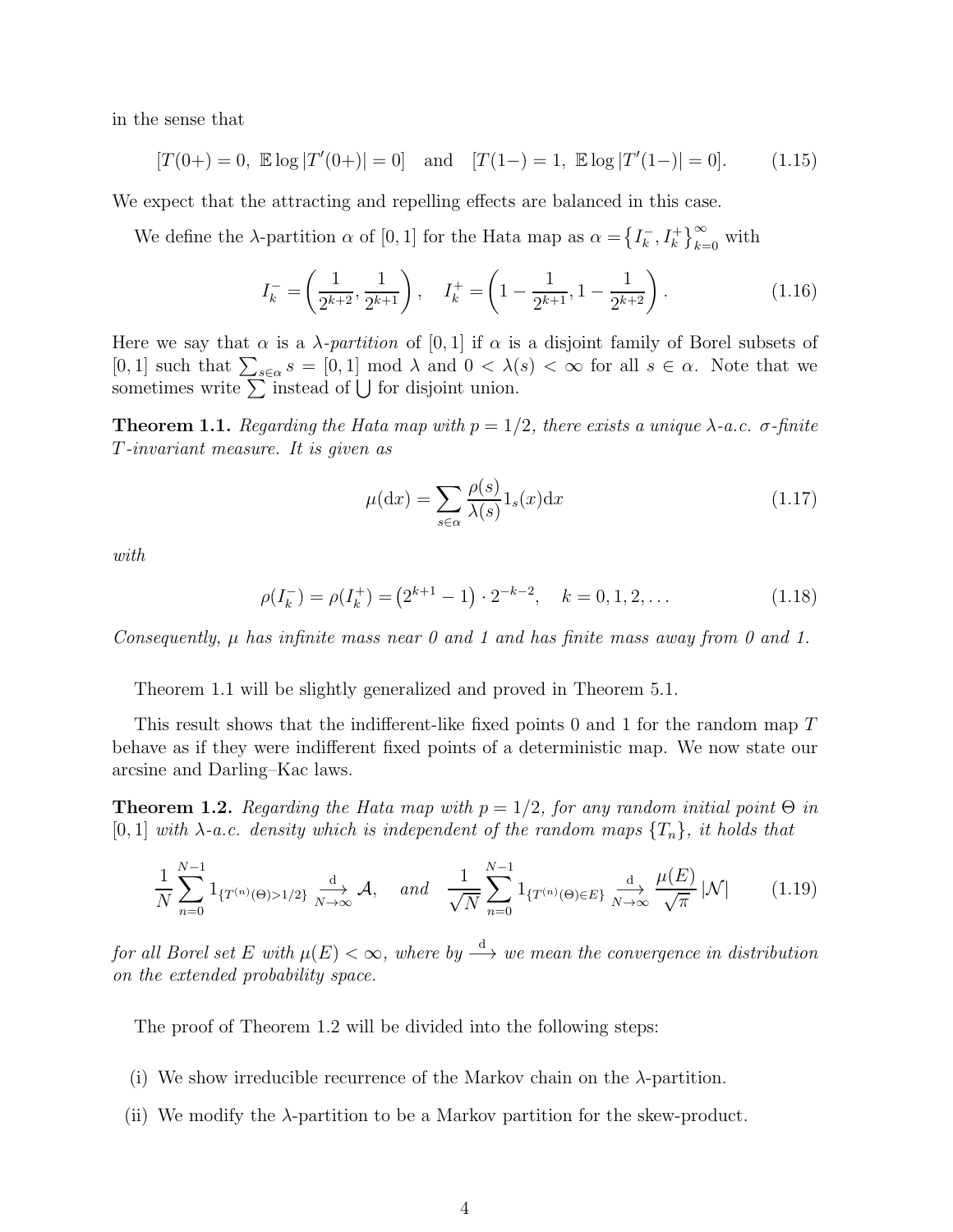- (iii) We verify conjugacy between the random dynamical system and the Markov chain.
- (iv) We study the wandering rate asymptotics and check that the assumptions of Thaler– Zweimüller's theorems [36] are satisfied.

Lévy's arcsine and the Darling–Kac laws have been extended for dynamical systems by Thaler [35] and by Aaronson [1], respectively. Their results were generalized in a common framework by Thaler–Zweimüller [36] and Zweimüller [38]. Aaronson's Darling– Kac law was generalized to convergence on a functional space by Aaronson [2] and Owada– Samorodnitsky [27]. In the case of several indifferent fixed points, a joint-distributional generalization of Thaler's arcsine law was obtained by Sera–Yano [33]. Recently Sera [32] obtained a functional and joint-distributional generalization of Thaler's arcsine and Aaronson's Darling–Kac laws.

#### Pelikan and mBGI maps

Among others, we would like to focus on the two random maps with infinite invariant measures obtained by Pelikan [28] and by Boyarsky–Góra–Islam [10]. For other results on random maps with infinite T-invariant measures, see Bahsoun–Bose–Duan [8, 9], Bahsoun– Bose [7], Gharaei–Homburg [16], Abbasi–Gharaei–Homburg [4], Inoue [20], Toyokawa [37] and Homburg–Kalle–Ruziboev–Verbitskiy–Zeegers [18].

First, we take up

$$
\tau_1(x) = 2x \mod 1, \quad \tau_2(x) = x/2. \tag{1.20}
$$

and we call the corresponding random map  $T$  the Pelikan map. Note that both 0 and 1 for  $\tau_1$  are repelling fixed points and 0 for  $\tau_2$  is an attracting fixed point. Although Pelikan [28] excluded the case  $p = 1/2$ , we choose  $p = 1/2$  so that 0 is an indifferent-like fixed point in the sense that

$$
[T(0+)=0, \mathbb{E}\log |T'(0+)|=0]. \qquad (1.21)
$$

The  $\lambda$ -partition for the Pelikan map is defined as  $\alpha = \{I_k\}_{k=0}^{\infty}$  with

$$
I_k = \left(\frac{1}{2^{k+1}}, \frac{1}{2^k}\right). \tag{1.22}
$$

**Theorem 1.3.** Regarding the Pelikan map with  $p = 1/2$ , there exists a unique  $\lambda$ -a.c. *σ*-finite T-invariant measure. It is given as  $\mu(dx) = \sum_{s \in \alpha}$  $\rho(s)$  $\frac{\rho(s)}{\lambda(s)}1_s(x)dx$  with

$$
\rho(I_k) = 2^{-2} \cdot (2^{k+1} - 1) \cdot 2^{-k-1}, \quad k = 0, 1, 2, \dots
$$
\n(1.23)

Consequently,  $\mu$  has infinite mass near 0 and has finite mass away from 0.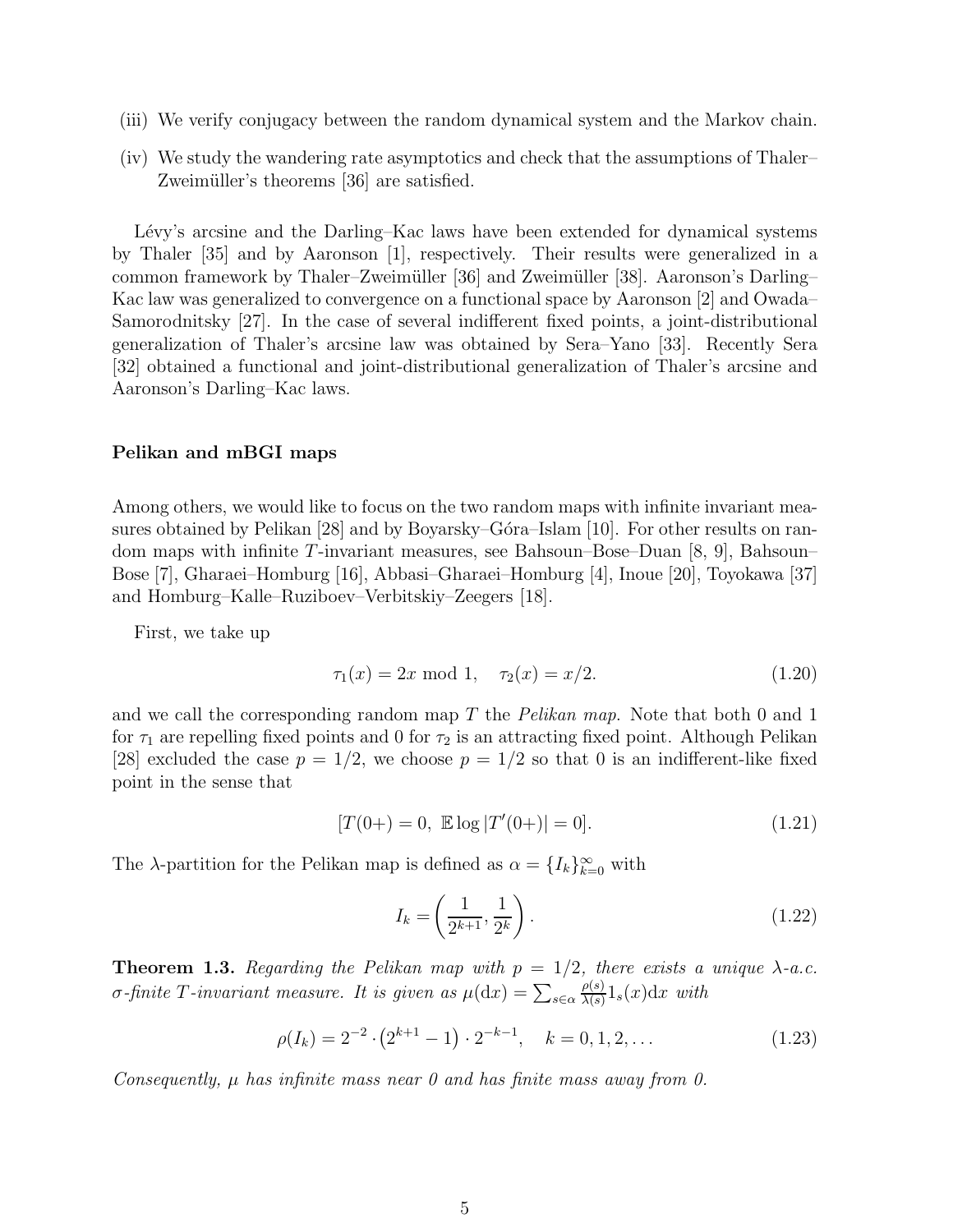Theorem 1.3 will be slightly generalized and proved in Theorem 5.3. Note that Pelikan [28, Section 4] implicitly found the invariant measure, while uniqueness was not mentioned.

Although the arcsine law does not make sense, we obtain the Darling–Kac law as follows.

**Theorem 1.4.** Regarding the Pelikan map with  $p = 1/2$ , for any random initial point  $\Theta$ in [0, 1] with  $\lambda$ -a.c. density which is independent of the random maps  $\{T_n\}$ , it holds that

$$
\frac{1}{\sqrt{N}} \sum_{n=0}^{N-1} 1_{\{T^{(n)}(\Theta) \in E\}} \xrightarrow[N \to \infty]{\mathrm{d}} \frac{\mu(E)}{\sqrt{\pi}} |\mathcal{N}| \tag{1.24}
$$

for all Borel set E with  $\mu(E) < \infty$ .

The proof of Theorem 1.4 will be divided into the same steps as those of Theorem 1.2. Second, we take up

$$
\tau_1(x) = \begin{cases}\n2x & (0 < x < 1/4) \\
1 - 2x & (1/4 < x < 1/2) \\
2 - 2x & (1/2 < x < 3/2)\n\end{cases}, \quad \tau_2(x) = \begin{cases}\n1 - x/4 & (0 < x < 1/2) \\
(1 - x)/4 & (1/2 < x < 1)\n\end{cases}.\tag{1.25}
$$

and we call the corresponding random map T the modified Boyarsky–Góra–Islam map or mBGI map in short. Note that both 0 and 1 are repelling fixed points for  $\tau_1$  and the two-point set  $\{0,1\}$  is an attractor for  $\tau_2$ . We choose  $p = 2/3$  so that the two-point set  $\{0,1\}$  is an *indifferent-like attractor* in the sense that

$$
T\{0,1\} = \{0,1\}, \ \mathbb{E}\log|T'(0+)| = 0, \ \mathbb{E}\log|T'(1-)| = 0. \tag{1.26}
$$

We introduce the  $\lambda$ -partition  $\alpha$  of [0, 1] for the mBGI map as  $\alpha = \left\{I_{k}^{-1}\right\}$  $\left\{\n \begin{array}{c}\n \overline{k} \\
 \end{array}, I_k^+\right\}\n \right\}_{k=0}^{\infty}$  with

$$
I_k^- = \left(\frac{1}{2^{k+2}}, \frac{1}{2^{k+1}}\right), \quad I_k^+ = \left(1 - \frac{1}{2^{k+1}}, 1 - \frac{1}{2^{k+2}}\right). \tag{1.27}
$$

**Theorem 1.5.** Regarding the mBGI map with  $p = 2/3$ , there exists a unique  $\lambda$ -a.c. *σ*-finite T-invariant measure. It is given as  $\mu(dx) = \sum_{s \in \alpha}$  $\rho(s)$  $\frac{\rho(s)}{\lambda(s)}1_s(x)dx$  with

$$
\rho(I_k^-) = \rho(I_k^+) = \frac{3\sqrt{2}}{8} \left(\frac{8}{3} \cdot 2^k + \frac{1}{3} \cdot (-1)^k - 1\right) \cdot 2^{-k-2}, \quad k = 0, 1, 2, \dots \tag{1.28}
$$

Consequently,  $\mu$  has infinite mass near 0 and 1 and has finite mass away from 0 and 1.

Theorem 1.5 will be slightly generalized and proved in Theorem 5.2.

Although we will see in Remark 6.5 that the arcsine law does not make sense, we obtain the Darling–Kac law as follows.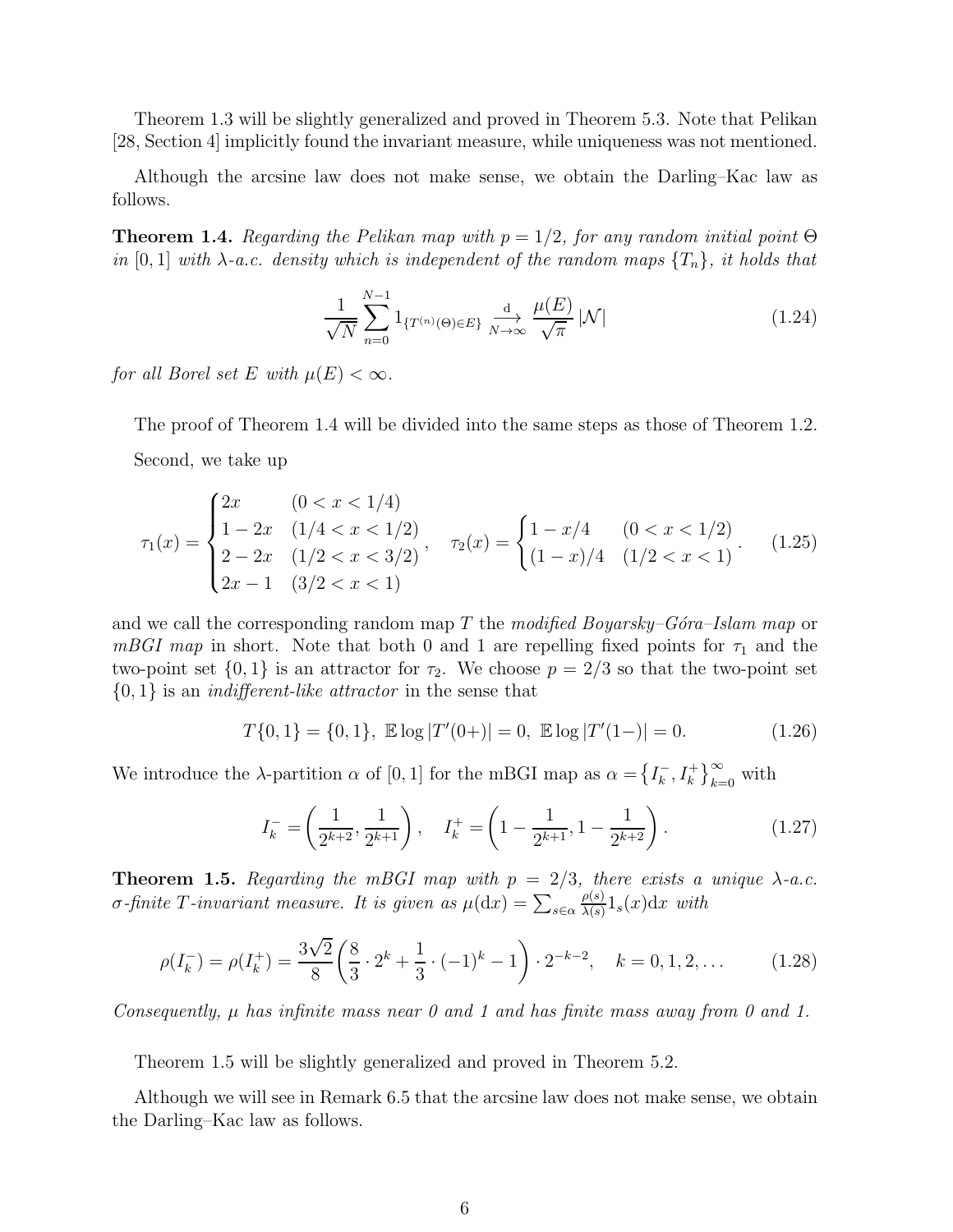**Theorem 1.6.** Regarding the mBGI map with  $p = 2/3$ , for any random initial point  $\Theta$ in [0, 1] with  $\lambda$ -a.c. density which is independent of the random maps  $\{T_n\}$ , it holds that

$$
\frac{1}{\sqrt{N}}\sum_{n=0}^{N-1} 1_{\{T^{(n)}(\Theta)\in E\}}\xrightarrow[N\to\infty]{\mathrm{d}} \frac{\mu(E)}{\sqrt{\pi}}|\mathcal{N}|\tag{1.29}
$$

for all Borel set E with  $\mu(E) < \infty$ .

The proof of Theorem 1.6 will be divided into the same steps as those of Theorem 1.2.

#### Intermittency

The intermittency has been introduced in statistical physics by Pomeau–Manneville [30] and Manneville [23], which describes irregular transitions between the laminar phase and the turbulent burst. As mathematical models of intermittency, dynamical systems with indifferent fixed points have been studied by many researchers such as Takahashi [34], Collet–Ferrero [13], Collet–Galves–Schmitt [15], Collet–Galves [14], Mori [24], Campanino– Isola [11, 12], Liverani–Saussol–Vaienti [22], Pollicott–Yuri [29], Hu [19] and Munday– Knight [25]. The Boole and Hata maps may be regarded also as mathematical models of intermittency thanks to indifferent-like fixed point(s). For other studies of statistical physics about random maps, see Ashwin–Aston–Nicol [6], Akimoto–Aizawa [5] and Sato–Klages [31].

#### Organization

This paper is organized as follows. In Section 2 we review the general theory assuring that a dynamical system is conjugate to a graph shift and to a Markov chain. In Section 3 we dicsuss irreducible recurrence of the Markov chain on the  $\lambda$ -partition. In Section 4 we discuss skew-product representation and verify the Markov partition condition. In Section 5 we prove the conjugacy and show unique existence of a.c. invariant measure. In Section 6 we investigate the wandering rate asymptotics to complete the proofs of our limit theorems.

#### Acknowledgements

The authors would like to express our gratitude to Shafiqul Islam, Jon Aaronson and Tomoki Inoue for useful advice. The first author thanks Yushi Nakano, Fumihiko Nakamura, Hisayoshi Toyokawa and Toru Sera for discussions which helped improve the earlier versions of this paper. He also thanks Yuzuru Sato and Takuma Akimoto for drawing his attention to the papers [6], [5] and [31].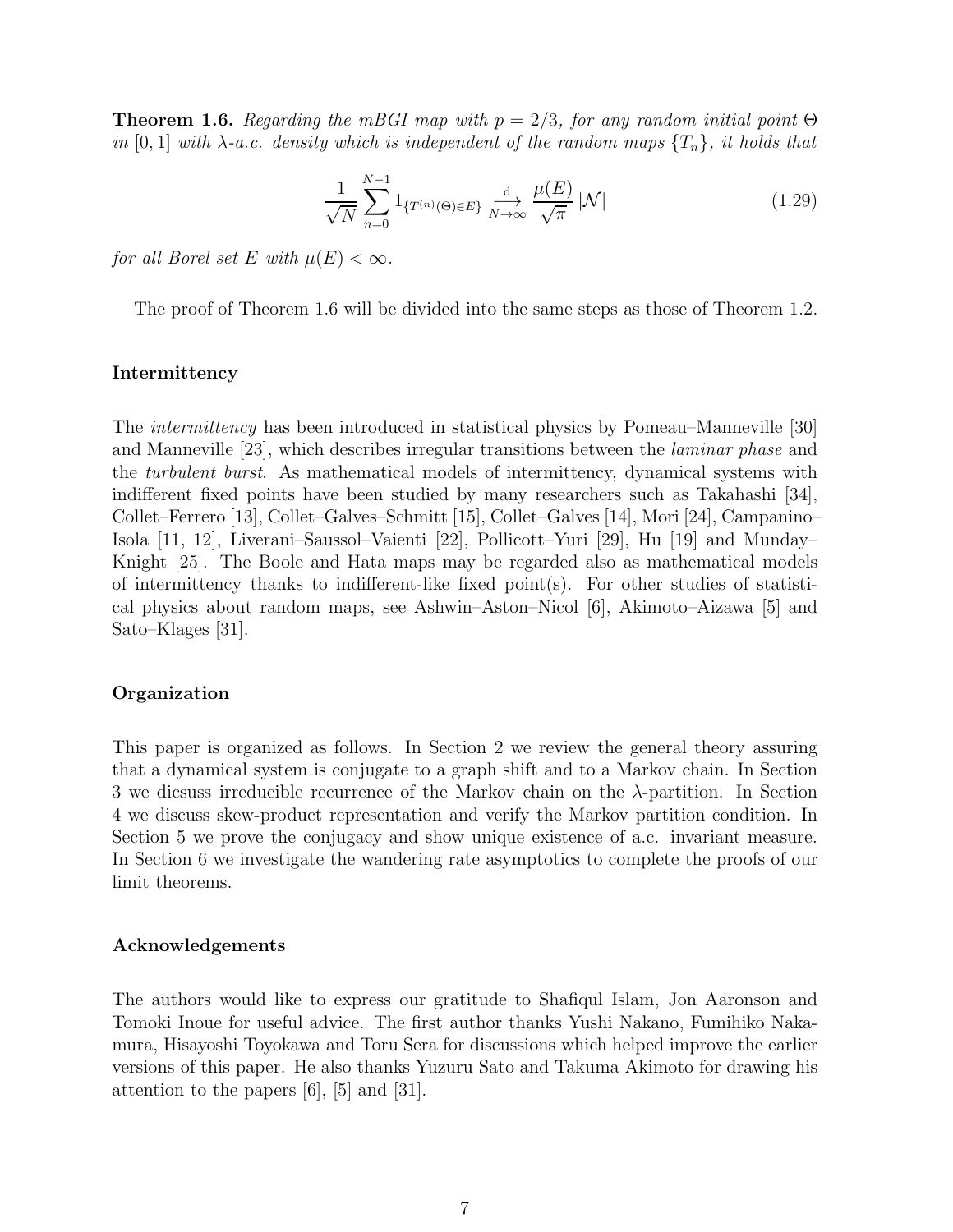## 2 Conjugacy induced by a Markov partition

#### 2.1 Conjugacy to a graph shift

Let us review the general theory which ensures that a dynamical system with a Markov partition is conjugate to a graph shift. We complement Chapter 4 of [3] with the proofs which were omitted there.

Let  $(X, \lambda, T)$  be a non-singular dynamical system, i.e.  $(X, \mathcal{B}(X), \lambda)$  is a standard measure space and  $[\lambda \circ T^{-1}(B) = 0$  whenever  $\lambda(B) = 0$ . Note that, for any measure  $\mu$ on  $\mathcal{B}(X)$  which is equivalent to  $\lambda$ , the system  $(X, \mu, T)$  is again a non-singular dynamical system.

We call  $\alpha$  a  $\lambda$ -partition if  $\alpha$  is a finite or countable disjoint family of Borel sets of X such that

$$
[\sum_{s \in \alpha} s = X \text{ mod } \lambda] \text{ and } [0 < \lambda(s) < \infty \text{ for all } s \in \alpha]. \tag{2.1}
$$

A  $\lambda$ -partition  $\alpha$  is called a *Markov partition* if the following conditions are satisfied:

- (M1) The  $\sigma$ -field  $\mathcal{G} := \sigma(T^{-n}s : s \in \alpha, n \ge 0)$  coincides with  $\mathcal{B}(X)$  mod  $\lambda$ ;
- (M2) The map  $T : s \mapsto Ts$  is invertible  $\lambda$ -a.e. for all  $s \in \alpha$ ;
- (M3) The forward image Ts belongs to  $\sigma(\alpha)$  mod  $\lambda$  for all  $s \in \alpha$ .

We denote the space of sequences of  $\alpha$  by

$$
Y := \{ \mathbf{s} = (s_0, s_1, s_2, \ldots) : s_0, s_1, s_2, \ldots \in \alpha \}.
$$
 (2.2)

Although each element of the  $\lambda$ -partition  $\alpha$  is a subset of X, we regard it as a point when we consider the space Y. Let  $\theta$  denote the shift operator of Y, that is,

$$
\theta: Y \ni (s_0, s_1, s_2, \ldots) \mapsto (s_1, s_2, \ldots) \in Y. \tag{2.3}
$$

A cylinder of Y is given of the form

$$
[s_0, s_1, \dots, s_n] = \{(s_0, s_1, \dots, s_n, t_{n+1}, t_{n+2}, \dots) \in Y : t_{n+1}, t_{n+2}, \dots \in \alpha\}
$$
 (2.4)

and we equip Y with the product topology, so that the Borel field  $\mathcal{B}(Y)$  is generated by the family of cylinders.

We introduce the *graph shift* by

$$
Y_{\lambda} := \left\{ \boldsymbol{s} \in Y : \lambda(s_0 \cap T^{-1} s_1) > 0, \ \lambda(s_1 \cap T^{-1} s_2) > 0, \ldots \right\}.
$$
 (2.5)

We note that  $\mathcal{B}(Y_\lambda)$  is generated by the family of cylinders which are contained in  $Y_\lambda$ . We define a surjection  $\phi: X \to Y_\lambda$  by

$$
\phi(x) = \mathbf{s} \text{ with } x \in s_0, \, T(x) \in s_1, \, T^2(x) \in s_2, \, \dots \tag{2.6}
$$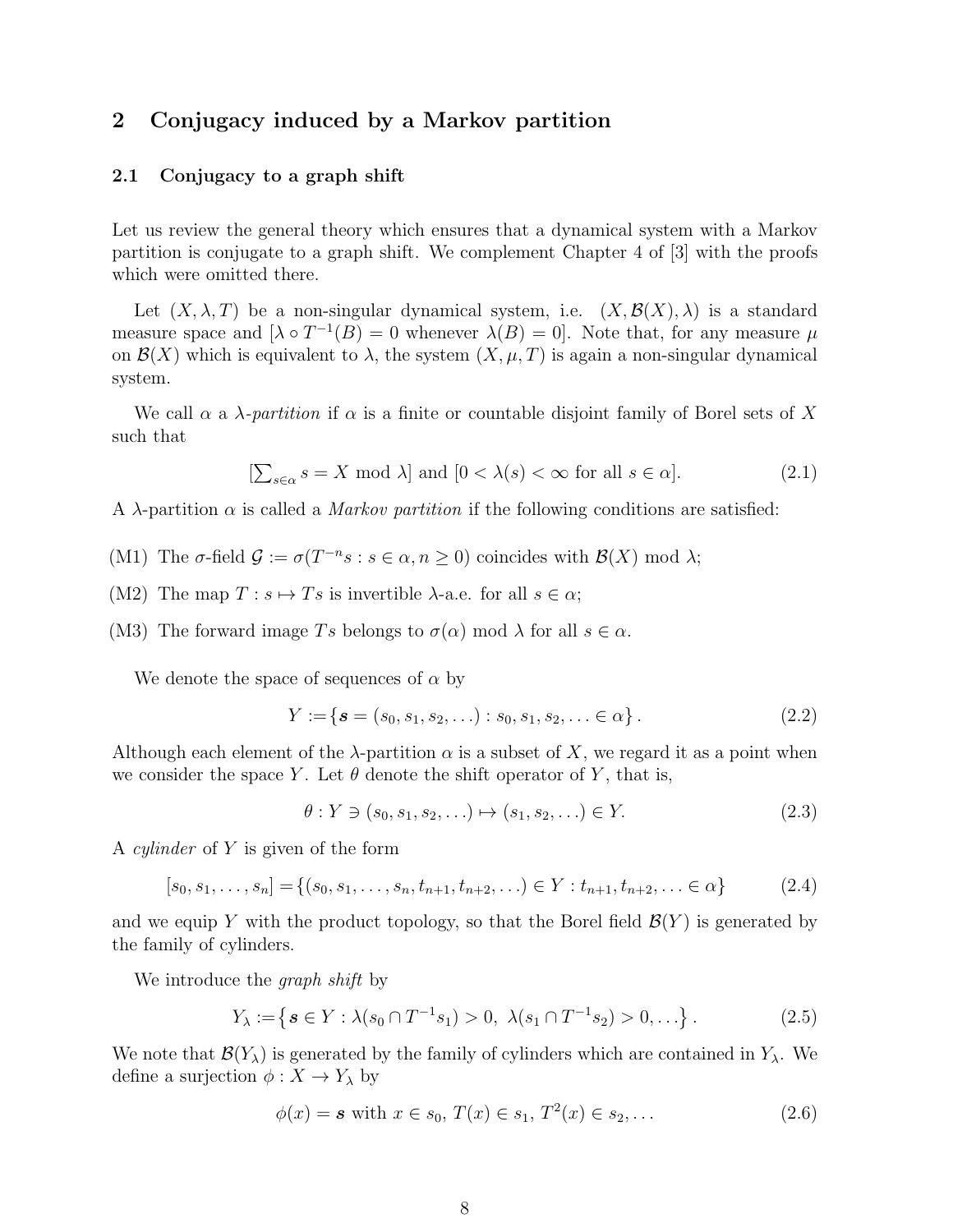This map  $\phi$  is Borel measurable since

$$
\phi^{-1}[s_0, s_1, \dots, s_n] = s_0 \cap T^{-1} s_1 \cap \dots \cap T^{-n} s_n \in \mathcal{B}(X). \tag{2.7}
$$

The following theorem can be found in [3, Proposition 4.2.3], although the proof was omitted there.

**Theorem 2.1.** Let  $\mu$  be a measure on X which is equivalent to  $\lambda$ . Then, with  $\nu = \mu \circ \phi^{-1}$ , the Borel surjection  $\phi: (X, \mu, T) \to (Y_{\lambda}, \nu, \theta)$  is a conjugacy, i.e. the following hold:

- (i)  $\phi \circ T = \theta \circ \phi$ ;
- (*ii*)  $\phi$  is essentially a Borel isomorphism.

Proof. Let us prove  $\phi^{-1}\mathcal{B}(Y_\lambda) = \mathcal{B}(X)$  mod  $\mu$ . It is obvious that  $\phi^{-1}\mathcal{B}(Y_\lambda) \subset \mathcal{B}(X)$ . For the converse inclusion, we take arbitrary  $s_0, s_1, \ldots, s_n \in \alpha$  such that  $[s_0, s_1, \ldots, s_n] \subset Y_\lambda$ , and we have

$$
s_0 \cap T^{-1} s_1 \cap \dots \cap T^{-n} s_n = \phi^{-1}[s_0, s_1, \dots, s_n] \in \phi^{-1} \mathcal{B}(Y_\lambda). \tag{2.8}
$$

If  $[s_0, s_1, \ldots, s_n] \subset Y_\lambda$  fails, we have  $\lambda(s_{k-1} \cap T^{-1}s_k) = 0$  for some k, so that

$$
\mu(s_0 \cap T^{-1} s_1 \cap \dots \cap T^{-n} s_n) \le \mu(T^{-(k-1)}(s_{k-1} \cap T^{-1} s_k)) = 0,
$$
\n(2.9)

because  $\lambda(T^{-(k-1)}(s_{k-1}\cap T^{-1}s_k))=0$  by the non-singularity of T and by the equivalence between  $\mu$  and  $\lambda$ . By Condition (M1), we conclude that  $\mathcal{B}(X) \subset \phi^{-1} \mathcal{B}(Y_\lambda)$  mod  $\mu$ .

Since  $\phi$  is a Borel surjection, we may apply von Neumann's selection theorem to ensure that there exist  $Y'_\lambda \in \mathcal{B}(Y_\lambda)$  with  $Y'_\lambda = Y_\lambda \mod \nu$  and a Borel section  $\psi: Y'_\lambda \to X$  such that  $\phi \circ \psi(y) = y$  for all  $y \in Y'_\lambda$ . We write  $X' = \psi(Y'_\lambda)$  and hence  $\psi : Y'_\lambda \to X'$  and  $\phi: X' \to Y'_{\lambda}$  are Borel isomorphisms.

We now verify that  $X' = X \text{ mod } \mu$ . Let  $s \in \alpha$ . Since  $\phi^{-1} \mathcal{B}(Y_\lambda) = \mathcal{B}(X) \text{ mod } \mu$ , there exist B and  $B' \in \mathcal{B}(Y_\lambda)$  such that  $\phi^{-1}(B) \subset X' \cap s \subset \phi^{-1}(B')$  and  $\mu(\phi^{-1}(B') \cap \phi^{-1}(B)^c) =$ 0. We thus have  $\nu(B' \cap B^c) = \mu \circ \phi^{-1}(B' \cap B^c) = 0$ . We now have

$$
\mu(X' \cap s) = \nu(B') \ge \nu(\phi(X' \cap s)) = \nu(Y'_{\lambda} \cap \phi(s)) = \mu \circ \phi^{-1}(\phi(s)) \ge \mu(s), \qquad (2.10)
$$

which shows  $X' \cap s = s \mod \mu$ . We therefore conclude that  $X' = X \mod \mu$ .

#### 2.2 Markov chain

Let us study the condition that a graph shift is a Markov chain. We introduce the transition probability on Y as

$$
p(s,t) = \frac{\lambda(s \cap T^{-1}t)}{\lambda(s)}, \quad s, t \in \alpha.
$$
 (2.11)

 $\Box$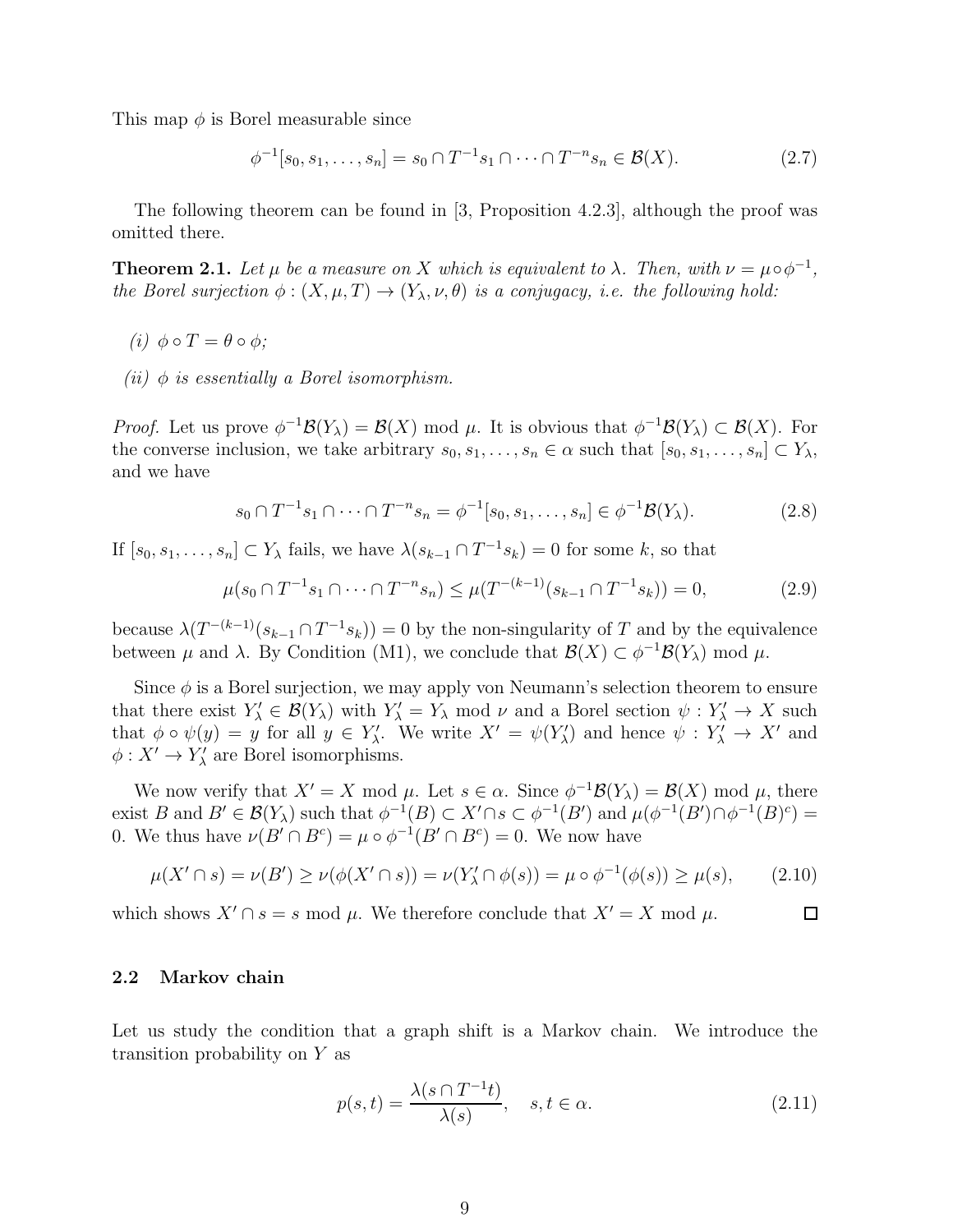Note that the graph shift  $Y_{\lambda}$  can be rewritten as

$$
Y_{\lambda} := \{ \mathbf{s} \in Y : p(s_0, s_1) > 0, \ p(s_1, s_2) > 0, \ldots \}.
$$
 (2.12)

We apply Kolmogorov's extension theorem to see that, for any  $s \in \alpha$ , there exists a unique probability measure  $\nu_s$  on Y such that

$$
\nu_s([s_0, s_1, \dots, s_n]) = \delta_s(s_0) p(s_0, s_1) p(s_1, s_2) \cdots p(s_{n-1}, s_n)
$$
\n(2.13)

for all cylinders, where  $\delta_s$  denotes the Dirac mass at s. For a measure  $\mu$  on X such that  $\alpha$  is a *μ*-partition, we define a measure  $\nu$ <sub>μ</sub> on Y by

$$
\nu_{\mu}(B) = \sum_{s \in \alpha} \mu(s)\nu_s(B), \quad B \in \mathcal{B}(Y). \tag{2.14}
$$

Note that  $\nu_{\mu}$  is supported on the graph shift  $Y_{\lambda}$ .

By Theorem 2.1, we need to check the condition  $[\nu_{\mu} = \mu \circ \phi^{-1}]$  in order to obtain the conjugacy between  $(X, \mu, T)$  and  $(Y_{\lambda}, \nu_{\mu}, \theta)$ . For a  $\sigma$ -finite measure  $\mu$  on X, we write  $\hat{T}_{\mu}: L^{1}(\mu) \to L^{1}(\mu)$  for the Perron–Frobenius operator of T with respect to  $\mu$ :

$$
\int_{X} \widehat{T}_{\mu} f \cdot g d\mu = \int_{X} f \cdot g \circ T d\mu, \quad f \in L^{1}(\mu), \ g \in L^{\infty}(\mu). \tag{2.15}
$$

Proposition 2.2. It holds that the condition

$$
\nu_{\lambda} = \lambda \circ \phi^{-1} \tag{2.16}
$$

is satisfied if and only if

$$
\widehat{T}_{\lambda}1_s = \sum_{t \in \alpha} c_{\lambda}(s, t)1_t \text{ with } c_{\lambda}(s, t) = \frac{\lambda(s)p(s, t)}{\lambda(t)}, \quad s \in \alpha. \tag{2.17}
$$

*Proof.* (i) Suppose  $\nu_{\lambda} = \lambda \circ \phi^{-1}$ . For  $s_1, \ldots, s_n \in \alpha$ , we set

$$
g = 1_{s_1 \cap T^{-1} s_2 \cap \dots \cap T^{-(n-1)} s_n}.
$$
\n(2.18)

We then have

$$
\int_X \widehat{T}_{\lambda} 1_s \cdot g \, d\lambda = \int_X 1_{s \cap T^{-1} s_1 \cap T^{-2} s_2 \cap \dots \cap T^{-n} s_n} \, d\lambda = \nu_{\lambda}([s, s_1, \dots, s_n]) \tag{2.19}
$$

$$
= \frac{\lambda(s)p(s,s_1)}{\lambda(s_1)} \cdot \lambda(s_1)p(s_1,s_2)\cdots p(s_{n-1},s_n) = \int_X \left(\sum_{t \in \alpha} \frac{\lambda(s)p(s,t)}{\lambda(t)}1_t\right) \cdot g \,d\lambda, \qquad (2.20)
$$

which shows (2.17), since  $\mathcal{G} = \mathcal{B}(X) \text{ mod } \lambda$ .

(ii) Suppose (2.17) is satisfied. By (2.7), the condition  $\nu_{\lambda} = \lambda \circ \phi^{-1}$  is equivalent to

$$
\nu_{\lambda}([s_0, s_1, \dots, s_n]) = \lambda(s_0 \cap T^{-1} s_1 \cap \dots \cap T^{-n} s_n), \quad s_0, \dots, s_n \in \alpha \tag{2.21}
$$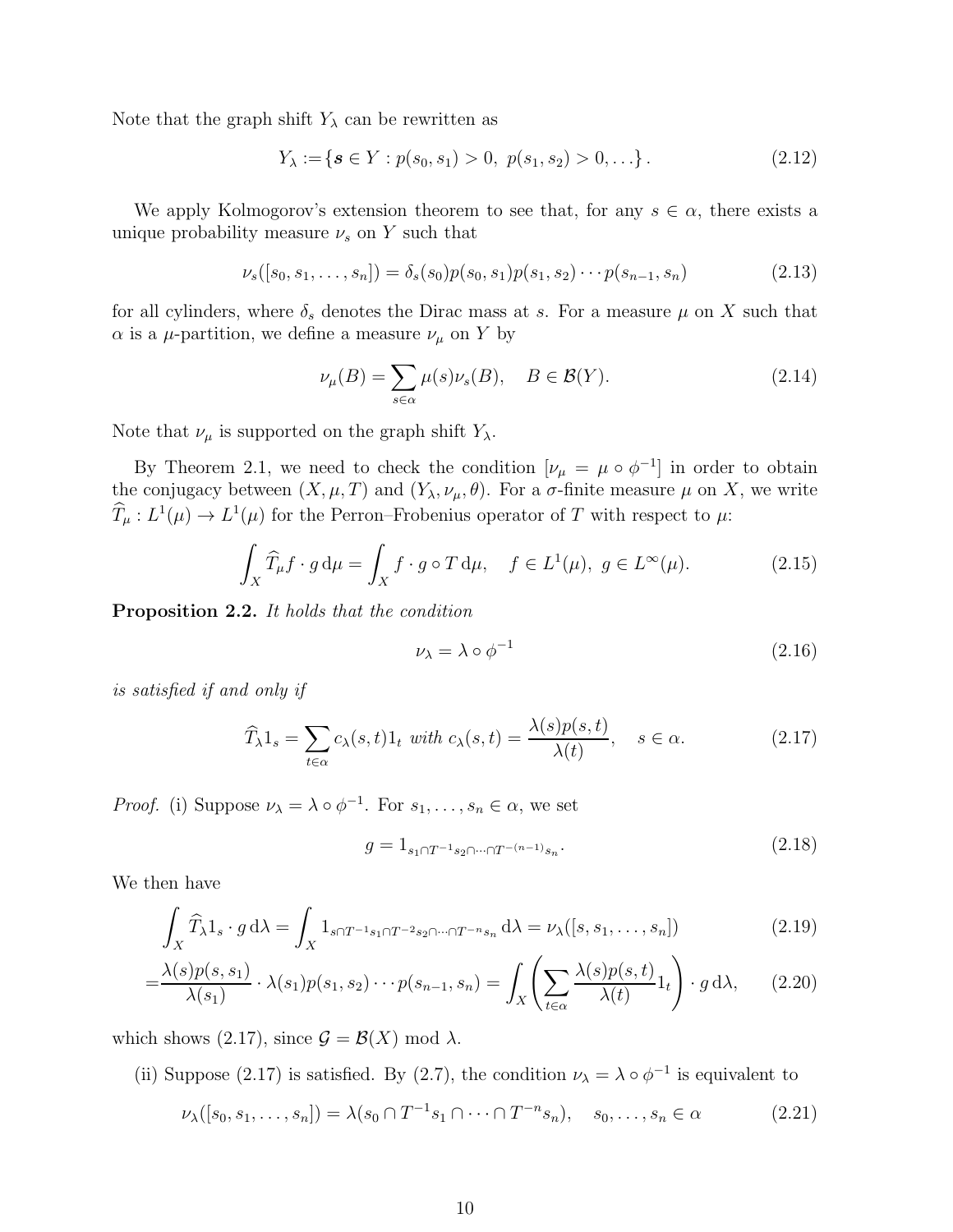for all  $n \geq 0$ , since  $\mathcal{G} = \mathcal{B}(X)$  mod  $\lambda$ . We shall prove (2.21) by induction in  $n \geq 0$ . The case  $n = 0$  is obvious. Suppose (2.21) is true in the case of  $n \ge 0$ . In the case of  $n + 1$ , we have

$$
\lambda(s_0 \cap T^{-1} s_1 \cap \dots \cap T^{-n} s_n \cap T^{-(n+1)} s_{n+1})
$$
\n(2.22)

$$
= \int_X 1_{s_0} \cdot 1_{s_1 \cap T^{-1} s_2 \cap \dots \cap T^{-(n-1)} s_n \cap T^{-n} s_{n+1}} \circ T d\lambda \tag{2.23}
$$

$$
=\int_X \widehat{T}_{\lambda} 1_{s_0} \cdot 1_{s_1 \cap T^{-1} s_2 \cap \dots \cap T^{-(n-1)} s_n \cap T^{-n} s_{n+1}} d\lambda
$$
\n(2.24)

$$
=\frac{\lambda(s_0)p(s_0,s_1)}{\lambda(s_1)}\lambda(s_1\cap T^{-1}s_2\cap\cdots\cap T^{-(n-1)}s_n\cap T^{-n}s_{n+1}).
$$
\n(2.25)

By the induction assumption, we have

$$
(2.25) = \frac{\lambda(s_0)p(s_0, s_1)}{\lambda(s_1)}\nu_\lambda([s_1, s_2, \dots, s_n, s_{n+1}])
$$
\n(2.26)

$$
= \lambda(s_0) p(s_0, s_1) p(s_1, s_2) \cdots p(s_n, s_{n+1})
$$
\n(2.27)

$$
= \nu_{\lambda}([s_0, s_1, \dots, s_n, s_{n+1}]), \tag{2.28}
$$

which shows  $(2.21)$  in the case of  $n + 1$ .

**Proposition 2.3.** Suppose  $\nu_{\lambda} = \lambda \circ \phi^{-1}$  is satisfied. Let  $\mu$  be a measure on X which is  $\lambda$ -a.c. Then it holds that  $\nu_{\mu} = \mu \circ \phi^{-1}$  is satisfied if and only if  $\mu$  has a constant density on each  $s \in \alpha$  with respect to  $\lambda$ . In this case, we have

$$
\widehat{T}_{\mu}1_s = \sum_{t \in \alpha} c_{\mu}(s, t)1_t \text{ with } c_{\mu}(s, t) = \frac{\mu(s)p(s, t)}{\mu(t)}, \quad s \in \alpha,
$$
\n(2.29)

where we understand that  $c_{\mu}(s,t) = 0$  if  $\mu(s) = 0$ . Moreover,  $\mu$  is T-invariant if and only if  $\nu_{\mu}$  is  $\theta$ -invariant.

*Proof.* (i) Suppose  $\nu_{\mu} = \mu \circ \phi^{-1}$  is satisfied. Then, for  $s_0, \ldots, s_n \in \alpha$ ,

$$
\mu(s_0 \cap T^{-1} s_1 \cap \dots \cap T^{-n} s_n) = \nu_\mu([s_0, s_1, \dots, s_n])
$$
\n(2.30)

$$
= \mu(s_0)\nu_{s_0}([s_0, s_1, \dots, s_n]) = \frac{\mu(s_0)}{\lambda(s_0)}\nu_{\lambda}([s_0, s_1, \dots, s_n]).
$$
\n(2.31)

Since  $\mathcal{G} = \mathcal{B}(X)$  mod  $\lambda$  and since  $\mu$  is  $\lambda$ -a.c., we see that

$$
\mu(\mathrm{d}x) = \sum_{s \in \alpha} \frac{\mu(s)}{\lambda(s)} 1_s(x) \lambda(\mathrm{d}x). \tag{2.32}
$$

(ii) Suppose  $\mu$  has a constant density on each  $s \in \alpha$  with respect to  $\lambda$ . Then, for  $s_0, \ldots, s_n \in \alpha$ ,

$$
\nu_{\mu}([s_0, s_1, \dots, s_n]) = \frac{\mu(s_0)}{\lambda(s_0)} \nu_{\lambda}([s_0, s_1, \dots, s_n])
$$
\n(2.33)

$$
= \frac{\mu(s_0)}{\lambda(s_0)} \lambda(s_0 \cap T^{-1} s_1 \cap \dots \cap T^{-n} s_n) = \mu(s_0 \cap T^{-1} s_1 \cap \dots \cap T^{-n} s_n),
$$
\n(2.34)

 $\Box$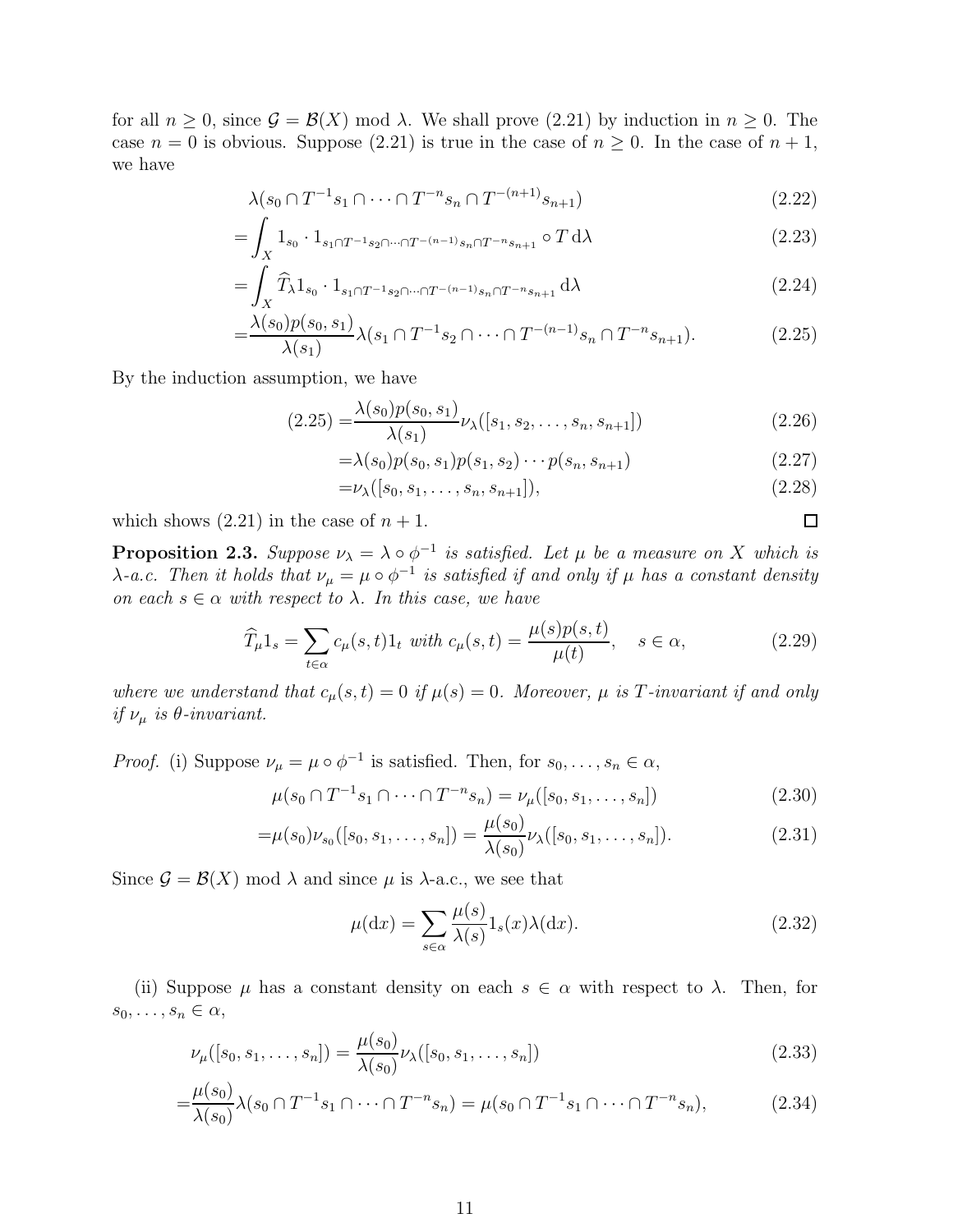which yields  $\nu_{\mu} = \mu \circ \phi^{-1}$ , since  $\mathcal{B}(Y)$  is generated by cylinders.

Let  $s \in \alpha$  and  $g \in L^{\infty}(\mu)$ . For  $t \in \alpha$  with  $\mu(t) = 0$ , it is obvious that  $T_{\mu}1_s = 0$  on t. For  $t \in \alpha$  with  $\mu(t) > 0$ , we have  $g1_t \in L^{\infty}(\lambda)$ , so that

$$
\int_{X} (\widehat{T}_{\mu} 1_{s}) 1_{t} \cdot g d\mu = \int_{X} 1_{s} \cdot (g1_{t}) \circ T d\mu = \frac{\mu(s)}{\lambda(s)} \int_{X} 1_{s} \cdot (g1_{t}) \circ T d\lambda \tag{2.35}
$$

$$
= \frac{\mu(s)}{\lambda(s)} \int_X \widehat{T}_{\lambda} 1_s \cdot (g1_t) \, d\lambda = \frac{\mu(s)p(s,t)}{\lambda(t)} \int_X g1_t \, d\lambda = \int_X \frac{\mu(s)p(s,t)}{\mu(t)} 1_t \cdot g \, d\mu. \tag{2.36}
$$

We thus obtain  $(2.29)$ .

(iii) The last assertion is obvious by  $\phi \circ T = \theta \circ \phi$ .

#### 2.3 Conservative ergodicity

It is well-known (see [3, Proposition 1.2.2]) that the dynamical system  $(X, \lambda, T)$  is conservative ergodic if and only if

$$
\sum_{n=1}^{\infty} 1_B \circ T^n = \infty \quad \lambda\text{-a.e. for all } B \in \mathcal{B}(X) \text{ with } \lambda(B) > 0. \tag{2.37}
$$

This property can be discussed in terms of the Markov chain.

We say that a stochastic matrix  $P = (p(s,t))_{s,t \in \alpha}$  is *irreducible* if for any  $s, t \in \alpha$  there exists  $n \geq 1$  such that

$$
p^{(n)}(s,t) := \sum_{s_1,\dots,s_{n-1}\in\alpha} p(s,s_1)p(s_1,s_2)\cdots p(s_{n-2},s_{n-1})p(s_{n-1},t) > 0
$$
\n(2.38)

(we understand that  $p^{(1)}(s,t) = p(s,t)$ ). We say that an irreducible stochastic matrix P is recurrent (resp. transient) if

$$
\sum_{n=1}^{\infty} p^{(n)}(s,s) = \infty \text{ (resp. } < \infty \text{) for some } s \in \alpha,
$$
 (2.39)

and in this case (2.39) holds for all  $s \in \alpha$ . If we denote the first hitting time of  $t \in \alpha$  by

$$
\varphi_t(\mathbf{s}) = \inf\{n \ge 1 : s_n = t\}
$$
  $(\mathbf{s} = (s_0, s_1, s_2, \ldots) \in Y),$  (2.40)

then it is well-known (see, e.g. [26, Theorems 1.5.3 and 1.5.7]) that the condition (2.39) can be replaced by

$$
\nu_s(\varphi_s < \infty) = 1 \text{ (resp. } < 1) \quad \text{for some } s \in \alpha. \tag{2.41}
$$

It is also well-known (see e.g. [26, Theorems 1.7.5 and 1.7.6]) that, if the stochastic matrix P is irreducible recurrent, then

$$
\nu_s(\varphi_t < \infty) = 1 \quad \text{for all } s, t \in \alpha,\tag{2.42}
$$

 $\Box$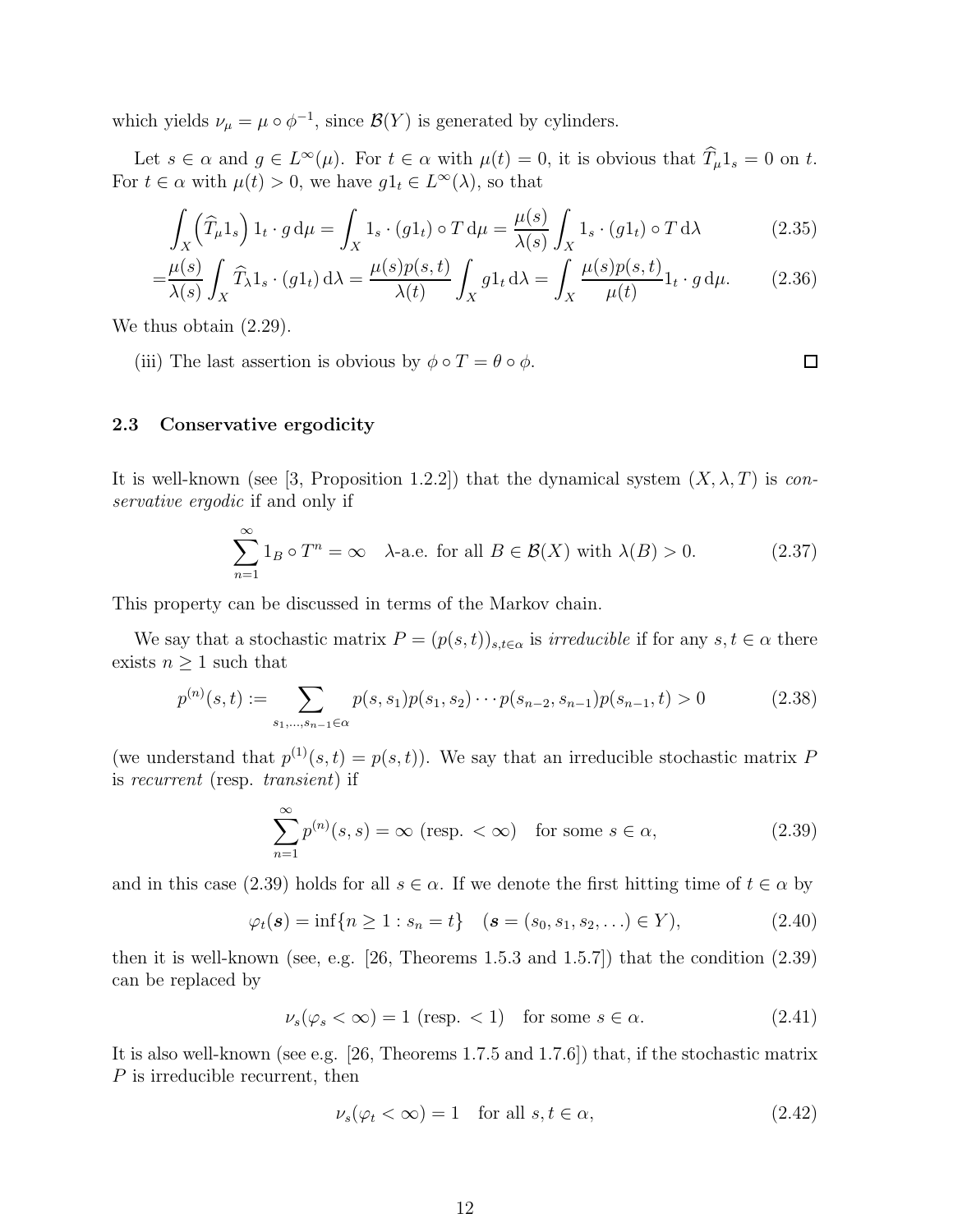and there exists a unique  $\sigma$ -finite P-invariant measure on  $\alpha$ :

$$
\rho(t) = \sum_{s \in \alpha} \rho(s) p(s, t), \quad t \in \alpha.
$$
\n(2.43)

**Proposition 2.4.** Suppose  $\nu_{\lambda} = \lambda \circ \phi^{-1}$  is satisfied. Suppose, in addition, the stochastic matrix P is irreducible recurrent. Let  $\rho$  be a unique  $\sigma$ -finite P-invariant measure on  $\alpha$ . Define the measure  $\mu$  on X by

$$
\mu(\mathrm{d}x) = \sum_{s \in \alpha} \frac{\rho(s)}{\lambda(s)} 1_s(x) \mathrm{d}x. \tag{2.44}
$$

Then it holds that the dynamical system  $(X, \mu, T)$  is conservative ergodic, and that the measure  $\mu$  is a unique  $\lambda$ -a.c.  $\sigma$ -finite T-invariant measure.

*Proof.* By Proposition 2.3, we see that  $\mu \circ \phi^{-1} = \nu_{\mu}$ . By [3, Theorem 4.5.3], we see that the dynamical system  $(Y_\lambda, \nu_\mu, \theta)$  is conservative ergodic. Hence, so is  $(X, \mu, T)$ , by the conjugacy.

The T-invariance of  $\mu$  follows from the  $\theta$ -invariance of  $\nu_{\mu}$ , by the conjugacy. The uniqueness follows from [3, Theorem 1.5.6].  $\Box$ 

## 3 Markov chain on the  $\lambda$ -partition

We want to investigate irreducible recurrence or transience of the Markov chians on the λ-partitions. We follow the notation of Section 2:

$$
Y = \{(s_0, s_1, s_2, \ldots) : s_0, s_1, s_2, \ldots \in \alpha\}.
$$
\n(3.1)

We define the transition probability on  $\alpha$  as

$$
p(s,t) = \frac{\mathbb{E}\lambda(s \cap T^{-1}t)}{\lambda(s)} = \frac{p\lambda(s \cap \tau_1^{-1}t) + (1-p)\lambda(s \cap \tau_2^{-1}t)}{\lambda(s)}, \quad s, t \in \alpha.
$$
 (3.2)

For a measure  $\mu$  on X, we write  $\nu_{\mu}$  for the measures on Y satisfying

$$
\nu_{\mu}([s_0, s_1, \dots, s_n]) = \mu(s_0) p(s_0, s_1) p(s_1, s_2) \cdots p(s_{n-1}, s_n). \tag{3.3}
$$

Let us study the three random maps.

**Proposition 3.1.** Regarding the Hata map with  $p = 1/2$ , the stochastic matrix  $P =$  $(p(s,t))_{s,t\in\alpha}$  given in (3.2) is irreducible recurrent and has a unique P-invariant measure ρ given as

$$
\rho(I_k^-) = \rho(I_k^+) = (2^{k+1} - 1) \cdot 2^{-k-2}, \quad k = 0, 1, 2, \dots,
$$
\n(1.18)

where  $I_k^ \frac{k}{k}$ 's and  $I_k^+$  $\frac{1}{k}$ 's have been introduced in  $(1.16)$ .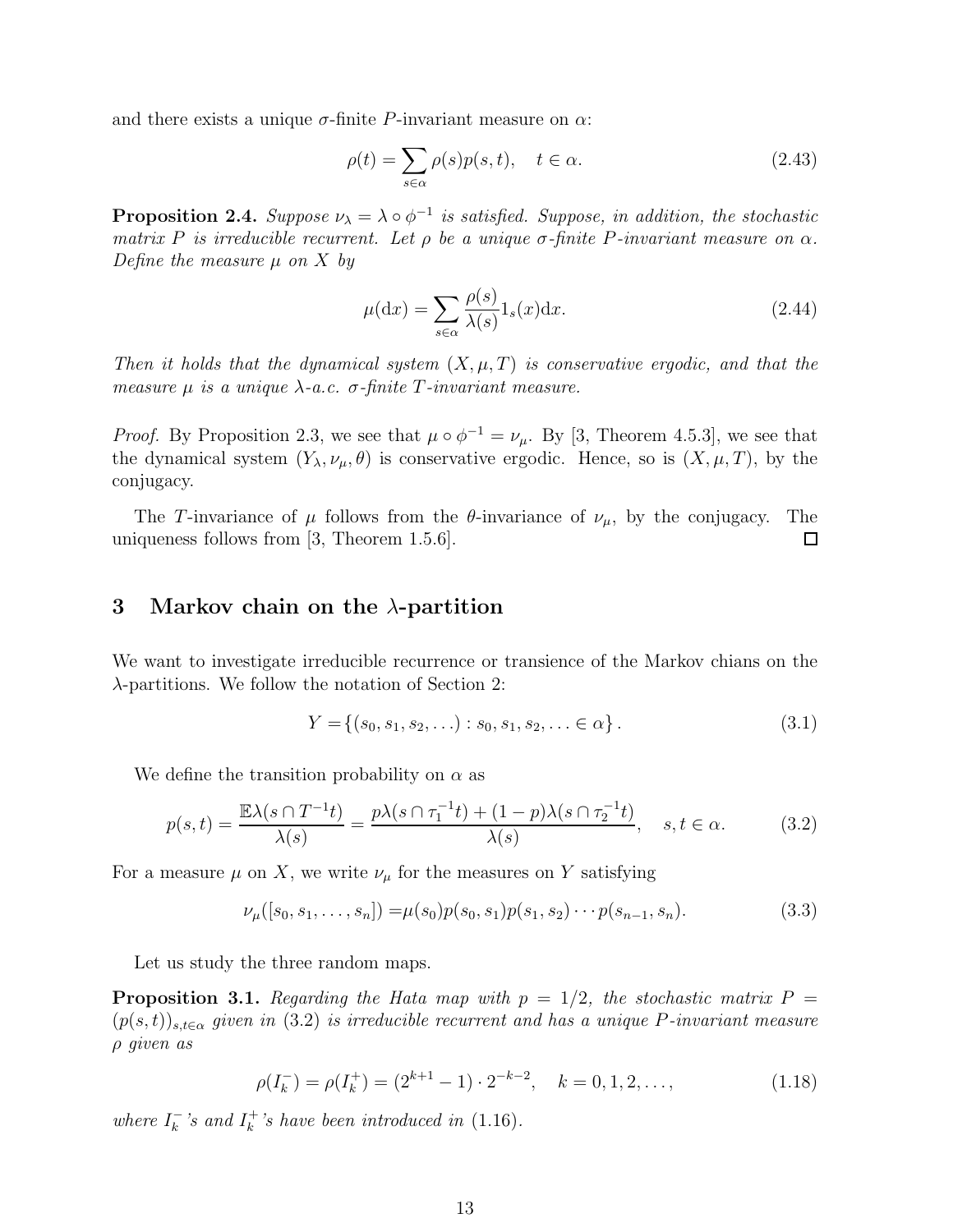*Proof.* We sometimes omit "mod  $\lambda$ " in the identities among subsets of X. Note that

$$
\tau_1 I_k^- = I_{k+1}^- \ (k \ge 0), \quad \tau_2 I_k^- = \begin{cases} I_{k-1}^- & (k \ge 1) \\ \sum_{j=0}^\infty I_j^+ & (k = 0) \end{cases}, \tag{3.4}
$$

$$
\tau_1 I_k^+ = \begin{cases} I_{k-1}^+ & (k \ge 1) \\ \sum_{j=0}^\infty I_j^- & (k = 0) \end{cases}, \quad \tau_2 I_k^+ = I_{k+1}^+ \ (k \ge 0). \tag{3.5}
$$

After an easy computation we have

$$
p(s,t) = \begin{cases} \frac{1}{2} & \text{if } (s,t) = (I_k^-, I_{k+1}^-) \text{ or } (I_k^+, I_{k+1}^+) \text{ for } k \ge 0\\ \frac{1}{2} & \text{if } (s,t) = (I_k^-, I_{k-1}^-) \text{ or } (I_k^+, I_{k-1}^+) \text{ for } k \ge 1\\ \frac{1}{2^{j+2}} & \text{if } (s,t) = (I_0^-, I_j^+) \text{ or } (I_0^+, I_j^-) \text{ for } j \ge 0 \end{cases}
$$
(3.6)

(Note that  $\frac{1}{2} + \sum_{j=0}^{\infty}$ 1  $\frac{1}{2^{j+2}} = 1$ ). It is obvious that P is irreducible. So we need only to show  $\nu_{I_0^+}(\varphi_{I_0^+} < \infty) = 1$  (see Section 2.3).

Note that the Markov chain with the transition probability P starting from  $I_k^ \overline{k}$  for  $k \geq 1$  and stopped at the first hitting of  $I_0^-$  is identical in law to the simple symmetric random walk on  $\mathbb Z$  starting from k and stopped at the first hitting of 0. Since the simple symmetric random walk on  $\mathbb Z$  is irreducible recurrent, we have

$$
\nu_{I_k^-}(\varphi_{I_0^-} < \infty) = 1, \quad k \ge 1. \tag{3.7}
$$

By the Markov property, we have

$$
\nu_{I_0^+}(\varphi_{I_0^-} < \infty) = p(I_0^+, I_0^-) + \sum_{k \ge 1} p(I_0^+, I_k^-) \nu_{I_k^-}(\varphi_{I_0^-} < \infty) = \sum_{k \ge 0} p(I_0^+, I_k^-) = 1. \tag{3.8}
$$

We also have  $\nu_{I_0^-}(\varphi_{I_0^+}<\infty)=1$  by symmetry. By the strong Markov property, we obtain

$$
\nu_{I_0^+}(\varphi_{I_0^+} < \infty) \ge \nu_{I_0^+}(\varphi_{I_0^-} < \infty)\nu_{I_0^-}(\varphi_{I_0^+} < \infty) = 1,\tag{3.9}
$$

which shows  $\nu_{I_0^+}(\varphi_{I_0^+}<\infty)=1$ , and hence P is recurrent.

Let us prove that the measure  $\rho$  given in (1.18) is P-invariant. By symmetry, the P-invariance is equivalent to the recurrence relation:

$$
\rho(I_k^-) = \frac{1}{2}\rho(I_{k+1}^+) + \frac{1}{2}\rho(I_{k-1}^+) + \frac{1}{2^{k+2}}\rho(I_0^-), \quad k = 0, 1, 2, \dots,
$$
\n(3.10)

if we understand that  $\rho(I_{-1}^{-})=0$ . We can easily verify that the measure  $\rho$  given in (1.18) satisfies this recurrence relation. 口

**Proposition 3.2.** Regarding the Pelikan map with  $p = 1/2$ , the stochastic matrix  $P =$  $(p(s,t))_{s,t\in\alpha}$  given in (3.2) is irreducible recurrent and has a unique P-invariant measure ρ given as

$$
\rho(I_k) = 2^{-2} \cdot (2^{k+1} - 1) \cdot 2^{-k-1}, \quad k = 0, 1, 2, \dots,
$$
\n(1.23)

where  $I_k$ 's have been introduced in  $(1.22)$ .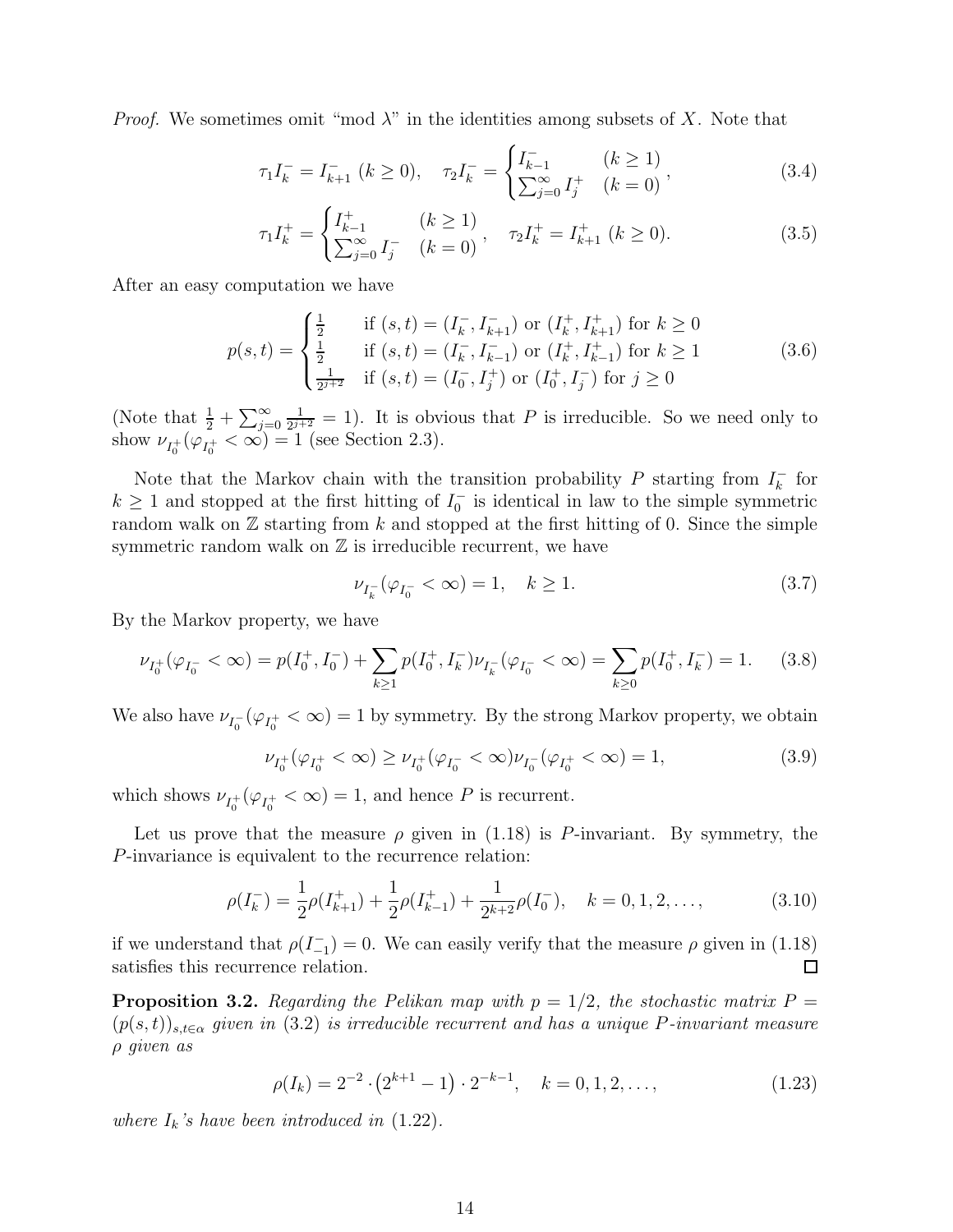Proof. Note that

$$
\tau_1 I_k = \begin{cases} I_{k-1} \ (k \ge 1) \\ \sum_{j=0}^{\infty} I_j \ (k=0) \end{cases}, \quad \tau_2 I_k = I_{k+1} \ (k \ge 0). \tag{3.11}
$$

After an easy computation we have

$$
p(s,t) = \begin{cases} \frac{1}{2} & \text{if } (s,t) = (I_k, I_{k-1}) \text{ or } (I_k, I_{k+1}) \text{ for } k \ge 1\\ \frac{1}{2^{j+2}} & \text{if } (s,t) = (I_0, I_j) \text{ for } j = 0, 2, 3, ...\\ \frac{1}{2} + \frac{1}{2^3} & \text{if } (s,t) = (I_0, I_1) \end{cases}
$$
(3.12)

It is obvious that P is irreducible. So we need only to show  $\nu_{I_0}(\varphi_{I_0} < \infty) = 1$  (see Section 2.3).

Since the Markov chain with the transition probability P starting from  $I_k$  for  $k \geq 1$ and stopped at the first hitting of  $I_0$  is identical in law to the simple symmetric random walk on  $\mathbb Z$  starting from k and stopped at the first hitting of 0, we have

$$
\nu_{I_k}(\varphi_{I_0} < \infty) = 1, \quad k \ge 1. \tag{3.13}
$$

By the Markov property, we have

$$
\nu_{I_0}(\varphi_{I_0} < \infty) = p(I_0, I_0) + \sum_{k \ge 1} p(I_0, I_k) \nu_{I_k}(\varphi_{I_0} < \infty) = \sum_{k \ge 0} p(I_0, I_k) = 1,\tag{3.14}
$$

which shows that  $P$  is recurrent.

The P-invariance of  $\rho$  is equivalent to the recurrence relation:

$$
\rho(I_k) = \frac{1}{2}\rho(I_{k+1}) + \frac{1}{2}\rho(I_{k-1}) + \frac{1}{2^{k+2}}\rho(I_0), \quad k = 0, 1, 2, \dots,
$$
\n(3.15)

if we understand that  $\rho(I_{-1}) = 0$ . We can easily verify that the measure  $\rho$  given in (1.23) satisfies this recurrence relation.  $\Box$ 

**Proposition 3.3.** Regarding the mBGI map with  $p = 2/3$ , the stochastic matrix  $P =$  $(p(s,t))_{s,t\in\alpha}$  given in (3.2) is irreducible recurrent and has a unique P-invariant measure ρ given as

$$
\rho(I_k^-) = \rho(I_k^+) = \frac{3\sqrt{2}}{8} \left( \frac{8}{3} \cdot 2^k + \frac{1}{3} \cdot (-1)^k - 1 \right) \cdot 2^{-k-2}, \quad k = 0, 1, 2, \dots, \tag{1.28}
$$

where  $I_k^ \frac{1}{k}$ 's and  $I_k^+$  $\frac{1}{k}$ 's have been introduced in  $(1.27)$ .

Proof. Note that

$$
\tau_1 I_k^- = \begin{cases} I_{k-1}^- & (k \ge 1) \\ \sum_{j=0}^\infty I_j^- & (k = 0) \end{cases}, \quad \tau_1 I_k^+ = \begin{cases} I_{k-1}^+ & (k \ge 1) \\ \sum_{j=0}^\infty I_j^+ & (k = 0) \end{cases}
$$
(3.16)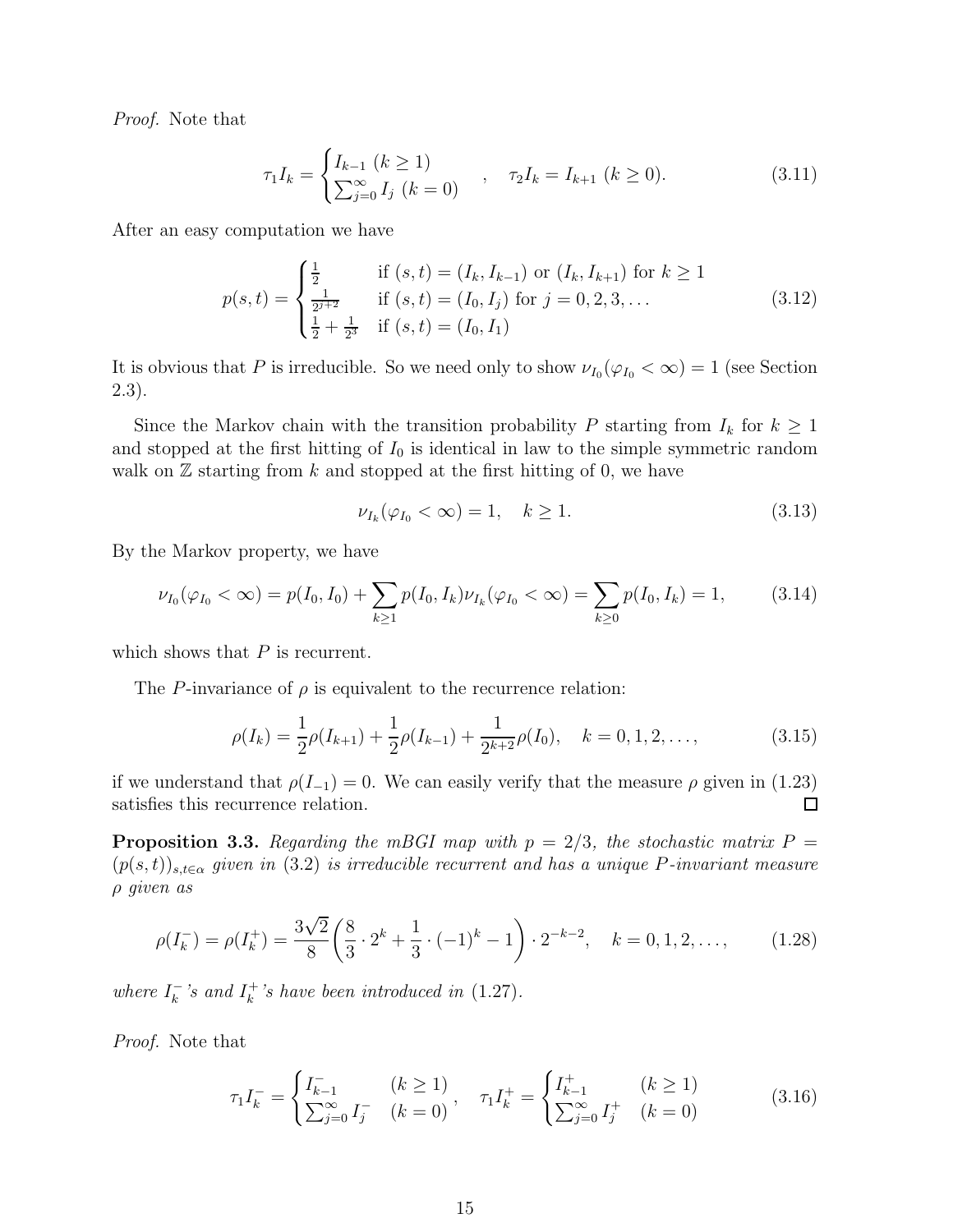and

$$
\tau_2 I_k^- = I_{k+2}^+ \ (k \ge 0), \quad \tau_2 I_k^+ = I_{k+2}^- \ (k \ge 0). \tag{3.17}
$$

It is easy to see that

$$
p(s,t) = \begin{cases} \frac{1}{3} & \text{if } (s,t) = (I_k^-, I_{k+2}^+) \text{ or } (I_k^+, I_{k+2}^-) \text{ for } k \ge 0\\ \frac{2}{3} & \text{if } (s,t) = (I_k^-, I_{k-1}^-) \text{ or } (I_k^+, I_{k-1}^+) \text{ for } k \ge 1\\ \frac{2}{3} \cdot \frac{1}{2^{j+1}} & \text{if } (s,t) = (I_0^-, I_j^-) \text{ or } (I_0^+, I_j^+) \text{ for } j \ge 0 \end{cases} \tag{3.18}
$$

and that P is irreducible. So we need only to show  $\nu_{I_0^-}(\varphi_{I_0^-} < \infty) = 1$  (see Section 2.3).

We define the transition probability  $Q = (q(k, j))_{k,j=0}^{\infty}$  on  $\{0, 1, 2, \ldots\}$  as

$$
q(k,j) = \begin{cases} p(I_k^{\pm}, I_j^-) + p(I_k^{\pm}, I_j^+) & \text{if } k \ge 1 \\ 1 & \text{if } k = j = 0 \end{cases} = \begin{cases} 1/3 & \text{if } j = k + 2 \\ 2/3 & \text{if } j = k - 1 \\ 1 & \text{if } k = j = 0 \end{cases}
$$
(3.19)

Let  $(\{W'_n\}, \{\mathbb{P}_k\})$  denote the random walk on Z such that  $\mathbb{P}_k(W'_n = k) = 1$  and

$$
\mathbb{P}_k(W'_n - W'_{n-1} = 2) = 1/3, \quad \mathbb{P}_k(W'_n - W'_{n-1} = -1) = 2/3.
$$
 (3.20)

Then the transition probability Q is nothing else but that of the random walk  ${W'_n}$ stopped at its first hitting time of 0, which will be denoted by  $\varphi_0^{W'}$ . Since  $\mathbb{E}_k[W'_n-W'_{n-1}] =$ 0, we see by [21, Proposition 9.14] that  $\limsup_{n\to\infty}W'_n = \limsup_{n\to\infty}(-W'_n) = \infty$  a.s., which shows that  ${W'_n}$  is irreducible recurrent. Hence we have

$$
\nu_{I_k^{\pm}}(\varphi_{I_0^-} < \infty \text{ or } \varphi_{I_0^+} < \infty) = \mathbb{P}_k(\varphi_0^{W'} < \infty) = 1, \quad k \ge 1.
$$
 (3.21)

This implies  $\nu_{I_0^{\pm}}(\varphi_{I_0^-} < \infty \text{ or } \varphi_{I_0^+} < \infty) = 1$ , and consequently  $a^{\pm} + b^{\pm} = 1$  with

$$
a^{\pm} := \nu_{I_0^{\pm}}(\varphi_{I_0^-} < \infty, \ \varphi_{I_0^-} < \varphi_{I_0^+}), \quad b^{\pm} := \nu_{I_0^{\pm}}(\varphi_{I_0^+} < \infty, \ \varphi_{I_0^+} < \varphi_{I_0^-}). \tag{3.22}
$$

By the strong Markov property, we have

$$
\nu_{I_0^+}(\varphi_{I_0^-} < \infty) = a^+ + b^+ \nu_{I_0^+}(\varphi_{I_0^-} < \infty). \tag{3.23}
$$

Since  $1-b^+=a^+\geq p(I_0^+,I_2^-)p(I_2^-,I_1^-)p(I_1^-,I_0^-)>0$ , we obtain  $\nu_{I_0^+}(\varphi_{I_0^-}<\infty)=1$ . We now obtain

$$
\nu_{I_0^-}(\varphi_{I_0^-} < \infty) = a^- + b^- \nu_{I_0^+}(\varphi_{I_0^-} < \infty) = a^- + b^- = 1,
$$
\n(3.24)

which shows  $P$  is recurrent.

The P-invariance of  $\rho$  is equivalent to the recurrence relations:

$$
\rho(I_k^-) = \frac{1}{3}\rho(I_{k-2}^+) + \frac{2}{3}\rho(I_{k+1}^-) + \frac{2}{3}\cdot\frac{1}{2^{k+1}}\rho(I_0^-), \quad k = 0, 1, 2, \dots,
$$
\n(3.25)

$$
\rho(I_k^+) = \frac{1}{3}\rho(I_{k-2}^-) + \frac{2}{3}\rho(I_{k+1}^+) + \frac{2}{3} \cdot \frac{1}{2^{k+1}}\rho(I_0^+), \quad k = 0, 1, 2, \dots,
$$
\n(3.26)

if we understand that  $\rho(I_{-1}^{\pm}) = \rho(I_{-2}^{\pm}) = 0$ . We can easily verify that the measure  $\rho$  given in (1.28) satisfies this recurrence relation.  $\Box$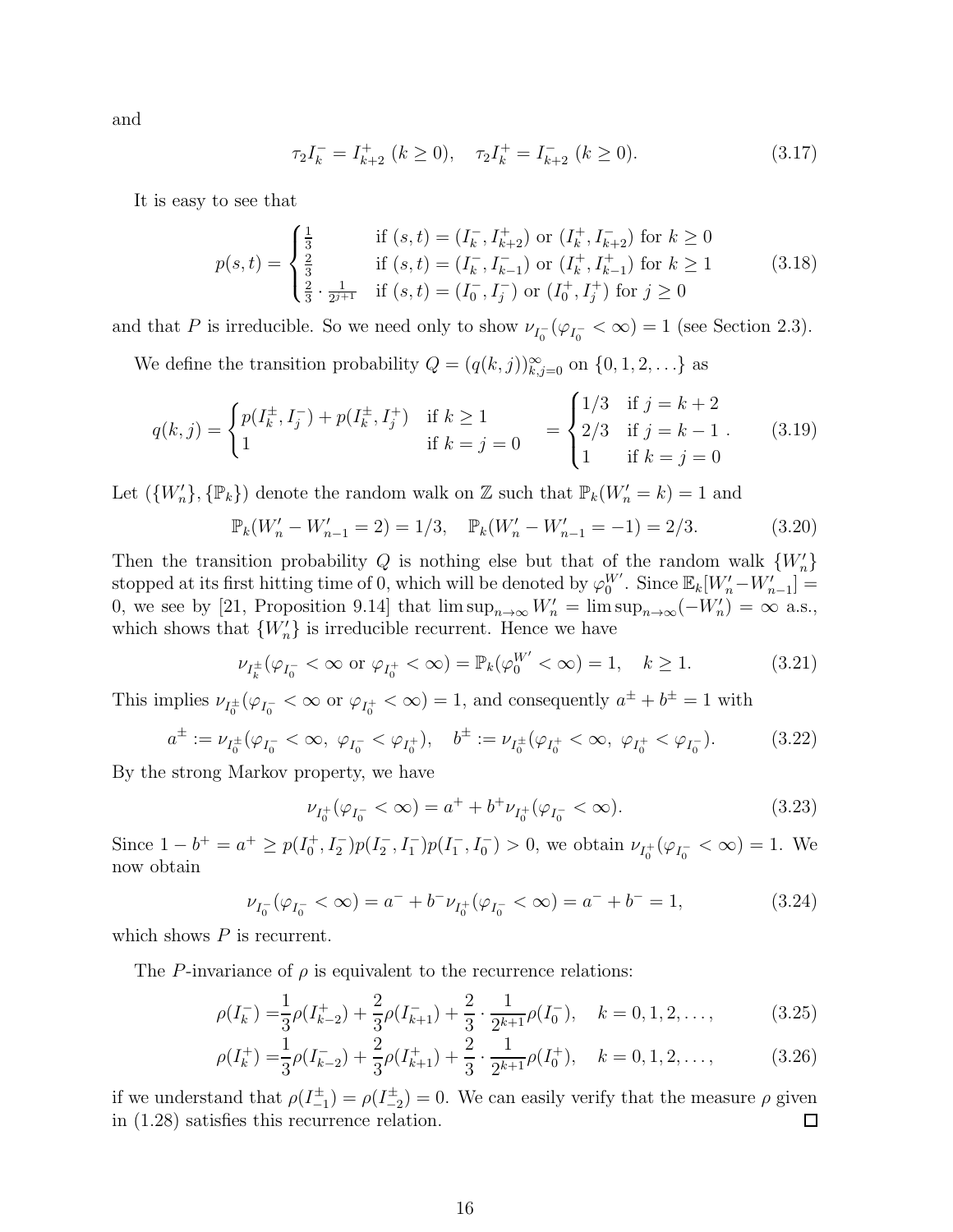## 4 Skew-product representation and Markov partition

Let us recall that a random interval map

$$
T = \begin{cases} \tau_1 & \text{(with probability } p), \\ \tau_2 & \text{(with probability } 1 - p) \end{cases}
$$
 (4.1)

for two deterministic maps  $\tau_1, \tau_2 : [0, 1] \to [0, 1]$  can be represented by skew-product. In what follows, we write  $X = [0, 1]$  and write  $\lambda$  for the Lebesgue measure on X. Let us write  $(\Omega, \mathcal{B}(\Omega), \mathbb{P})$  for the coin flip, i.e.,

$$
\Omega = {\omega = (\omega_1, \omega_2, \ldots) : \omega_1, \omega_2, \ldots \in {\tau_1, \tau_2}}
$$
\n
$$
(4.2)
$$

equipped with the product topology,  $\mathcal{B}(\Omega)$  for the Borel field of  $\Omega$ , and

$$
\mathbb{P}(\omega \in \Omega : \omega_1 = \chi_1, \dots, \omega_n = \chi_n) = p^{N_n^1(\chi)} (1 - p)^{N_n^2(\chi)}
$$
(4.3)

for all  $\chi_1, ..., \chi_n \in {\tau_1, \tau_2}$  and all n, where  $N_n^1(\chi) = \#\{k = 1, ..., n : \chi_k = \tau_1\}$  and  $N_n^2(\chi) = \#\{k = 1, \ldots, n : \chi_k = \tau_2\}.$  For  $B \in \mathcal{B}(X)$ , we denote  $B = B^{\sim} = \Omega \times B$ , and we equip  $\widetilde{X} = \Omega \times X$  with the product topology of  $\Omega$  and X. We write  $\mathcal{B}(\widetilde{X})$  for the Borel field of  $\widetilde{X}$  and write  $\lambda = \mathbb{P} \otimes \lambda$  for the product measure of  $\mathbb{P}$  and  $\lambda$ . We define the deterministic transform  $\widetilde{T}: \widetilde{X} \to \widetilde{X}$  as

$$
\tilde{T}(\omega, x) = (\theta \omega, \omega_1 x), \quad \omega = (\omega_1, \omega_2, \ldots) \in \Omega, \ x \in X.
$$
\n(4.4)

Here  $\theta : \Omega \to \Omega$  stands for the shift operator:  $\theta(\omega_1, \omega_2, ...) = (\omega_2, \omega_3, ...)$ . The random maps  $\{T_n\}$  and  $\{T^{(n)}\}$  in Section 1 are obtained as

$$
T_n(\omega)(x) = \omega_n(x), \quad T^{(n)}(\omega)(x) = \omega_n \omega_{n-1} \cdots \omega_1(x), \tag{4.5}
$$

so that  $T^n(\omega, x) = (\theta_n \omega, T^{(n)}(\omega)(x))$ . For a measure  $\mu$  on X, it is easy to see that  $\widetilde{\mu} := \mathbb{P} \otimes \mu$  is  $\widetilde{T}$ -invariant if and only if  $\mu$  is T-invariant in the sense of (1.11).

**Theorem 4.1.** Regarding the Hata map with  $p = 1/2$ , we introduce the  $\widetilde{\lambda}$ -partition of  $\widetilde{X}$ defined by

$$
\widetilde{\alpha} = \{\widetilde{s} : s \in \alpha\} = \left\{\widetilde{I}_k^-, \widetilde{I}_k^+\right\}_{k=0}^\infty, \tag{4.6}
$$

where  $I_k^ \frac{k}{k}$ 's and  $I_k^+$  $k_{k}^{+}$ 's have been introduced in (1.16). Then it is a Markov partition for the dynamical system  $(\widetilde{X}, \widetilde{\lambda}, \widetilde{T})$ , i.e. the following assertions hold:

- (i) The  $\sigma$ -field  $\mathcal{G} := \sigma\left(\widetilde{T}^{-n}(\widetilde{s}) : \widetilde{s} \in \widetilde{\alpha}, n \ge 0\right)$  coincides with  $\mathcal{B}(\widetilde{X})$  mod  $\widetilde{\lambda}$ ;
- (ii) The map  $\widetilde{T} : \widetilde{s} \mapsto \widetilde{T}\widetilde{s}$  is invertible  $\widetilde{\lambda}$ -a.e. for all  $\widetilde{s} \in \widetilde{\alpha}$ ;
- (iii) The forward image  $\widetilde{T}\widetilde{s}$  belongs to  $\sigma(\widetilde{\alpha})$  mod  $\widetilde{\lambda}$  for all  $\widetilde{s} \in \widetilde{\alpha}$ .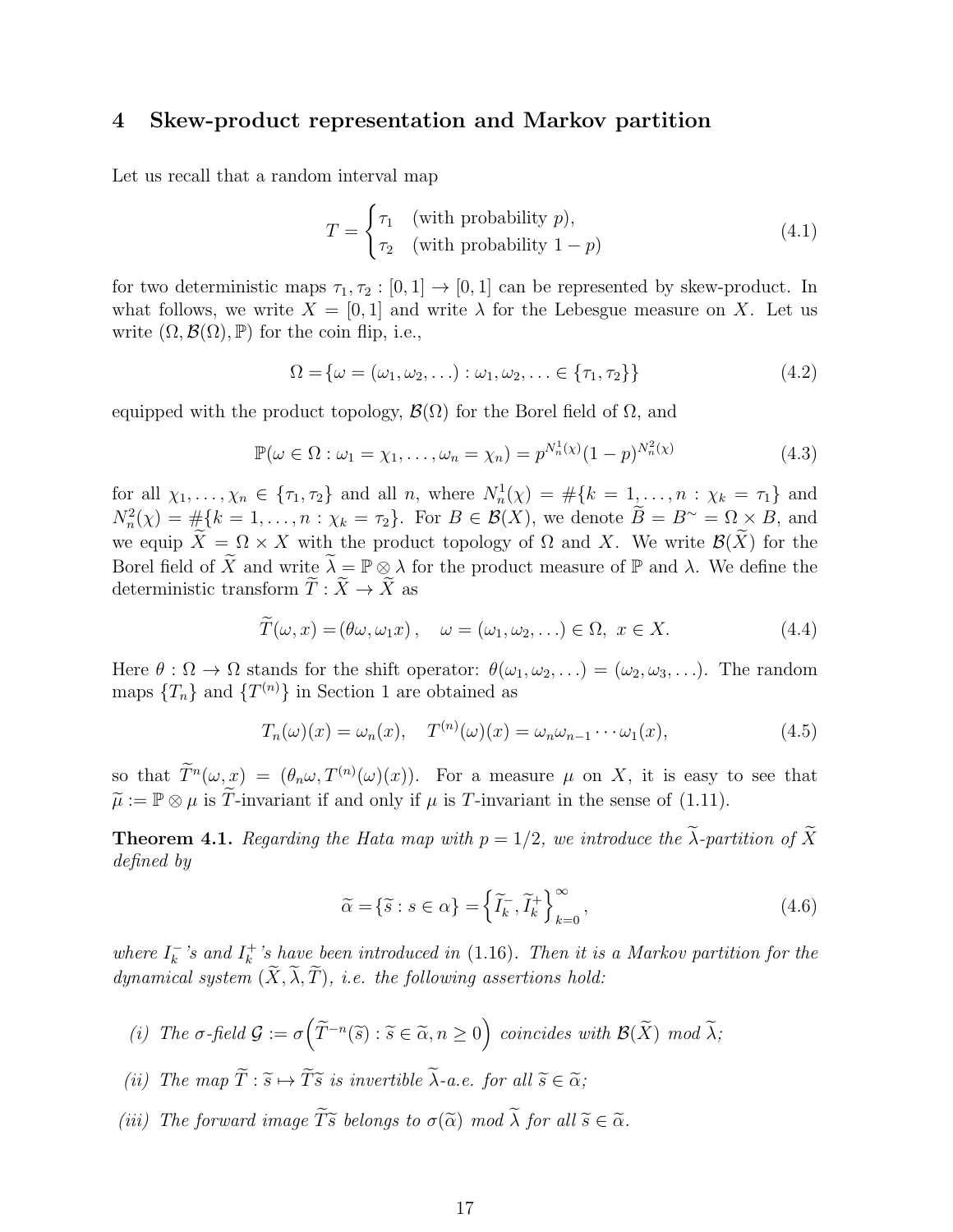*Proof.* We sometimes omit "mod  $\tilde{\lambda}$ " in the identities among subsets of  $\tilde{X}$ . We prove Claims (ii) and (iii) at once. For  $(\omega, x) \in \tilde{I}_k^- \in \tilde{\alpha}$  with  $k \ge 1$ , we have

$$
\widetilde{T}(\omega, x) = (\theta \omega, \omega_1(x)) \in \widetilde{I}_{k+1}^- \text{ or } \widetilde{I}_{k-1}^- \text{ according as } \omega_1 = \tau_1 \text{ or } \tau_2.
$$
\n(4.7)

We thus see that  $\tilde{T}: \tilde{I}_k^- \to \tilde{T}(\tilde{I}_k^-) = \tilde{I}_{k+1}^- + \tilde{I}_{k-1}^- \in \sigma(\tilde{\alpha})$  is invertible as

$$
\widetilde{T}^{-1}(\omega, x) = \begin{cases}\n((\tau_1, \omega), 2x) & ((\omega, x) \in \widetilde{I}_{k+1}), \\
((\tau_2, \omega), x/2) & ((\omega, x) \in \widetilde{I}_{k-1}).\n\end{cases}
$$
\n(4.8)

For  $(\omega, x) \in \widetilde{I}_0^- \in \widetilde{\alpha}$ , we have

$$
\widetilde{T}(\omega, x) = (\theta \omega, \omega_1(x)) \in \widetilde{I}_1^- \text{ or } (1/2, 1)^\sim \text{ according as } \omega_1 = \tau_1 \text{ or } \tau_2.
$$
 (4.9)

Since  $\widetilde{T}(\widetilde{I}_0^-) = \widetilde{I}_1^- + (1/2, 1)^\sim = \widetilde{I}_1^- + \sum_{k=0}^\infty \widetilde{I}_k^+ \in \sigma(\widetilde{\alpha})$ , we thus see that  $\widetilde{T} : \widetilde{I}_0^- \to \widetilde{T}(\widetilde{I}_0^-)$ is invertible  $\widetilde{\lambda}$ -a.e. as

$$
\widetilde{T}^{-1}(\omega, x) = \begin{cases}\n((\tau_1, \omega), 2x) & ((\omega, x) \in \widetilde{I}_1^-), \\
((\tau_2, \omega), x/2) & ((\omega, x) \in \widetilde{I}_k^+, k \ge 0).\n\end{cases}
$$
\n(4.10)

By symmetry we obtain a similar result for  $\tilde{T}: \tilde{I}_k^+ \to \tilde{T}(\tilde{I}_k^+).$ 

Let us now prove Claim (i). For  $\omega = (\omega_1, \omega_2, \ldots)$  and for  $x \in X$ , we write  $\xi_n(\omega, x) = \omega_n$ . It suffices to show

$$
\{\xi_n = \tau_1\}, \{\xi_n = \tau_2\} \in \mathcal{G}, \quad n = 1, 2, \dots,
$$
\n(4.11)

$$
\left(\frac{i}{2^m}, \frac{i+1}{2^m}\right)^{\sim} \in \mathcal{G}, \quad i = 0, 1, \dots, 2^m - 1, \ m = 0, 1, 2, \dots \tag{4.12}
$$

To obtain  $\{\xi_1 = \tau_1\} \in \mathcal{G}$ , we have

$$
\{\xi_1 = \tau_1\} = \sum_{k \ge 0} \{\xi_1 = \tau_1\} \cap \widetilde{I}_k^- + \sum_{k \ge 0} \{\xi_1 = \tau_1\} \cap \widetilde{I}_k^+ \tag{4.13}
$$

$$
=\sum_{k\geq 0} \left(\widetilde{T}^{-1}\widetilde{I}_{k+1}^-\right)\cap \widetilde{I}_k^- + \sum_{k\geq 1} \left(\widetilde{T}^{-1}\widetilde{I}_{k-1}^+\right)\cap \widetilde{I}_k^+ + \left(\sum_{j\geq 0} \widetilde{T}^{-1}\widetilde{I}_j^-\right)\cap \widetilde{I}_0^+ \in \mathcal{G},\tag{4.14}
$$

and hence we obtain

$$
\{\xi_n = \tau_1\} = \widetilde{T}^{-(n-1)}\{\xi_1 = \tau_1\} \in \mathcal{G}.
$$
\n(4.15)

Since  $\{\xi_n = \tau_2\} = {\{\xi_n = \tau_1\}}^c \in \mathcal{G}$ , we have proved (4.11).

We proceed to show (4.12) by induction. The case  $m = 0$  is obvious;  $(0, 1)^\sim = \tilde{X} \in \mathcal{G}$ . Suppose (4.12) holds for m and let us prove that (4.12) holds also for  $m + 1$ . Set

$$
\eta_n = \begin{cases} 1 & (\xi_n = \tau_1) \\ -1 & (\xi_n = \tau_2) \end{cases} \quad (n \ge 1)
$$
 (4.16)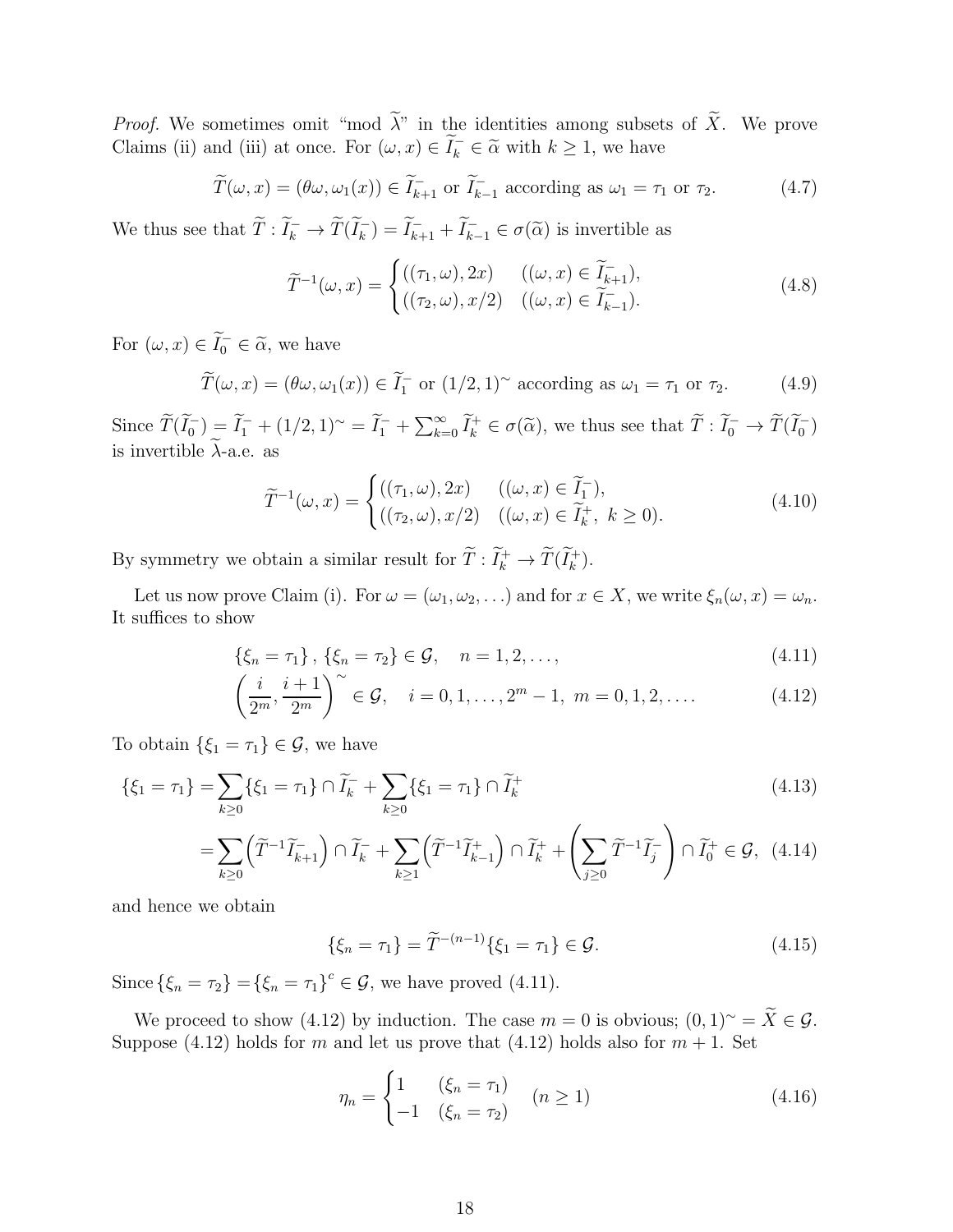and

$$
W_n = \eta_1 + \dots + \eta_n, \quad n \ge 1. \tag{4.17}
$$

Note that  $({W_n}, \mathbb{P})$  is the simple symmetric random walk on Z starting from 0. For  $k \in \mathbb{Z}$ , we denote the first hitting time of k for the random walk by

$$
\varphi_k^W = \inf \{ n \ge 1 : W_n = k \}. \tag{4.18}
$$

Since  $(\{W_n\}, \mathbb{P})$  is irreducible recurrent, we have  $\mathbb{P}(\varphi_k^W < \infty) = 1$  for all  $k \in \mathbb{Z}$ .

For any  $i = 0, ..., 2^m - 1$  so that  $\frac{i+1}{2^{m+1}} \leq \frac{1}{2}$  $\frac{1}{2}$ , we want to show  $\left(\frac{i}{2^{m+1}}, \frac{i+1}{2^{m+1}}\right)^{\sim} \in \mathcal{G}$ . We divide it into

$$
\left(\frac{i}{2^{m+1}}, \frac{i+1}{2^{m+1}}\right)^{\sim} = \sum_{n=1}^{\infty} \left(\frac{i}{2^{m+1}}, \frac{i+1}{2^{m+1}}\right)^{\sim} \cap \left\{\varphi_{-1}^{W} = n\right\},\tag{4.19}
$$

where  $\varphi_{-1}^W$  can be regarded as the first hitting time of m for the random walk starting from  $m + 1$ . On the event  $\{\varphi_{-1}^W = n\}$ , we have  $\xi_{j-1} \circ \cdots \circ \xi_1(x) \in (0, \frac{i+1}{2^{m+1}})$  for all  $j \leq n$ , so that  $\xi_j \circ \xi_{j-1} \circ \cdots \circ \xi_1(x) = 2^{-W_j}x$  for all  $j \leq n$ . Hence

$$
\left(\frac{i}{2^{m+1}}, \frac{i+1}{2^{m+1}}\right)^{\sim} \cap \left\{\varphi_{-1}^W = n\right\} = \left(\widetilde{T}^{-n}\left(\frac{i}{2^m}, \frac{i+1}{2^m}\right)^{\sim}\right) \cap \left\{\varphi_{-1}^W = n\right\}.
$$
 (4.20)

Since  $\widetilde{T}^{-n}(\frac{i}{2^m}, \frac{i+1}{2^m})^{\sim} \in \mathcal{G}$  by the assumption of induction and since

$$
\left\{\varphi_{-1}^W = n\right\} \in \sigma(\xi_1, \dots, \xi_n) \in \mathcal{G},\tag{4.21}
$$

we obtain  $\left(\frac{i}{2^{m+1}}, \frac{i+1}{2^{m+1}}\right)^{\sim} \in \mathcal{G}$  for  $i = 0, 1, ..., 2^m - 1$ . By symmetry, we also obtain  $\left(\frac{i}{2^{m+1}}, \frac{i+1}{2^{m+1}}\right)^{\sim} \in \mathcal{G}$  for  $i = 2^m, 2^m + 1, \ldots, 2^{m+1} - 1$ . We have now obtained (4.12).

The proof is therefore complete.

Let us study the Pelikan map with  $p = 1/2$ . Unfortunately, the  $\widetilde{\lambda}$ -partition  $\widetilde{\alpha} = {\widetilde{\delta}}$ :  $s \in \alpha$  is not a Markov partition for  $(\widetilde{X}, \widetilde{\mu}, \widetilde{T})$ , because the map  $\widetilde{T} : \widetilde{I}_0 \to \widetilde{T} \widetilde{I}_0$  is not invertible. To overcome this difficulty, we write

$$
\tilde{s}^{\tau_1} = \{\xi_1 = \tau_1\} \cap \tilde{s}, \quad \tilde{s}^{\tau_2} = \{\xi_1 = \tau_2\} \cap \tilde{s}, \quad s \in \alpha. \tag{4.22}
$$

**Theorem 4.2.** Regarding the Pelikan map with  $p = 1/2$ , we introduce the  $\tilde{\lambda}$ -partition of  $X$  defined by

$$
\widetilde{\alpha}^* = \left\{ \widetilde{I}_k^{\tau_1}, \ \widetilde{I}_k^{\tau_2} \right\}_{k=0}^{\infty},\tag{4.23}
$$

where  $I_k$ 's have been introduced in  $(1.22)$ . Then it is a Markov partition for the dynamical system  $(X, \lambda, \tilde{T})$ .

 $\Box$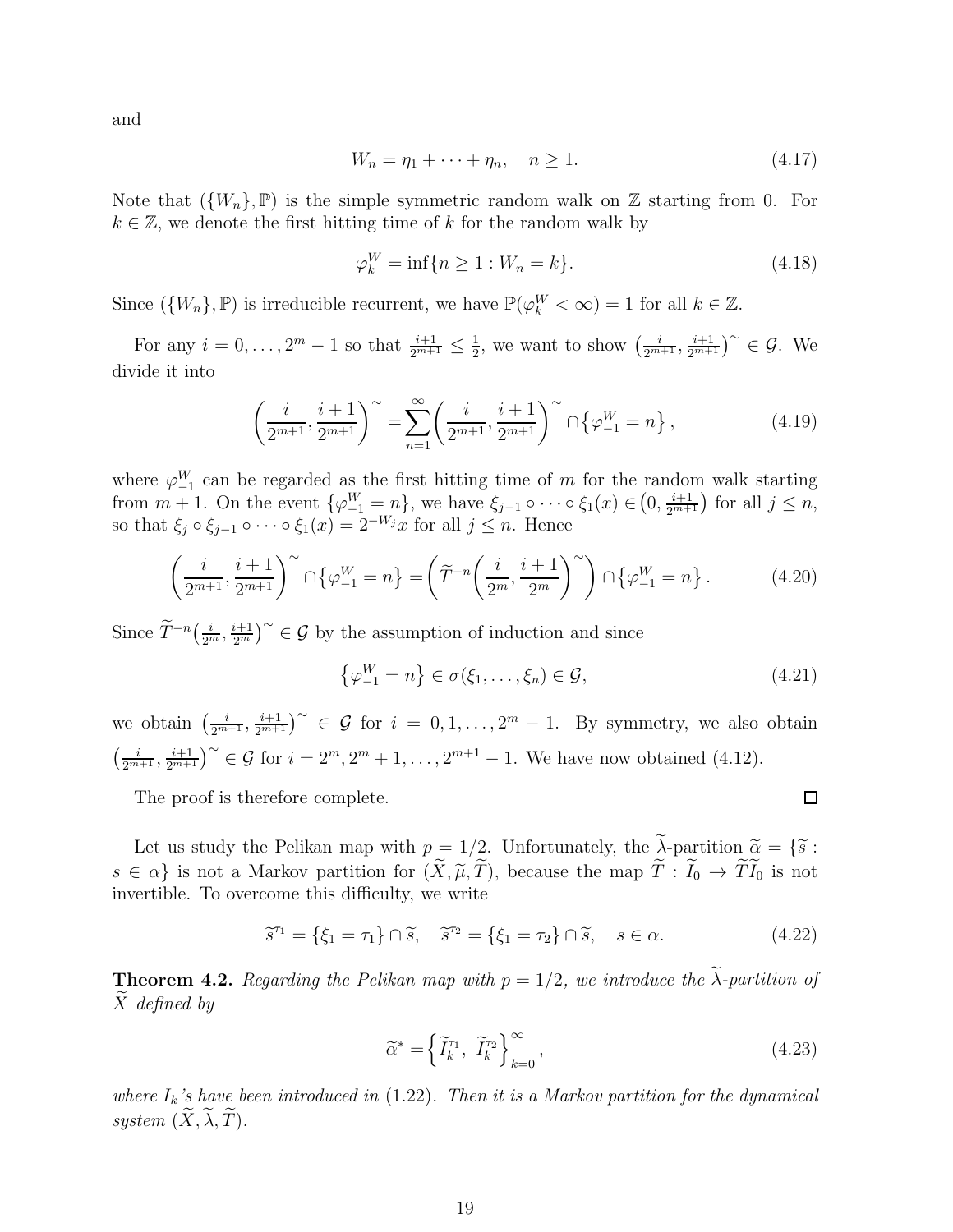*Proof.* Claims (ii) and (iii) of Theorem 4.1 are obvious, since  $\tilde{T}(\omega, x) = (\theta \omega, \chi(x))$  for  $(\omega, x) \in s^{\chi}$  with  $s \in \alpha$  and  $\chi \in \{\tau_1, \tau_2\}$ . For Claim (i), it suffices to show

$$
\left(\frac{i}{2^m}, \frac{i+1}{2^m}\right)^{\sim} \in \mathcal{G}, \quad i = 0, 1, \dots, 2^m - 1, \ m = 0, 1, 2, \dots \tag{4.24}
$$

We show  $(4.24)$  by induction. The case  $m = 0$  is obvious. Suppose  $(4.24)$  holds for m. Recall that  $\varphi_k^W$  is the first hitting time of k for the simple symmetric random walk  $({W_n}, \mathbb{P})$ , which has been introduced in (4.18). In the same way as Theorem 4.1 we see that, for any  $i = 0, ..., 2^m - 1$  so that  $\frac{i+1}{2^{m+1}} \leq \frac{1}{2}$  $\frac{1}{2}$ ,

$$
\left(\frac{i}{2^{m+1}}, \frac{i+1}{2^{m+1}}\right)^{\sim} = \sum_{n=1}^{\infty} \left(\widetilde{T}^{-n}\left(\frac{i}{2^m}, \frac{i+1}{2^m}\right)^{\sim}\right) \cap \{\varphi_{-1}^W = n\} \in \mathcal{G},\tag{4.25}
$$

and for  $i = 2^m, 2^m + 1, \ldots, 2^{m+1} - 1$  so that  $\frac{i}{2^{m+1}} \ge \frac{1}{2}$  $\frac{1}{2}$ 

$$
\left(\frac{i}{2^{m+1}}, \frac{i+1}{2^{m+1}}\right)^{\sim} = \sum_{n=1}^{\infty} \left(\widetilde{T}^{-n}\left(\frac{i-2^m}{2^m}, \frac{i+1-2^m}{2^m}\right)^{\sim}\right) \cap \{\varphi_{-1}^W = n\} \in \mathcal{G}.
$$
 (4.26)

We have now obtained  $(4.24)$ . The proof is therefore complete.

**Theorem 4.3.** Regarding the mBGI map with  $p = 2/3$ , we introduce the  $\tilde{\lambda}$ -partition of  $\overline{X}$  defined by

$$
\widetilde{\alpha} = \{ \widetilde{s} : s \in \alpha \} = \left\{ \widetilde{I}_k^-, \widetilde{I}_k^+ \right\}_{k=0}^\infty, \tag{4.27}
$$

 $\Box$ 

where  $I_k^ \frac{k}{k}$ 's and  $I_k^+$  $\kappa^{+}$ 's have been introduced in (1.27). Then it is a Markov partition for the dynamical system  $(\widetilde{X}, \widetilde{\lambda}, \widetilde{T})$ .

*Proof.* Claims (ii) and (iii) of Theorem 4.1 are obvious. As it is obvious that  $\{\xi_n = \tau_1\}$ and  $\{\xi_n = \tau_2\}$  belong to G, for Claim (i) it suffices to show by induction that

$$
\mathcal{I}_m := \left\{ \left( \frac{i}{2^m}, \frac{i+1}{2^m} \right)^{\sim} \right\}_{\substack{i=0,1,\dots,2^m-1 \\ m=0,1,2,\dots}} \subset \mathcal{G}.
$$
\n(4.28)

The cases  $m = 0$  and 1 are obvious. Suppose (4.28) holds for  $m \ge 1$  and let us prove that  $(4.28)$  holds also for  $m + 1$ . Set

$$
\eta'_n = \begin{cases}\n-1 & (\xi_n = \tau_1) \\
2 & (\xi_n = \tau_2)\n\end{cases} \quad (n \ge 1)
$$
\n(4.29)

and

$$
W'_n = \eta'_1 + \dots + \eta'_n, \quad n \ge 1.
$$
 (4.30)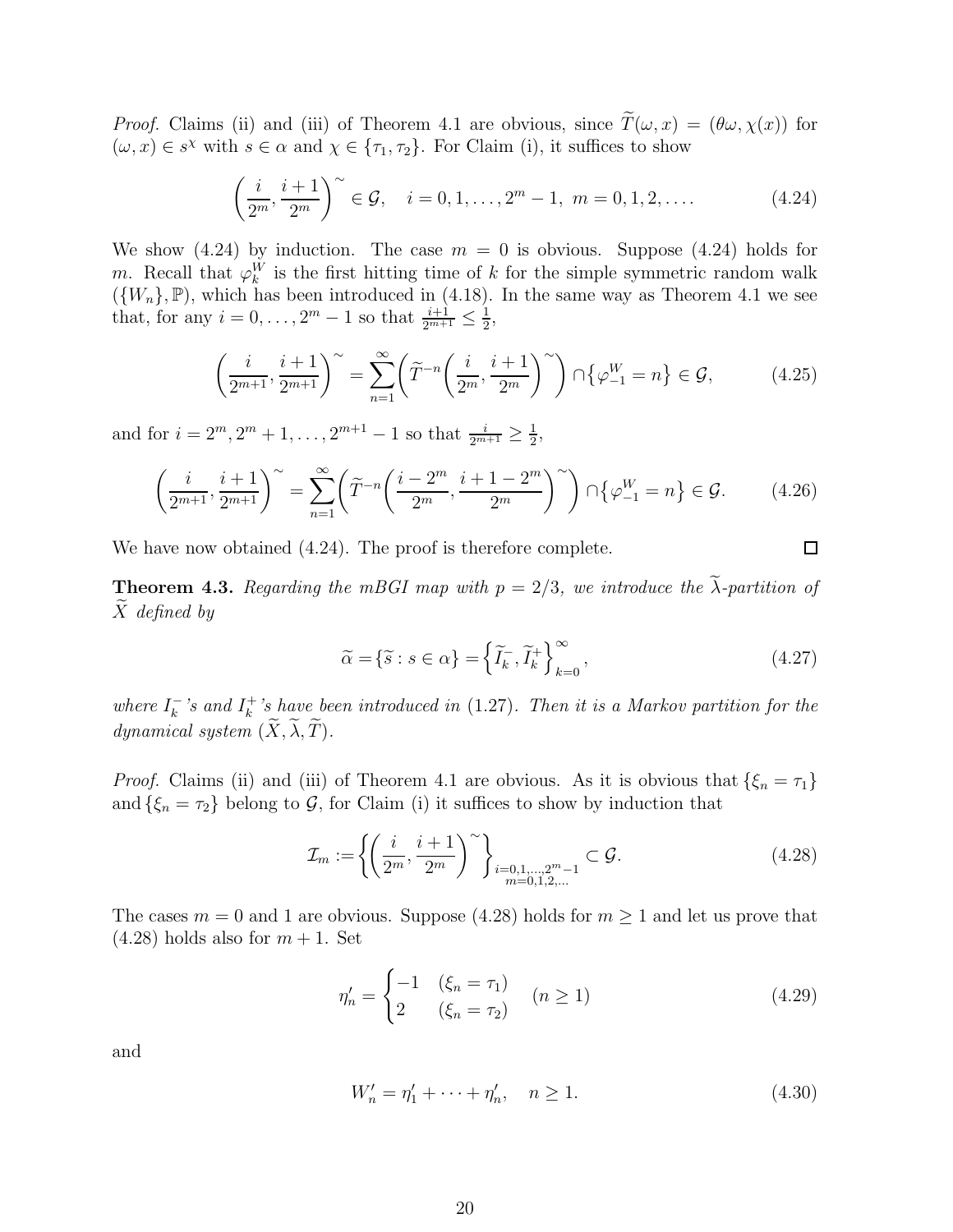For  $k \in \mathbb{Z}$ , we denote the first hitting time of k for the random walk by

$$
\varphi_k^{W'} = \inf \{ n \ge 1 : W'_n = k \}. \tag{4.31}
$$

As we have mentioned it in the proof of Proposition 3.3, we see that  $({W'_n},\mathbb{P})$  is an irreducible recurrent random walk on  $\mathbb{Z}$ , so that we have  $\mathbb{P}(\varphi_k^{W'} < \infty) = 1$  for all  $k \in \mathbb{Z}$ . For any  $i = 0, \ldots, 2^{m+1} - 1$ , we have we divide

$$
\left(\frac{i}{2^{m+1}}, \frac{i+1}{2^{m+1}}\right)^{\sim} = \sum_{n=1}^{\infty} \left(\frac{i}{2^{m+1}}, \frac{i+1}{2^{m+1}}\right)^{\sim} \cap \left\{\varphi_{-1}^{W'} = n\right\}
$$
\n(4.32)

$$
=\sum_{n=1}^{\infty} \left(\widetilde{T}^{-n}\left(\frac{i}{2^m}, \frac{i+1}{2^m}\right)^{\sim}\right) \cap \left\{\varphi_{-1}^{W'}=n\right\} \in \mathcal{G},\tag{4.33}
$$

by the assumption of induction and by the fact that  $\{\varphi_{-1}^{W'}=n\} \in \sigma(\xi_1,\ldots,\xi_n) \in \mathcal{G}$ . We have now obtained  $(4.28)$ .

The proof is therefore complete.

## 5 Invariant measure

We want to show that our dynamical system  $(\widetilde{X}, \widetilde{\mu}, \widetilde{T})$  is conjugate to an irreducible recurrent Markov chain.

For the Hata map with  $p = 1/2$ , we have seen in Theorem 4.1 that  $\tilde{\alpha}$  is a Markov partition, and so we see by Theorem 2.1 that our dynamical system  $(\widetilde{X}, \widetilde{\lambda}, \widetilde{T})$  is conjugate to  $(\overline{Y}, \overline{\lambda} \circ \phi^{-1}, \theta)$  on the graph shift

$$
\widetilde{Y} := \{ \widetilde{\mathbf{s}} = (\widetilde{s}_0, \widetilde{s}_1, \widetilde{s}_2, \ldots) : \widetilde{s}_0, \widetilde{s}_1, \widetilde{s}_2, \ldots \in \widetilde{\alpha} \}
$$
\n
$$
(5.1)
$$

with the Borel bijection  $\widetilde{\phi}: \widetilde{X}\rightarrow \widetilde{Y}$  defined as

$$
\widetilde{\phi}(\omega, x) = \widetilde{\mathbf{s}} \text{ with } \widetilde{T}^n(\omega, x) \in \widetilde{s}_n \text{ for all } n. \tag{5.2}
$$

Note that the graph shift  $\widetilde{Y}$  can be identified with Y given in (3.1). The transition probability on  $\tilde{\alpha}$  defined as

$$
\widetilde{p}(\widetilde{s},\widetilde{t}) = \frac{\widetilde{\lambda}(\widetilde{s} \cap \widetilde{T}^{-1}\widetilde{t})}{\widetilde{\lambda}(\widetilde{s})}, \quad s, t \in \alpha
$$
\n(5.3)

is nothing else but the transition probability p on  $\alpha$  defined in (3.2). For a measure  $\mu$  on X, we write  $\widetilde{\nu}_{\widetilde{\mu}}$  for the measure on  $\widetilde{Y}$  satisfying

$$
\widetilde{\nu}_{\widetilde{\mu}}([\widetilde{s}_0, \widetilde{s}_1, \dots, \widetilde{s}_n]) = \widetilde{\mu}(\widetilde{s}_0)\widetilde{p}(\widetilde{s}_0, \widetilde{s}_1)\widetilde{p}(\widetilde{s}_1, \widetilde{s}_2) \cdots \widetilde{p}(\widetilde{s}_{n-1}, \widetilde{s}_n),
$$
\n(5.4)

which equals to  $\nu_{\mu}([s_0, s_1, \ldots, s_n])$  defined in (3.3).

The following theorem slightly generalizes Theorem 1.1, because it asserts conservative ergodicity.

 $\Box$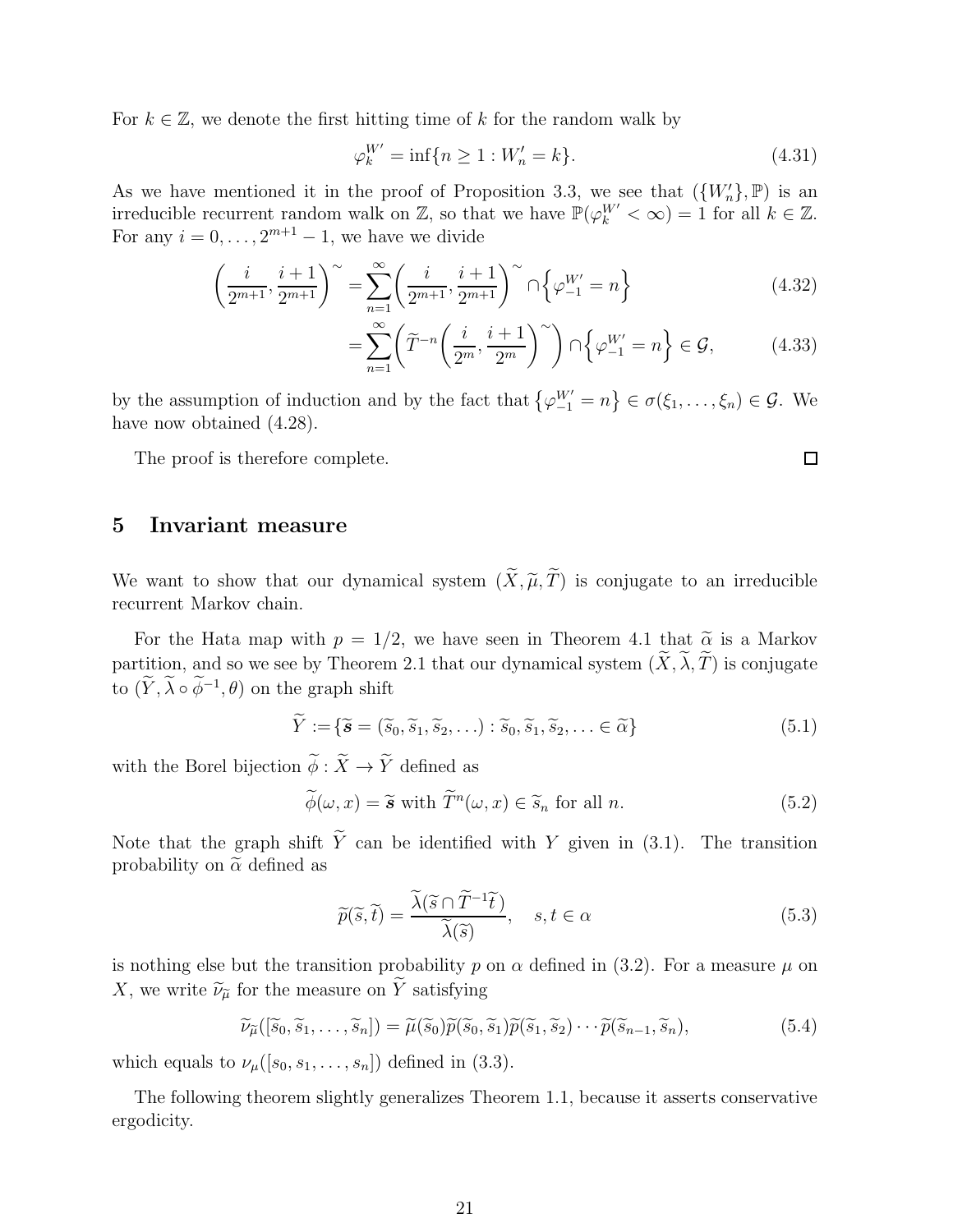**Theorem 5.1.** Regarding the Hata map with  $p = 1/2$ , it holds that  $\widetilde{\nu}_{\widetilde{\lambda}} = \lambda \circ \phi^{-1}$ . Consequently, the dynamical system  $(\widetilde{X}, \widetilde{\lambda}, \widetilde{T})$  is conservative ergodic, and for the measure given in (1.17) and (1.18), the measure  $\tilde{\mu}$  is a unique  $\lambda$ -a.c.  $\sigma$ -finite T-invariant measure.

*Proof.* We write  $T^{\wedge}_{\lambda}$  for the Perron–Frobenius operator of T with respect to  $\lambda$ . For  $A \in \mathcal{L}(\mathbb{R})$  $\mathcal{B}(\Omega), B \in \mathcal{B}(X)$  and  $s \in \alpha$ , we have

$$
\int_{\tilde{X}} \tilde{T}_{\tilde{\lambda}}^{\wedge} 1_{\tilde{s}} \cdot 1_{A \times B} \, d\tilde{\lambda} = \int_{\tilde{X}} 1_{\tilde{s}} \cdot 1_{A \times B} \circ \tilde{T} \, d\tilde{\lambda} \tag{5.5}
$$

$$
= \int_{\Omega} \int_{X} 1_s(x) \cdot 1_A(\theta \omega) 1_B(\omega_1(x)) \mathbb{P}(\mathrm{d}\omega) \mathrm{d}x \tag{5.6}
$$

$$
= \mathbb{P}(A) \cdot \frac{1}{2} \sum_{i=1,2} \int_{X} 1_s(\tau_i^{-1}(x)) \cdot 1_B(x) \, (\tau_i^{-1})' \mathrm{d}x \tag{5.7}
$$

$$
=\mathbb{P}(A) \cdot \frac{1}{2} \sum_{i=1,2} \int_X \sum_{t \in \alpha} 1_{\tau_i s \cap t}(x) \cdot 1_B(x) \left(\tau_i^{-1}\right)' \mathrm{d}x \tag{5.8}
$$

$$
= \int_{\widetilde{X}} \sum_{t \in \alpha} \left( \frac{1}{2} \sum_{i=1,2} (\tau_i^{-1})' 1_{(\tau_i s \cap t)^\sim} \right) \cdot 1_{A \times B} \, d\widetilde{\lambda}.
$$
 (5.9)

Since  $(\tau_i s \cap t)^\sim = \tilde{t}$  or  $\emptyset$  (see (iii) of Theorem 4.1) and since  $(\tau_i^{-1})$  $(t_i^{-1})'$  is constant on t, we obtain the representation

$$
\widetilde{T}_{\widetilde{\lambda}}^{\wedge} 1_{\widetilde{s}} = \sum_{t \in \alpha} c(s, t) 1_{\widetilde{t}}, \quad s \in \alpha \tag{5.10}
$$

for some function  $c(s, t)$  on  $\alpha \times \alpha$ . This shows  $\widetilde{\nu}_{\widetilde{\lambda}} = \widetilde{\lambda} \circ \widetilde{\phi}^{-1}$  by Proposition 2.2.

The remainder of the proof is therefore obvious by Propositions 2.4 and 3.1.  $\Box$ 

The following theorem slightly generalizes Theorem 1.5.

**Theorem 5.2.** Regarding the mBGI map with  $p = 2/3$ , it holds that  $\widetilde{\nu}_{\widetilde{\lambda}} = \lambda \circ \widetilde{\phi}^{-1}$ . Consequently, the dynamical system  $(\widetilde{X}, \widetilde{\lambda}, \widetilde{T})$  is conservative ergodic, and for the measure given in (1.28) the measure  $\tilde{\mu}$  is a unique  $\lambda$ -a.c.  $\sigma$ -finite T-invariant measure.

The proof is almost the same as that of Theorem 5.1, and so we omit it.

For the Pelikan map with  $p = 1/2$ , we have seen in Theorem 4.2 that  $\tilde{\alpha}^*$  is a Markov partition, and so our dynamical system  $(X, \lambda, T)$  is conjugate to  $(Y^*, \lambda \circ (\phi^*)^{-1}, \theta)$  on the graph shift

$$
\widetilde{Y}^* := \{ \widetilde{\mathbf{s}}^* = (\widetilde{s}_0^{\chi_0}, \widetilde{s}_1^{\chi_1}, \widetilde{s}_2^{\chi_2}, \ldots) : \widetilde{s}_0^{\chi_0}, \widetilde{s}_1^{\chi_1}, \widetilde{s}_2^{\chi_2}, \ldots \in \widetilde{\alpha}^* \}
$$
\n
$$
(5.11)
$$

with the Borel bijection  $\phi^* : \overline{X} \to \overline{Y}^*$  defined as

$$
\widetilde{\phi}^*(\omega, x) = \widetilde{\mathbf{s}}^* \text{ with } \widetilde{T}^n(\omega, x) \in \widetilde{s}_n^{\chi_n} \text{ for all } n. \tag{5.12}
$$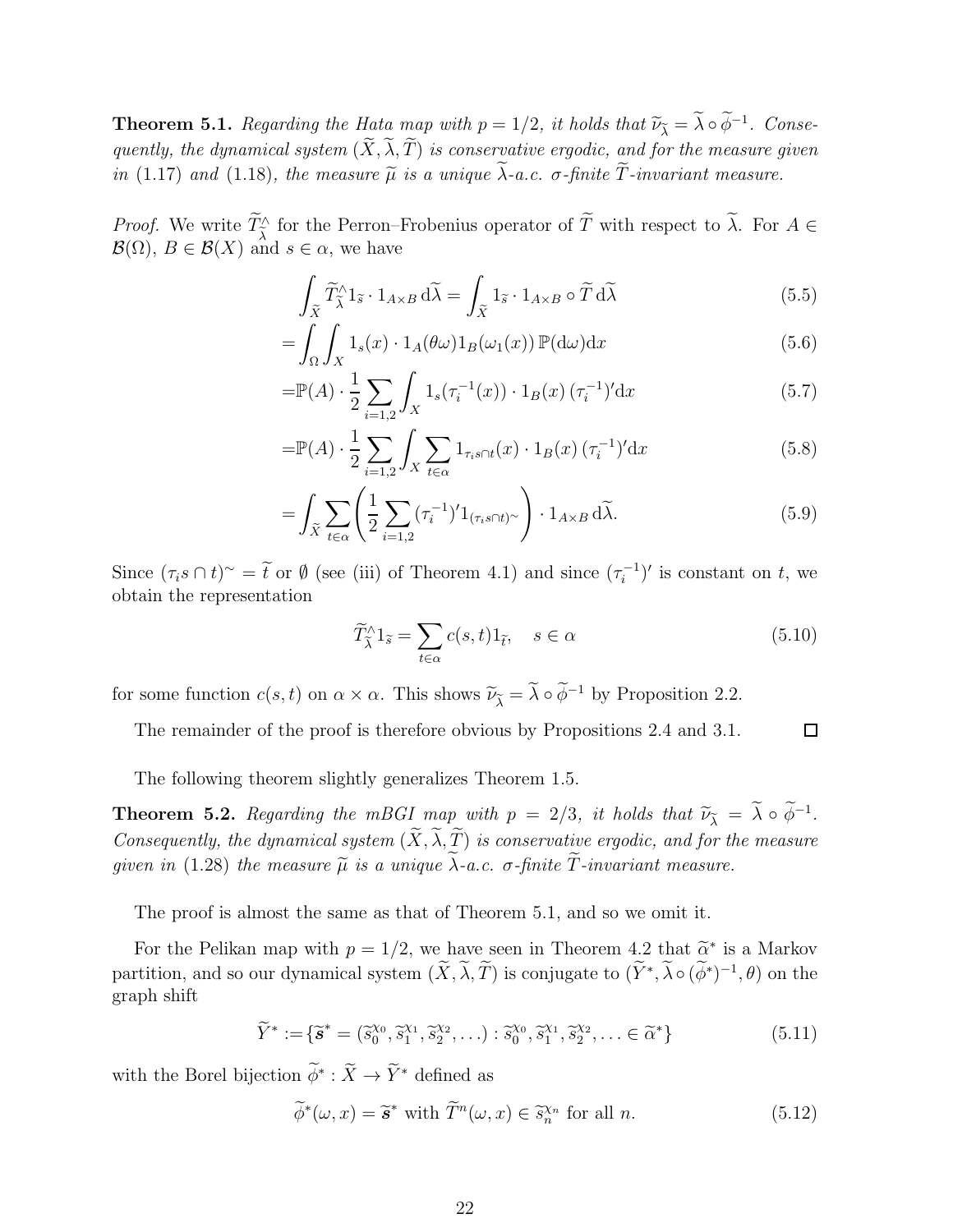The transition probability on  $\tilde{\alpha}^*$  defined as

$$
\widetilde{p}^*(\widetilde{s}^{\chi_1}, \widetilde{t}^{\chi_2}) = \frac{\widetilde{\lambda}(\widetilde{s}^{\chi_1} \cap \widetilde{T}^{-1} \widetilde{t}^{\chi_2})}{\widetilde{\lambda}(\widetilde{s}^{\chi_1})} = \frac{1}{2} \frac{\lambda(s \cap \chi_1^{-1}t)}{\lambda(s)}, \quad s, t \in \alpha, \ \chi_1, \chi_2 \in \{\tau_1, \tau_2\}. \tag{5.13}
$$

Note that  $\widetilde{p}^*(\widetilde{s}^{\chi}, \widetilde{t}^{\tau_1}) = \widetilde{p}^*(\widetilde{s}^{\chi}, \widetilde{t}^{\tau_2})$  and

$$
\widetilde{p}^*(\widetilde{s}^{\tau_1}, \widetilde{t}^{\tau_1}) + \widetilde{p}^*(\widetilde{s}^{\tau_2}, \widetilde{t}^{\tau_1}) = p(s, t), \quad s, t \in \alpha,
$$
\n(5.14)

where  $p(s,t)$  is given in (3.2). For a measure  $\mu$  on X, we write  $\tilde{\nu}_{\mu}^{*}$  for the measure on  $\tilde{Y}^{*}$ satisfying

$$
\widetilde{\nu}_{\widetilde{\mu}}^*([\widetilde{s}_0^{\chi_0}, \widetilde{s}_1^{\chi_1}, \dots, \widetilde{s}_n^{\chi_n}]) = \widetilde{\mu}(\widetilde{s}_0^{\chi_0}) \widetilde{p}^*(\widetilde{s}_0^{\chi_0}, \widetilde{s}_1^{\chi_1}) \widetilde{p}^*(\widetilde{s}_1^{\chi_1}, \widetilde{s}_2^{\chi_2}) \cdots \widetilde{p}^*(\widetilde{s}_{n-1}^{\chi_{n-1}}, \widetilde{s}_n^{\chi_n}).
$$
\n(5.15)

The following theorem slightly generalizes Theorem 1.3.

**Theorem 5.3.** Regarding the Pelikan map with  $p = 1/2$ , it holds that  $\widetilde{\nu}_{\widetilde{\lambda}}^* = \lambda \circ (\phi^*)^{-1}$ . Consequently, the dynamical system  $(\widetilde{X}, \widetilde{\lambda}, \widetilde{T})$  is conservative ergodic, and for the measure given in (1.23), the measure  $\tilde{\mu}$  is a unique  $\tilde{\lambda}$ -a.c.  $\sigma$ -finite  $\tilde{T}$ -invariant measure.

*Proof.* Let us first prove that the irreducible stochastic matrix  $\overline{P}^*$  corresponding to the transition probability  $\tilde{p}^*$  is recurrent. For any  $s_0 \in \alpha$  and  $\chi_0 \in {\tau_1, \tau_2}$ ,

$$
\sum_{n=1}^{\infty} (\tilde{p}^*)^{(n+1)} (\tilde{s}_0^{\chi_0}, \tilde{s}_0^{\chi_0})
$$
\n(5.16)

$$
=\sum_{n=1}^{\infty}\sum_{\substack{s_1,\ldots,s_n\in\alpha\\ \chi_1,\ldots,\chi_n=\tau_1,\tau_2}} \widetilde{p}^*(\widetilde{s}_0^{\chi_0},\widetilde{s}_1^{\chi_1})\cdots\widetilde{p}^*(\widetilde{s}_{n-1}^{\chi_{n-1}},\widetilde{s}_n^{\chi_n})\widetilde{p}^*(\widetilde{s}_n^{\chi_n},\widetilde{s}_0^{\chi_0})
$$
(5.17)

$$
=\sum_{n=1}^{\infty}\sum_{\substack{s_1,\ldots,s_n\in\alpha\\ \chi_1,\ldots,\chi_n=\tau_1,\tau_2}} \tilde{p}^*(\tilde{s}_0^{\chi_0},\tilde{s}_1^{\tau_1})\cdots\tilde{p}^*(\tilde{s}_{n-1}^{\chi_{n-1}},\tilde{s}_n^{\tau_1})\tilde{p}^*(\tilde{s}_n^{\chi_n},\tilde{s}_0^{\tau_1})
$$
\n(5.18)

$$
= \sum_{n=1}^{\infty} \sum_{s_1, \dots, s_n \in \alpha} \widetilde{p}^*(\widetilde{s}_0^{x_0}, \widetilde{s}_1^{r_1}) p(s_1, s_2) \cdots p(s_{n-1}, s_n) p(s_n, s_0)
$$
(5.19)

$$
= \sum_{s_1 \in \alpha} \widetilde{p}^*(\widetilde{s}_0^{x_0}, \widetilde{s}_1^{r_1}) \sum_{n=1}^{\infty} \sum_{s_2, \dots, s_n \in \alpha} p(s_1, s_2) \cdots p(s_{n-1}, s_n) p(s_n, s_0), \tag{5.20}
$$

which is divergent since  $P = (p(s,t))_{s,t \in \alpha}$  is irreducible recurrent by Proposition 3.2. Thus we see that  $\widetilde{P}^*$  is recurrent.

Hence there exists a unique  $\tilde{P}^*$ -invariant measure  $\tilde{\rho}^*$  on  $\tilde{\alpha}^*$ . We then have

$$
\widetilde{\rho}^*(\widetilde{t}^{\chi}) = \sum_{s \in \alpha} \sum_{i=1,2} \widetilde{\rho}^*(\widetilde{s}^{\tau_i}) \widetilde{p}^*(\widetilde{s}^{\tau_i}, \widetilde{t}^{\chi}) = \sum_{s \in \alpha} \sum_{i=1,2} \widetilde{\rho}^*(\widetilde{s}^{\tau_i}) \widetilde{p}^*(\widetilde{s}^{\tau_i}, \widetilde{t}^{\tau_1}), \tag{5.21}
$$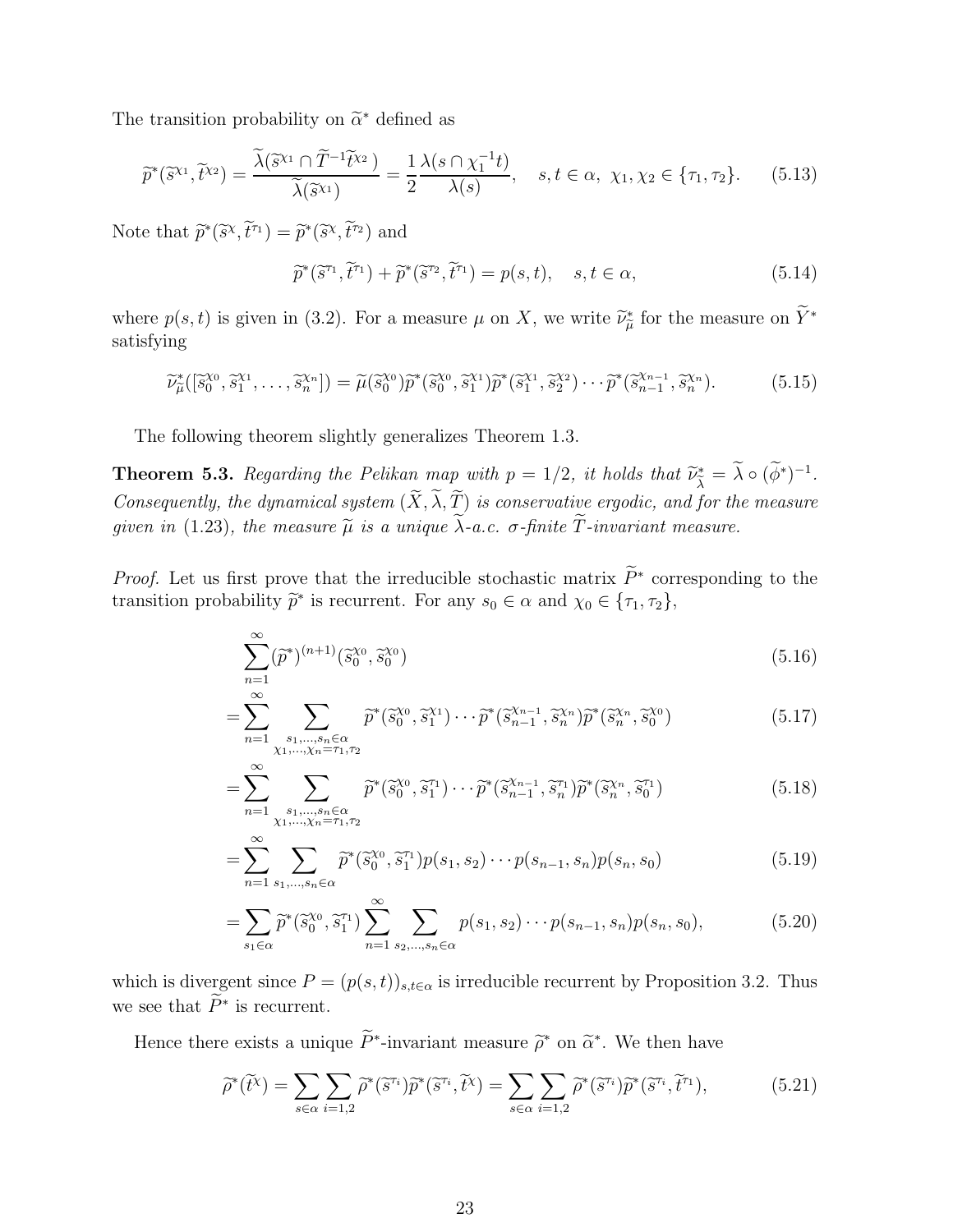and so we have  $\tilde{\rho}^*(\tilde{t}^{\tau_1}) = \tilde{\rho}^*(\tilde{t}^{\tau_2})$ . We then have

$$
\widetilde{\rho}^*(\widetilde{t}^{\tau_1}) = \sum_{s \in \alpha} \sum_{i=1,2} \widetilde{\rho}^*(\widetilde{s}^{\tau_1}) \widetilde{p}^*(\widetilde{s}^{\tau_i}, \widetilde{t}^{\tau_1}) = \sum_{s \in \alpha} \widetilde{\rho}^*(\widetilde{s}^{\tau_1}) p(s,t),\tag{5.22}
$$

and hence by Proposition 3.2 we may redefine  $\tilde{\rho}^*(\tilde{t}^{\tau_1}) = \tilde{\rho}^*(\tilde{t}^{\tau_2}) = \rho(t)/2$  for all  $t \in \alpha$ , noting that the uniqueness is up to constant multiplicity.

We write  $\widetilde{T}_{\widetilde{\lambda}}^{\wedge}$  for the Perron–Frobenius operator of  $\widetilde{T}$  with respect to  $\lambda$ . For  $A \in \mathcal{B}(\Omega)$ ,  $B \in \mathcal{B}(X)$  and  $s \in \alpha$  and  $\chi \in \{\tau_1, \tau_2\}$ , we obtain, by a similar argument to Theorem 5.1,

$$
\int_{\tilde{X}} = \int_{\tilde{X}} \sum_{t \in \alpha} \left( \frac{1}{2} (\chi^{-1})' 1_{(\chi s \cap t)^{\sim}} \right) \cdot 1_{A \times B} \, d\tilde{\lambda}.
$$
\n(5.23)

Since  $(\chi s \cap t)$ <sup>~</sup> =  $\tilde{t}$  or  $\emptyset$  and since  $(\chi^{-1})'$  is constant on t, we obtain the representation

$$
\widetilde{T}_{\widetilde{\lambda}}^{\wedge} 1_{\widetilde{s}^{\chi}} = \sum_{t \in \alpha} c(\widetilde{s}^{\chi}, t) 1_{\widetilde{t}}, \quad \widetilde{s}^{\chi} \in \widetilde{\alpha}^* \tag{5.24}
$$

for some function  $c(\tilde{s}^{\chi}, t)$  on  $\tilde{\alpha}^* \times \alpha$ . This shows  $\tilde{\nu}_{\tilde{\lambda}}^* = \lambda \circ (\phi^*)^{-1}$  by Proposition 2.2.

By Proposition 2.4, we see that the measure

$$
\widetilde{\mu}(\mathrm{d}\omega \,\mathrm{d}x) = \sum_{\substack{s \in \alpha \\ \chi \in \{\tau_1, \tau_2\}}} \frac{\widetilde{\rho}^*(\widetilde{s}^{\chi})}{\widetilde{\lambda}(\widetilde{s}^{\chi})} 1_{\widetilde{s}^{\chi}}(\omega, x) \mathbb{P}(\mathrm{d}\omega) \mathrm{d}x = \sum_{s \in \alpha} \frac{\rho(s)}{\lambda(s)} 1_s(x) \mathbb{P}(\mathrm{d}\omega) \mathrm{d}x \tag{5.25}
$$

is a unique  $\widetilde{\lambda}$ -a.c.  $\sigma$ -finite  $\widetilde{T}$ -invariant measure  $\widetilde{\mu}$  and the dynamical system  $(\widetilde{X}, \widetilde{\mu}, \widetilde{T})$  is concervative ergodic. The remainder of the proof is therefore obvious. concervative ergodic. The remainder of the proof is therefore obvious.

## 6 Limit theorems

#### 6.1 Hata map

We now proceed to prove Theorem 1.2 for the Hata map with  $p = 1/2$ .

Proof of Theorem 1.2. We reduce to Thaler–Zweimüller's result [36]. Let us check that the assumptions of Theorems 3.1 and 3.2 of [36] are all satisfied. We set

$$
J := \left(\frac{1}{4}, \frac{3}{4}\right) = I_0^- + I_0^+, \quad R^- := \left(0, \frac{1}{4}\right) = \sum_{k=1}^{\infty} I_k^-, \quad R^+ := \left(\frac{3}{4}, 1\right) = \sum_{k=1}^{\infty} I_k^+ \tag{6.1}
$$

so that  $J + R^- + R^+ = X$ , where the identities hold mod  $\lambda$ . By the fact that

$$
\tau_1^{-1}R^- = \left(0, \frac{1}{8}\right) \subset R^-, \quad \tau_2^{-1}R^- = \left(0, \frac{5}{8}\right) \subset J + R^- \mod \lambda \tag{6.2}
$$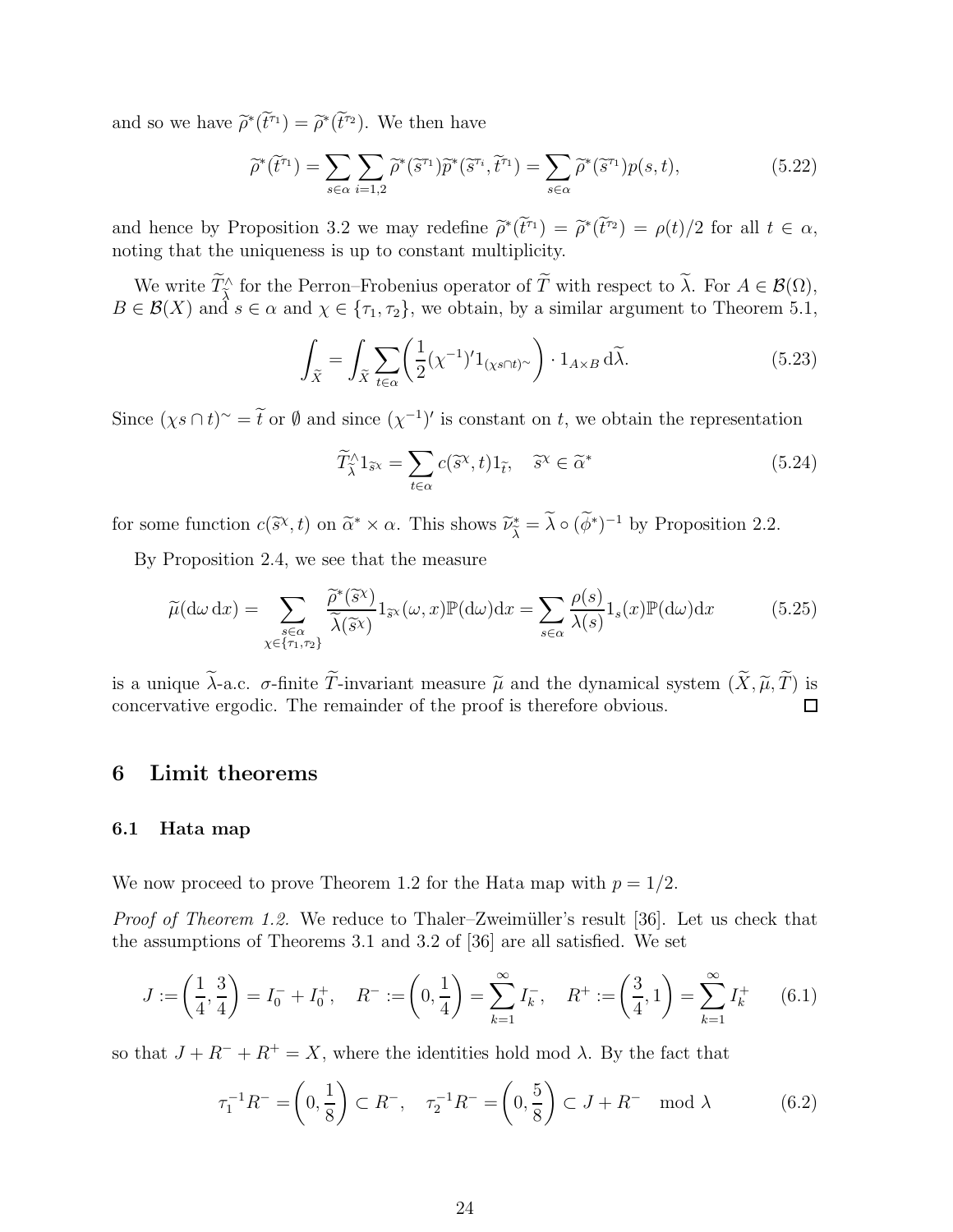and by symmetry, we see that  $\widetilde{J}$  dynamically separates  $\widetilde{R}^-$  and  $\widetilde{R}^+$ , in the sense that

$$
(\omega, x) \in \widetilde{R}^{\pm}
$$
 and  $\widetilde{T}^2(\omega, x) \in \widetilde{R}^{\mp}$  imply  $\widetilde{T}(\omega, x) \in \widetilde{J}$ . (6.3)

We may call J the junction and  $R^+$  and  $R^-$  the rays. We denote the first return time by

$$
\varphi_{\widetilde{J}}(\omega, x) := \inf \left\{ n \ge 1 : \widetilde{T}^n(\omega, x) \in \widetilde{J} \right\} \tag{6.4}
$$

and set

$$
\widetilde{J}_0 := \widetilde{J}, \quad \widetilde{J}_n := \widetilde{J}^c \cap \{ \varphi_{\widetilde{J}} = n \} \quad (n = 1, 2, \ldots). \tag{6.5}
$$

(Note that  $\tilde{J}_n$  cannot be of the form  $\tilde{J}_n = \Omega \times J_n$ .) For  $N = 1, 2, \ldots$ , we denote the wandering rate of  $\widetilde{J}$  by

$$
w_N(\widetilde{J}) := \sum_{n=0}^{N-1} \widetilde{\mu}(\widetilde{J} \cap \{\varphi_{\widetilde{J}} > n\}) = \int_{\widetilde{J}} \left( \sum_{n=0}^{N-1} \widetilde{T}_{\widetilde{\mu}}^{\wedge n} 1_{\widetilde{J}_n} \right) d\widetilde{\mu}
$$
(6.6)

and the wandering rate of  $\widetilde{J}$  through  $\widetilde{R}^{\pm}$  by

$$
w_N(\widetilde{J}, \widetilde{R}^{\pm}) := \sum_{n=0}^{N-1} \widetilde{\mu}(\widetilde{J} \cap \widetilde{T}^{-1}\widetilde{R}^{\pm} \cap \{\varphi_{\widetilde{J}} > n\}) = \widetilde{\mu}(\widetilde{J} \cap \widetilde{T}^{-1}\widetilde{R}^{\pm}) + \sum_{n=1}^{N-1} \widetilde{\mu}(\widetilde{J}_n \cap \widetilde{R}^{\pm}). \tag{6.7}
$$

Recall that  $\varphi_k^W$  is the first hitting time of k for the simple symmetric random walk  $({W_n}, \mathbb{P})$ , which has been introduced in (4.18). We prove the following lemma about the Perron–Frobenius operator.

**Lemma 6.1.** For  $n \geq 1$ , it holds that

$$
\widetilde{T}_{\widetilde{\mu}}^{\wedge n}1_{\widetilde{J}_n \cap \widetilde{R}^{\pm}}(\omega, x) = c_n 1_{I_0^{\pm}}(x), \quad \widetilde{T}_{\widetilde{\mu}}^{\wedge n}1_{\widetilde{J}_n}(\omega, x) = c_n 1_J(x), \quad \widetilde{\lambda} \text{-} a.e., \tag{6.8}
$$

where

$$
c_n := \sum_{k=1}^{\infty} \left( 2^{k+1} - 1 \right) 2^{-k} \mathbb{P}(\varphi_{-k}^W = n).
$$
 (6.9)

*Proof.* By symmetry and by  $\widetilde{J}_n \subset \widetilde{R}^+ + \widetilde{R}^-$ , it suffices to show

$$
\int_{\tilde{X}} g_1(\omega) g_2(x) \tilde{T}_{\tilde{\mu}}^{\wedge n} 1_{\tilde{J}_n \cap \tilde{R}^-}(\omega, x) \mathbb{P}(\mathrm{d}\omega) \mu(\mathrm{d}x) = c_n \mathbb{E}[g_1] \int_{I_0^-} g_2(y) \mu(\mathrm{d}y) \tag{6.10}
$$

for all  $g_1 \in L^{\infty}(\mathbb{P})$  and  $g_2 \in L^{\infty}(\mu)$ . For  $k \geq 1$ , we have

$$
\widetilde{J}_n \cap \widetilde{I}_k^- = \widetilde{I}_k^- \cap \widetilde{T}^{-1} \widetilde{R}^- \cap \cdots \cap \widetilde{T}^{-(n-1)} \widetilde{R}^- \cap \widetilde{T}^{-n} \widetilde{J} = \widetilde{I}_k^- \cap \{ \varphi_{-k}^W = n \},\tag{6.11}
$$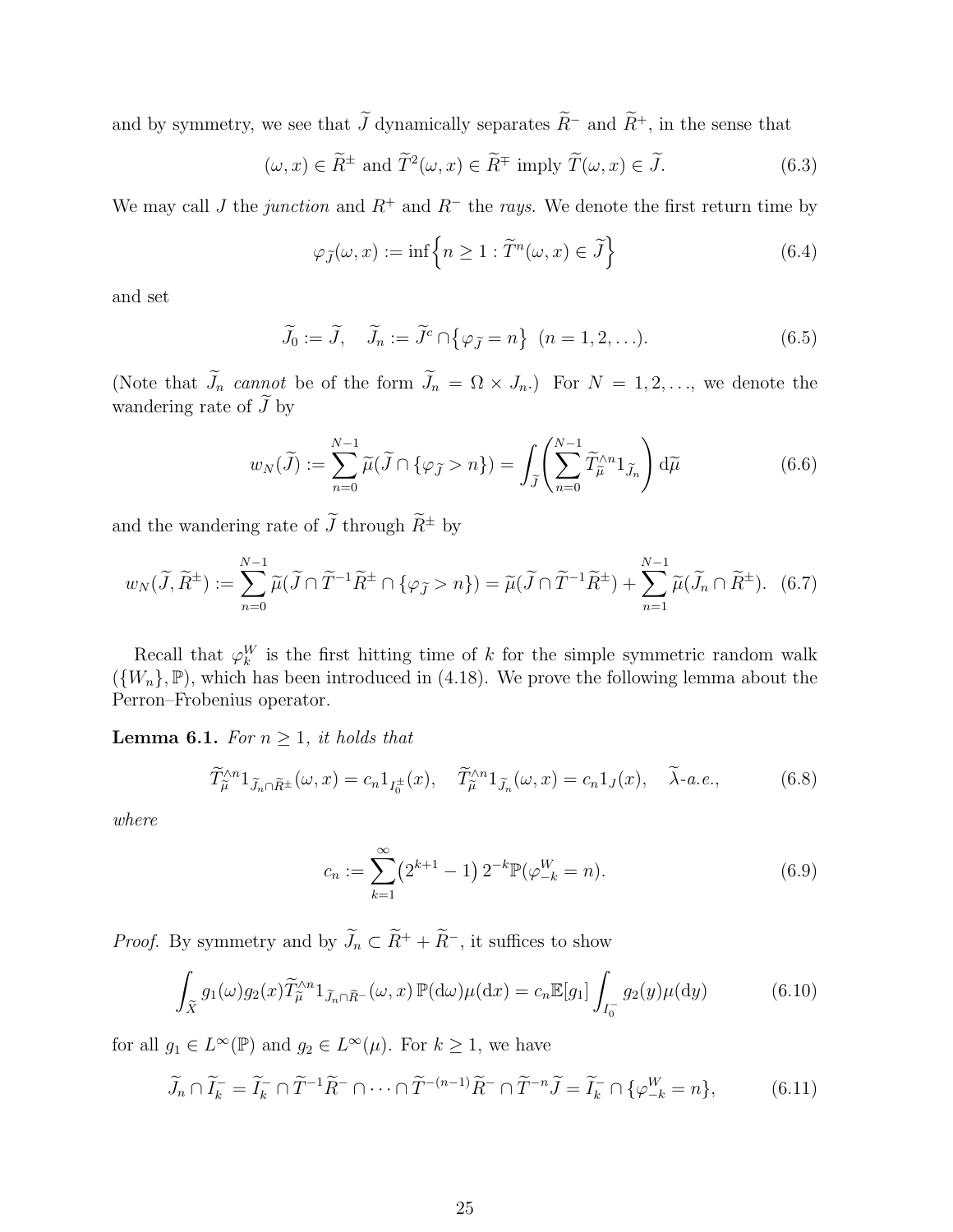where  $\varphi_{-k}^W$  can be regarded as the first hitting time of 0 for the random walk starting from  $k$ . The left hand side of  $(6.10)$  equals to

$$
\int_{\tilde{X}} g_1(\theta^n \omega) g_2(\omega_n \circ \omega_{n-1} \circ \cdots \circ \omega_1(x)) 1_{\tilde{J}_n}(\omega, x) 1_{R^-}(x) \mathbb{P}(\mathrm{d}\omega) \mu(\mathrm{d}x) \tag{6.12}
$$

$$
=\mathbb{E}[g_1] \sum_{k=1}^{\infty} \int_{\tilde{X}} g_2(\omega_n \circ \omega_{n-1} \circ \cdots \circ \omega_1(x)) 1_{\{\varphi_{-k}^W = n\}}(\omega) 1_{I_k^-(x)} \mathbb{P}(\mathrm{d}\omega) \mu(\mathrm{d}x) \tag{6.13}
$$

$$
= \mathbb{E}[g_1] \sum_{k=1}^{\infty} \int_X g_2(2^k x) 1_{I_k^-(x)} \mu(\mathrm{d}x) \mathbb{P}(\varphi_{-k}^W = n)
$$
(6.14)

$$
= \mathbb{E}[g_1] \sum_{k=1}^{\infty} \int_X g_2(y) 1_{I_0^{-}}(y) \frac{\rho(I_k^{-})}{\lambda(I_k^{-})} \cdot \frac{\lambda(I_0^{-})}{\rho(I_0^{-})} \cdot 2^{-k} \mu(\mathrm{d}y) \, \mathbb{P}(\varphi_{-k}^W = n), \tag{6.15}
$$

which equals to the right hand side of  $(6.10)$ . Here, the equality  $(6.14)$  can be obtained by the same argument as that of the proof of (4.12) of Theorem 4.1.  $\Box$ 

The proof of Theorem 1.2 is completed by proving the following lemma.

**Lemma 6.2.** The following assertions hold as  $N \to \infty$ :

(i) 
$$
w_N(\widetilde{J}) \sim \sqrt{\frac{2}{\pi}} N^{1/2}
$$
 and  $w_N(\widetilde{J}, \widetilde{R}^{\pm}) \sim \frac{1}{2} \sqrt{\frac{2}{\pi}} N^{1/2}$ ;  
\n(ii)  $\frac{1}{w_N(\widetilde{J})} \sum_{n=0}^{N-1} \widetilde{T}^{\wedge n} 1_{\widetilde{J}_n}(\omega, x) \to 2 \cdot 1_J(x)$  uniformly on  $\widetilde{J}$ ;  
\n(iii)  $\frac{1}{w_N(\widetilde{J}, \widetilde{R}^{\pm})} \sum_{n=0}^{N-1} \widetilde{T}^{\wedge n} 1_{\widetilde{J}_n \cap \widetilde{R}^{\pm}}(\omega, x) \to 4 \cdot 1_{I_0^{\pm}}(x)$  uniformly on  $\widetilde{J}$ .

Here by  $a_N \sim b_N$  we mean  $a_N/b_N \to 1$ .

*Proof.* Let  $0 < z < 1$ . By the strong Markov property and stationarity, we have

$$
\mathbb{E}z^{\varphi_{-1}^{W}} = \frac{z}{2}\mathbb{E}z^{\varphi_{-2}^{W}} + \frac{z}{2} = \frac{z}{2}(\mathbb{E}z^{\varphi_{-1}^{W}})^{2} + \frac{z}{2},
$$
\n(6.16)

and so we obtain, for any  $k \geq 1$ ,

$$
\mathbb{E}z^{\varphi_{-k}^{W}} = \left(\mathbb{E}z^{\varphi_{-1}^{W}}\right)^{k} = \left(\frac{1-\sqrt{1-z^{2}}}{z}\right)^{k}.
$$
\n(6.17)

Let us study the asymptotic behavior. As  $z \uparrow 1$ , we have

$$
w := 1 - \mathbb{E}z^{\varphi_{-1}^W} = \frac{\sqrt{1 - z}(\sqrt{1 + z} - \sqrt{1 - z})}{z} \sim \sqrt{2}\sqrt{1 - z}.
$$
 (6.18)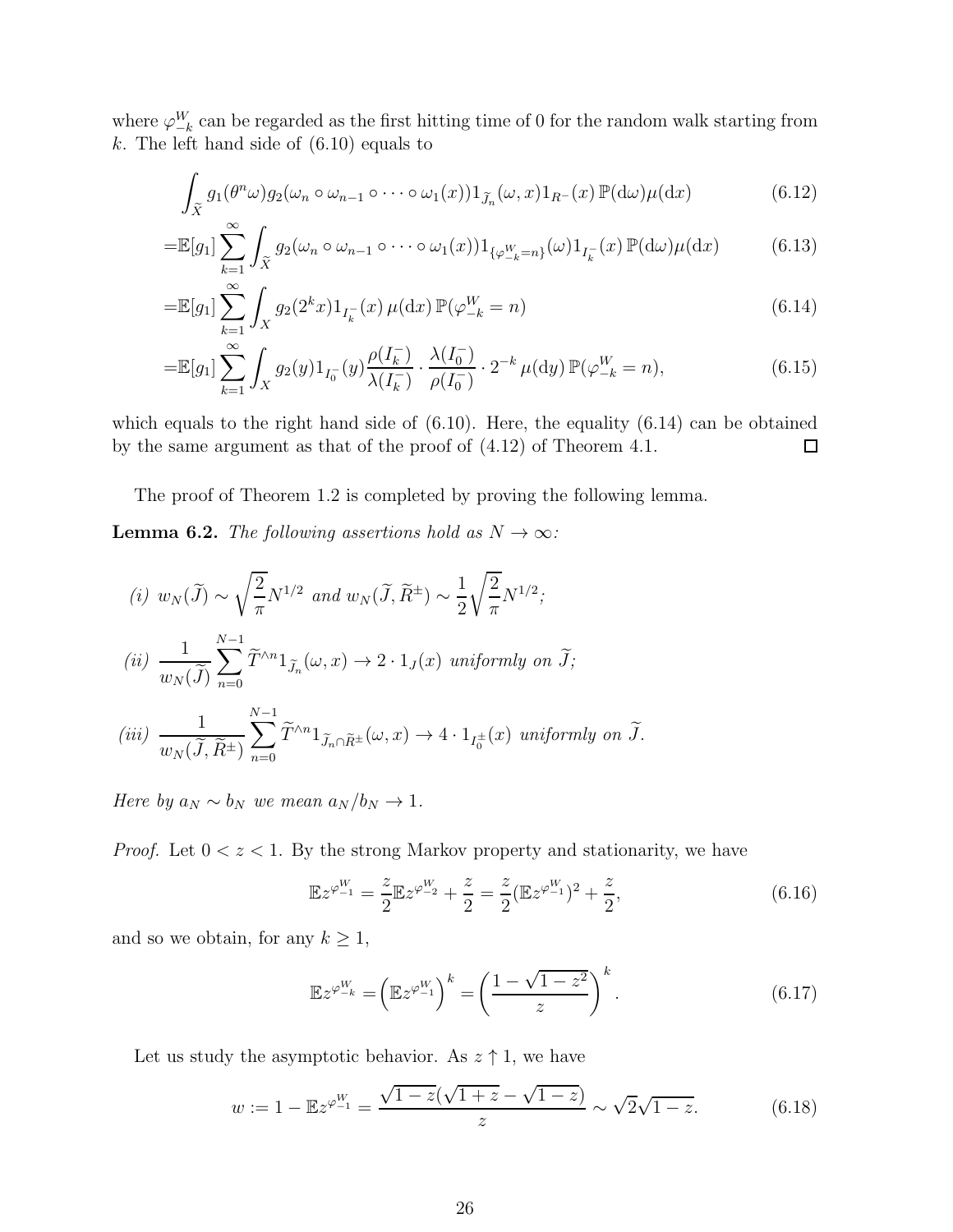The generating function of  $\{c_n\}$  can be computed as

$$
\sum_{n=1}^{\infty} c_n z^n = \sum_{k=1}^{\infty} \left( 2^{k+1} - 1 \right) 2^{-k} \sum_{n=1}^{\infty} z^n \mathbb{P}(\varphi_{-k}^W = n)
$$
(6.19)

$$
= \sum_{k=1}^{\infty} \left( 2^{k+1} - 1 \right) 2^{-k} (1 - w)^k \tag{6.20}
$$

$$
=\frac{2(1-w)}{w} - \frac{1-w}{1+w} \sim \sqrt{\frac{2}{1-z}} \quad \text{as } z \uparrow 1.
$$
 (6.21)

By the Tauberian theorem (see [36, Proposition 4.2]), we obtain

$$
\sum_{n=1}^{N-1} c_n \sim \frac{\sqrt{2}}{\Gamma(3/2)} N^{1/2} = 2\sqrt{\frac{2}{\pi}} N^{1/2} \quad \text{as } N \to \infty.
$$
 (6.22)

(i) By Lemma 6.1, we have

$$
w_N(\widetilde{J}, \widetilde{R}^{\pm}) = \widetilde{\mu}(\widetilde{J} \cap \widetilde{T}^{-1}\widetilde{R}^{\pm}) + \sum_{n=1}^{N-1} \widetilde{\mu}(\widetilde{J}_n \cap \widetilde{R}^{\pm})
$$
(6.23)

$$
= \widetilde{\mu}(\widetilde{J} \cap \widetilde{T}^{-1}\widetilde{R}^{\pm}) + \sum_{n=1}^{N-1} \int_{\widetilde{X}} \widetilde{T}_{\widetilde{\mu}}^{\wedge n} 1_{\widetilde{J}_n \cap \widetilde{R}^{\pm}}(\omega, x) d\widetilde{\mu}
$$
(6.24)

$$
=\frac{1}{2}\mu\left(\left(\frac{1}{4},\frac{5}{8}\right)\right)+\sum_{n=1}^{N-1}c_n\cdot\mu(I_0^{\pm})
$$
\n(6.25)

$$
=\frac{3}{16} + \frac{1}{4} \sum_{n=0}^{N-1} c_n \sim \frac{1}{2} \sqrt{\frac{2}{\pi}} N^{1/2} \quad \text{as } N \to \infty.
$$
 (6.26)

We also obtain

$$
w_N(\widetilde{J}) = w_N(\widetilde{J}, \widetilde{R}^+) + w_N(\widetilde{J}, \widetilde{R}^-) + \widetilde{\mu}(\widetilde{J} \cap \widetilde{T}^{-1}\widetilde{J}) \sim \sqrt{\frac{2}{\pi}} N^{1/2} \quad \text{as } N \to \infty. \tag{6.27}
$$

(iii) Again by Lemma 6.1, we obtain

$$
\frac{1}{w_N(\widetilde{J}, \widetilde{R}^{\pm})} \sum_{n=1}^{N-1} \widetilde{T}_{\widetilde{\mu}}^{\wedge n} 1_{\widetilde{J}_n \cap \widetilde{R}^{\pm}}(\omega, x) = \frac{\sum_{n=1}^{N-1} c_n}{w_N(\widetilde{J}, \widetilde{R}^{\pm})} \cdot 1_{I_0^{\pm}}(x) \to 4 \cdot 1_{I_0^{\pm}}(x)
$$
(6.28)

as  $N \to \infty$ , where the convergence occurs uniformly in  $(\omega, x)$ .

(ii) This claim is obvious by (iii) and (i).

 $\Box$ 

## 6.2 Pelikan map

Let us now prove Theorem 1.4 for the Pelikan map with  $p = 1/2$ .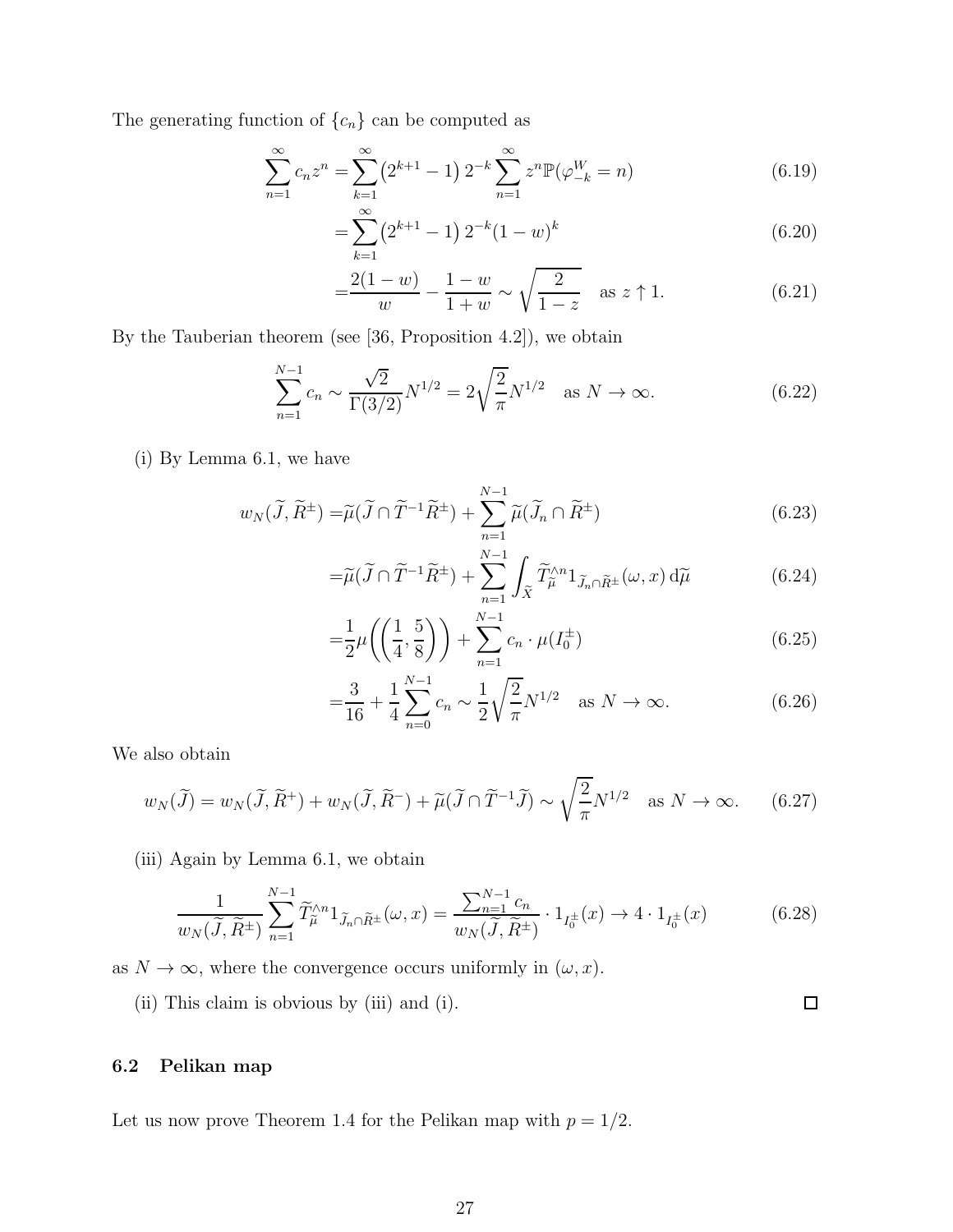Proof of Theorem 1.4. Let us check that the assumptions of Theorems 3.1 and 3.2 of [36] are all satisfied for

$$
J := \left(\frac{1}{2}, 1\right) = I_0. \tag{6.29}
$$

Let  $\widetilde{J}_n$ 's and  $w_N(\widetilde{J})$  be those of (6.5) and (6.6), respectively.

The proof is completed by proving the following lemma.

**Lemma 6.3.** For  $n \geq 1$ , it holds that

$$
\widetilde{T}_{\widetilde{\mu}}^{\wedge n}1_{\widetilde{J}_n}(\omega, x) = 2c_n 1_J(x), \quad \widetilde{\lambda} \text{-} a.e., \tag{6.30}
$$

where  $c_n$  is given in (6.9). It also holds that

$$
w_N(\widetilde{J}) \sim \sqrt{\frac{2}{\pi}} N^{1/2} \quad \text{as } N \to \infty. \tag{6.31}
$$

*Proof.* For any  $g_1 \in L^{\infty}(\mathbb{P})$  and  $g_2 \in L^{\infty}(\mu)$ , we have

$$
\int_{\widetilde{X}} g_1(\omega) g_2(x) \widetilde{T}_{\widetilde{\mu}}^{\wedge n} 1_{\widetilde{J}_n}(\omega, x) \mathbb{P}(\mathrm{d}\omega) \mu(\mathrm{d}x) \tag{6.32}
$$

$$
= \int_{\tilde{X}} g_1(\theta^n \omega) g_2(\omega_n \circ \omega_{n-1} \circ \cdots \circ \omega_1(x)) 1_{\tilde{J}_n}(\omega, x) \mathbb{P}(\mathrm{d}\omega) \mu(\mathrm{d}x) \tag{6.33}
$$

$$
=\mathbb{E}[g_1] \sum_{k=1}^{\infty} \int_{\tilde{X}} g_2(\omega_n \circ \omega_{n-1} \circ \cdots \circ \omega_1(x)) 1_{\{\varphi_{-k}^W = n\}}(\omega) 1_{I_k}(x) \mathbb{P}(\mathrm{d}\omega) \mu(\mathrm{d}x) \tag{6.34}
$$

$$
= \mathbb{E}[g_1] \sum_{k=1}^{\infty} \int_X g_2(2^k x) 1_{I_k}(x) \,\mu(\mathrm{d}x) \,\mathbb{P}(\varphi_{-k}^W = n) \tag{6.35}
$$

$$
= \mathbb{E}[g_1] \sum_{k=1}^{\infty} \int_X g_2(y) 1_{I_0}(y) \frac{\rho(I_k)}{\lambda(I_k)} \cdot \frac{\lambda(I_0)}{\rho(I_0)} \cdot 2^{-k} \mu(\mathrm{d}y) \, \mathbb{P}(\varphi_{-k}^W = n), \tag{6.36}
$$

which yields (6.30). We thus obtain

$$
w_N(\tilde{J}) = \int_{\tilde{J}} \sum_{n=0}^{N-1} \tilde{T}_{\tilde{\mu}}^{\wedge n} 1_{\tilde{J}_n} d\tilde{\mu} = \sum_{n=0}^{N-1} 2c_n \mu(J) = \frac{1}{2} \sum_{n=0}^{N-1} c_n,
$$
\n(6.37)

which yields (6.31).

### 6.3 mBGI map

Let us now prove Theorem 1.6 for the mBGI map with  $p = 2/3$ .

Proof of Theorem 1.6. We take

$$
J := \left(\frac{1}{4}, \frac{3}{4}\right) = I_0^- + I_0^+.
$$
\n(6.38)

 $\Box$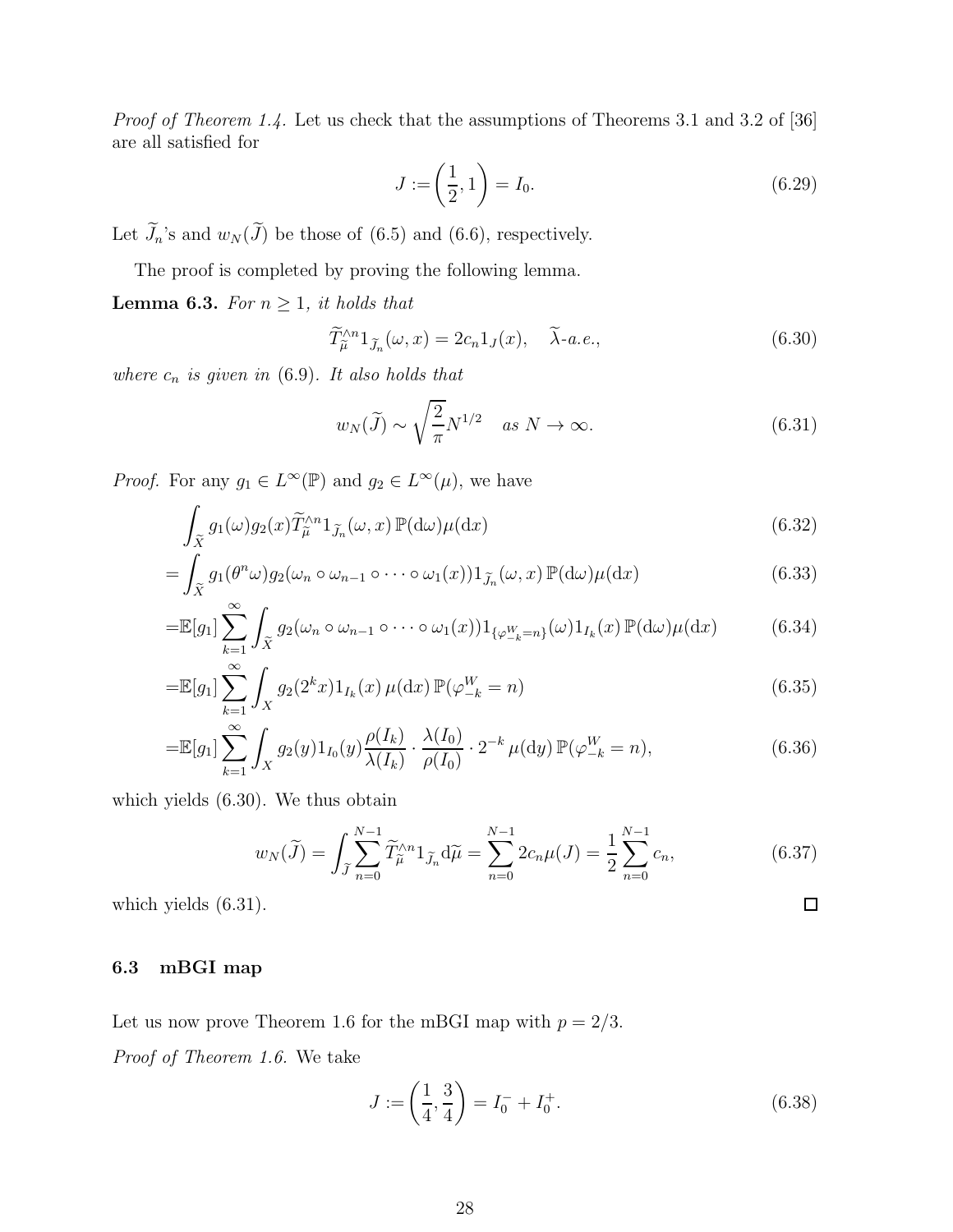Using the following lemma, we can complete the proof of Theorem 1.6 in the same way as that of the proof of Theorem 1.4.

**Lemma 6.4.** For  $n \geq 1$ , it holds that

$$
\widetilde{T}_{\widetilde{\mu}}^{\wedge n}1_{\widetilde{J}_n}(\omega, x) = c'_n 1_J(x), \quad \widetilde{\lambda} \text{-} a.e., \tag{6.39}
$$

where

$$
c'_n := \sum_{k=1}^{\infty} \frac{3\sqrt{2}}{16} \left( \frac{8}{3} + \frac{1}{3} \cdot \left( -\frac{1}{2} \right)^k - \left( \frac{1}{2} \right)^k \right) \mathbb{P}(\varphi_{-k}^{W'} = n). \tag{6.40}
$$

It also holds that

$$
w_N(\widetilde{J}) \sim \sqrt{\frac{2}{\pi}} N^{1/2} \quad \text{as } N \to \infty. \tag{6.41}
$$

*Proof.* Recall that  $\varphi_k^{W'}$  is the first hitting time of k for the simple symmetric random walk  $({W}'_n)$ ,  $\mathbb{P}$ ), which has been introduced in (4.31). For  $k \geq 1$ , we have

$$
\widetilde{J}_n \cap (\widetilde{I}_k^- + \widetilde{I}_k^+) = (\widetilde{I}_k^- + \widetilde{I}_k^+) \cap \widetilde{T}^{-1} \widetilde{J}^c \cap \cdots \cap \widetilde{T}^{-(n-1)} \widetilde{J}^c \cap \widetilde{T}^{-n} \widetilde{J} \tag{6.42}
$$

$$
= (\tilde{I}_k^- + \tilde{I}_k^+) \cap \{ \varphi_{-k}^{W'} = n \}.
$$
\n(6.43)

For any  $g_1 \in L^{\infty}(\mathbb{P})$  and  $g_2 \in L^{\infty}(\mu)$ , we have

$$
\int_{\tilde{X}} g_1(\omega) g_2(x) \tilde{T}_{\tilde{\mu}}^{\wedge n} 1_{\tilde{J}_n}(\omega, x) \mathbb{P}(\mathrm{d}\omega) \mu(\mathrm{d}x) \tag{6.44}
$$

$$
= \int_{\tilde{X}} g_1(\theta^n \omega) g_2(\omega_n \circ \omega_{n-1} \circ \cdots \circ \omega_1(x)) 1_{\tilde{J}_n}(\omega, x) \mathbb{P}(\mathrm{d}\omega) \mu(\mathrm{d}x) \tag{6.45}
$$

$$
=\mathbb{E}[g_1] \sum_{k=1}^{\infty} \int_{\tilde{X}} g_2(\omega_n \circ \omega_{n-1} \circ \cdots \circ \omega_1(x)) 1_{\{\varphi_{-k}^{W'}=n\}}(\omega) 1_{I_k^-+I_k^+}(x) \mathbb{P}(\mathrm{d}\omega) \mu(\mathrm{d}x) \tag{6.46}
$$

$$
=\mathbb{E}[g_1] \sum_{k=1}^{\infty} \int_{\Omega} \mathbb{P}(\mathrm{d}\omega) 1_{\{\varphi_{-k}^{W'}=n\}}(\omega) \int_{X} g_2(\omega_n \circ \omega_{n-1} \circ \cdots \circ \omega_1(x)) 1_{I_k^-+I_k^+}(x) \,\mu(\mathrm{d}x). \tag{6.47}
$$

Let us write

$$
r(k) := \frac{\rho(I_k^{\pm})}{\lambda(I_k^{\pm})} = \frac{8}{3} \cdot 2^k + \frac{1}{3} \cdot (-1)^k - 1, \quad k = 0, 1, 2, \dots,
$$
 (6.48)

where  $\rho(I_k^{\pm})$  $_k^{\pm}$ ) has been given in (1.28). Noting that, for any  $g \in L^{\infty}(\mathbb{P})$ , we have

$$
\int_X g(\tau_1(x)) 1_{I_k^- + I_k^+}(x) \,\mu(\mathrm{d}x) = \int_X g(y) 1_{I_{k-1}^- + I_{k-1}^+}(y) \frac{r(k)}{r(k-1)} \cdot \frac{1}{2} \,\mu(\mathrm{d}y) \quad (k \ge 1), \tag{6.49}
$$
\n
$$
\int_X g(\tau_2(x)) 1_{I_{k+2}^- + I_{k+2}^+}(x) \mu(\mathrm{d}x) = \int_X g(y) 1_{I_{k+2}^- + I_{k+2}^+}(y) \frac{r(k)}{r(k+2)} \cdot 4 \,\mu(\mathrm{d}y) \quad (k \ge 0). \tag{6.50}
$$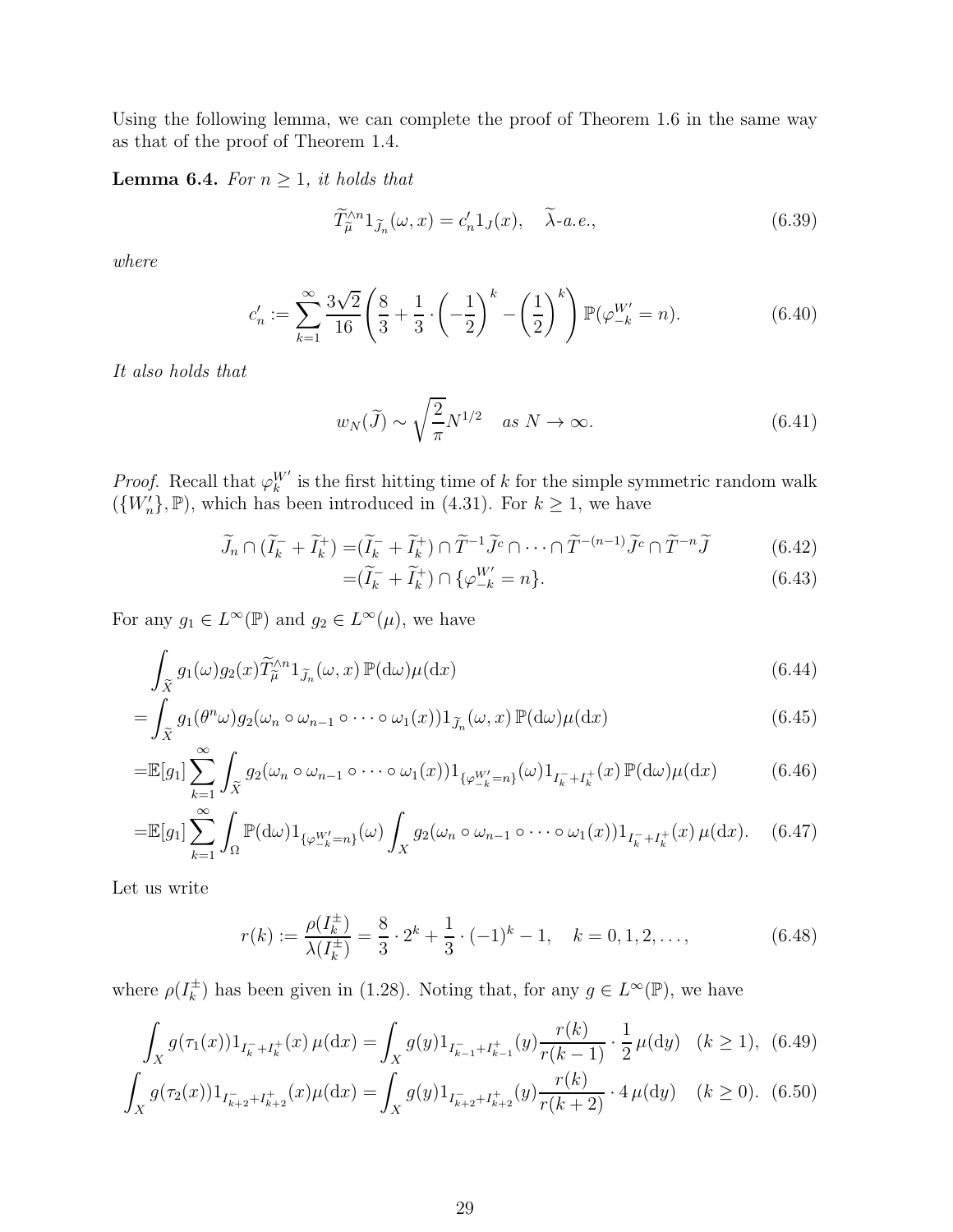We thus obtain

$$
(6.47) = \mathbb{E}[g_1] \sum_{k=1}^{\infty} \int_{\Omega} \mathbb{P}(\mathrm{d}\omega) 1_{\{\varphi_{-k}^{W'} = n\}}(\omega) \int_{X} g_2(y) 1_{I_0^- + I_0^+}(y) \frac{r(k)}{r(0)} \cdot 2^{-k} \mu(\mathrm{d}y) \tag{6.51}
$$

$$
= \mathbb{E}[g_1] \sum_{k=1}^{\infty} \frac{r(k)}{r(0)} \cdot 2^{-k} \mathbb{P}(\varphi_{-k}^{W'} = n) \int_X g_2(y) 1_J(y) \,\mu(\mathrm{d}y),\tag{6.52}
$$

which yields (6.39).

For  $0 < z < 1$  , we have

$$
\mathbb{E}z^{\varphi_{-1}^{W'}} = \frac{z}{3}\mathbb{E}z^{\varphi_{-3}^{W'}} + \frac{2z}{3} = \frac{z}{3}\left(\mathbb{E}z^{\varphi_{-1}^{W'}}\right)^3 + \frac{2z}{3}.
$$
 (6.53)

Let  $w := 1 - \mathbb{E}z^{\varphi_{-1}^{W'}}$ . We then have

$$
\frac{1-w}{z} = \frac{1}{3}(1-w)^3 + \frac{2}{3} = 1 - w + w^2 - \frac{1}{3}w^3
$$
 (6.54)

and

$$
w^{2} - \frac{1}{3}w^{3} = \frac{1-w}{z} - (1-w) = \frac{1-w}{z} \cdot (1-z).
$$
 (6.55)

Since  $w\downarrow 0$  as  $z\uparrow 1,$  we obtain

$$
w = \sqrt{w^2} = \sqrt{\frac{1}{1 - w/3} \cdot \frac{1 - w}{z} \cdot (1 - z)} \sim \sqrt{1 - z} \quad \text{as } z \uparrow 1.
$$
 (6.56)

The generating function of  $\{c'_n\}$  can be computed as

$$
\sum_{n=1}^{\infty} c'_n z^n = \sum_{k=1}^{\infty} \frac{3\sqrt{2}}{16} \left( \frac{8}{3} + \frac{1}{3} \cdot \left( -\frac{1}{2} \right)^k - \left( \frac{1}{2} \right)^k \right) \sum_{n=1}^{\infty} z^n \mathbb{P}(\varphi_{-k}^{W'} = n)
$$
(6.57)

$$
= \sum_{k=1}^{\infty} \frac{3\sqrt{2}}{16} \left( \frac{8}{3} + \frac{1}{3} \cdot \left( -\frac{1}{2} \right)^k - \left( \frac{1}{2} \right)^k \right) (1 - w)^k \tag{6.58}
$$

$$
= \frac{3\sqrt{2}}{16} \left( \frac{8}{3} \cdot \frac{1-w}{w} + \frac{1}{3} \cdot \frac{1-w}{3-w} - \frac{1-w}{1+w} \right) \sim \frac{1}{2} \sqrt{\frac{2}{1-z}} \quad \text{as } z \uparrow 1. \tag{6.59}
$$

By the Tauberian theorem (see [36, Proposition 4.2]), we obtain

$$
\sum_{n=1}^{N-1} c'_n \sim \frac{\sqrt{2}}{2} \cdot \frac{1}{\Gamma(3/2)} N^{1/2} = \sqrt{\frac{2}{\pi}} N^{1/2} \quad \text{as } N \to \infty.
$$
 (6.60)

We thus obtain

$$
w_N(\tilde{J}) = \int_{\tilde{J}} \sum_{n=0}^{N-1} \tilde{T}_{\tilde{\mu}}^{\wedge n} 1_{\tilde{J}_n} d\tilde{\mu} = \sum_{n=0}^{N-1} c'_n \mu(J) = \sum_{n=0}^{N-1} c'_n,
$$
\n(6.61)

which yields (6.41).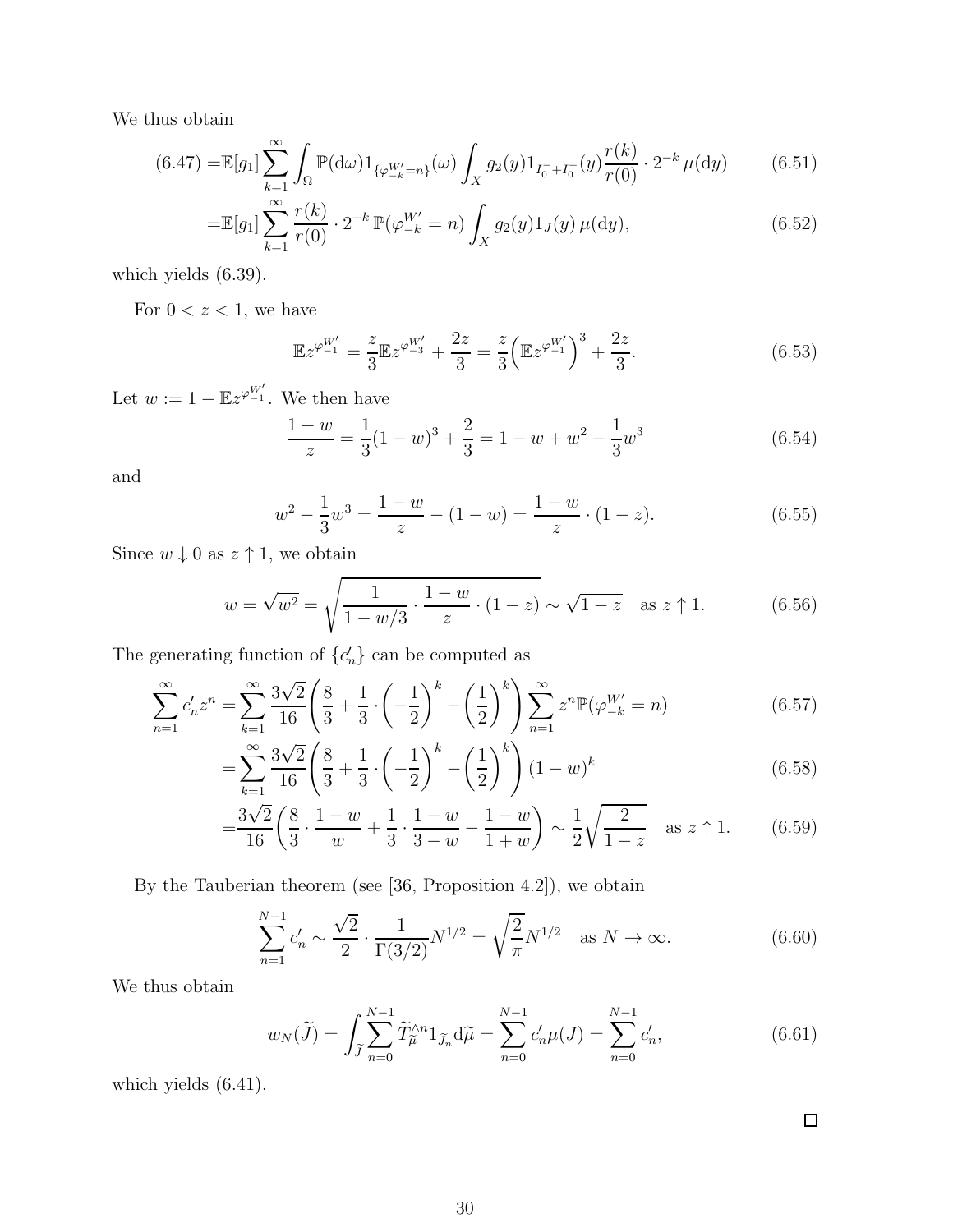Remark 6.5. One may expect that we could prove the arcsine law by taking

$$
R^{-} = \left(0, \frac{1}{4}\right) = \sum_{k=1}^{\infty} I_k^{-}, \quad R^{+} = \left(\frac{3}{4}, 1\right) = \sum_{k=1}^{\infty} I_k^{+}.
$$
 (6.62)

Unfortunately, we fail do it, because  $\tau_2^{-1}R^+ \supset I_k^ \overline{k}_{k}$  for  $k \geq 2$ , so that J does not dynamically separate  $\widetilde{R}^-$  and  $\widetilde{R}^+$ .

## References

- [1] J. Aaronson. The asymptotic distributional behaviour of transformations preserving infinite measures. J. Analyse Math., 39:203–234, 1981.
- [2] J. Aaronson. Random f-expansions. Ann. Probab., 14(3):1037–1057, 1986.
- [3] J. Aaronson. An introduction to infinite ergodic theory, volume 50 of Mathematical Surveys and Monographs. American Mathematical Society, Providence, RI, 1997.
- [4] N. Abbasi, M. Gharaei, and A. J. Homburg. Iterated function systems of logistic maps: synchronization and intermittency. Nonlinearity, 31(8):3880–3913, 2018.
- [5] T. Akimoto and Y. Aizawa. Subexponential instability in one-dimensional maps implies infinite invariant measure. Chaos, 20(3):033110, 7, 2010.
- [6] P. Ashwin, P. J. Aston, and M. Nicol. On the unfolding of a blowout bifurcation. Phys. D, 111(1-4):81–95, 1998.
- [7] W. Bahsoun and C. Bose. Mixing rates and limit theorems for random intermittent maps. *Nonlinearity*, 29(4):1417–1433, 2016.
- [8] W. Bahsoun, C. Bose, and Y. Duan. Decay of correlation for random intermittent maps. *Nonlinearity*, 27(7):1543–1554, 2014.
- [9] W. Bahsoun, C. Bose, and Y. Duan. Rigorous pointwise approximations for invariant densities of non-uniformly expanding maps. Ergodic Theory Dynam. Systems, 35(4):1028–1044, 2015.
- [10] A. Boyarsky, P. Góra, and M. S. Islam. Randomly chosen chaotic maps can give rise to nearly ordered behavior. *Phys. D*,  $210(3-4):284-294, 2005$ .
- [11] M. Campanino and S. Isola. Statistical properties of long return times in type I intermittency. Forum Math., 7(3):331–348, 1995.
- [12] M. Campanino and S. Isola. Infinite invariant measures for non-uniformly expanding transformations of  $[0, 1]$ : weak law of large numbers with anomalous scaling. Forum *Math.*,  $8(1):71-92, 1996$ .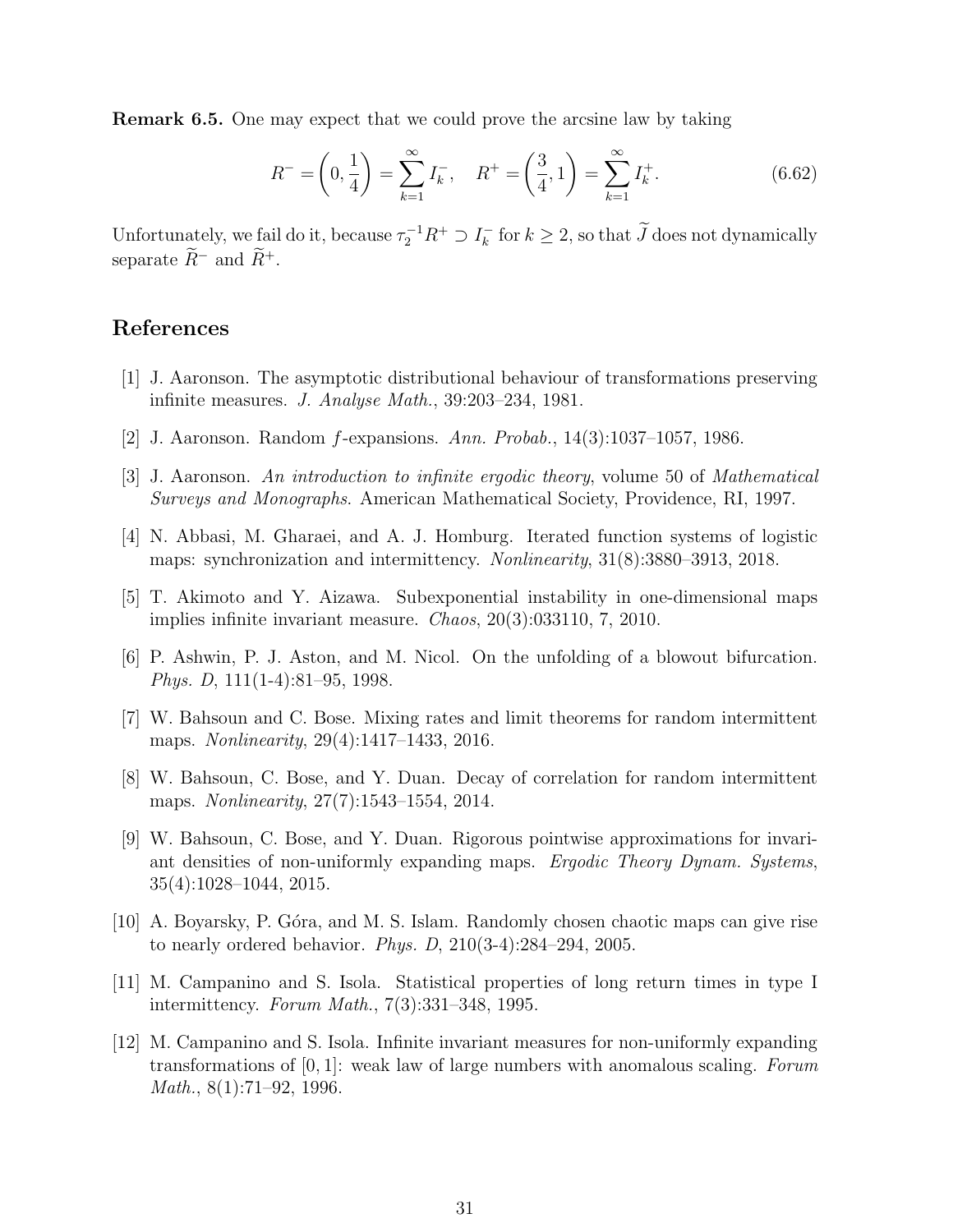- [13] P. Collet and P. Ferrero. Some limit ratio theorem related to a real endomorphism in case of a neutral fixed point. Ann. Inst. H. Poincaré Phys. Théor.,  $52(3):283-301$ , 1990.
- [14] P. Collet and A. Galves. Statistics of close visits to the indifferent fixed point of an interval map. J. Statist. Phys., 72(3-4):459–478, 1993.
- [15] P. Collet, A. Galves, and B. Schmitt. Unpredictability of the occurrence time of a long laminar period in a model of temporal intermittency. Ann. Inst. H. Poincaré Phys. Théor.,  $57(3):319-331$ , 1992.
- [16] M. Gharaei and A. J. Homburg. Random interval diffeomorphisms. Discrete Contin. Dyn. Syst. Ser. S, 10(2):241–272, 2017.
- [17] G. Hata. Arcsine law for a piecewise linear random map. Master Thesis, Kyoto University, 2019.
- [18] A. J. Homburg, C. Kalle, M. Ruziboev, E. Verbitskiy, and B. Zeegers. Critical intermittency in random interval maps. 2021. Preprint, arXiv:2107.02556.
- [19] H. Hu. Decay of correlations for piecewise smooth maps with indifferent fixed points. Ergodic Theory Dynam. Systems, 24(2):495–524, 2004.
- [20] T. Inoue. First return maps of random maps and invariant measures. Nonlinearity, 33(1):249–275, 2020.
- [21] O. Kallenberg. Foundations of modern probability. Probability and its Applications (New York). Springer-Verlag, New York, second edition, 2002.
- [22] C. Liverani, B. Saussol, and S. Vaienti. A probabilistic approach to intermittency. Ergodic Theory Dynam. Systems, 19(3):671–685, 1999.
- [23] P. Manneville. Intermittency, self-similarity and  $1/f$  spectrum in dissipative dynamical systems. *J. Physique*,  $41(11):1235-1243$ , 1980.
- [24] M. Mori. On the intermittency of a piecewise linear map (Takahashi model). Tokyo J. Math., 16(2):411–428, 1993.
- [25] S. Munday and G. Knight. Escape rate scaling in infinite measure preserving systems. J. Phys. A, 49(8):085101, 12, 2016.
- [26] J. R. Norris. Markov chains, volume 2 of Cambridge Series in Statistical and Probabilistic Mathematics. Cambridge University Press, Cambridge, 1998. Reprint of 1997 original.
- [27] T. Owada and G. Samorodnitsky. Functional central limit theorem for heavy tailed stationary infinitely divisible processes generated by conservative flows. Ann. Probab., 43(1):240–285, 2015.
- [28] S. Pelikan. Invariant densities for random maps of the interval. Trans. Amer. Math. Soc., 281(2):813–825, 1984.